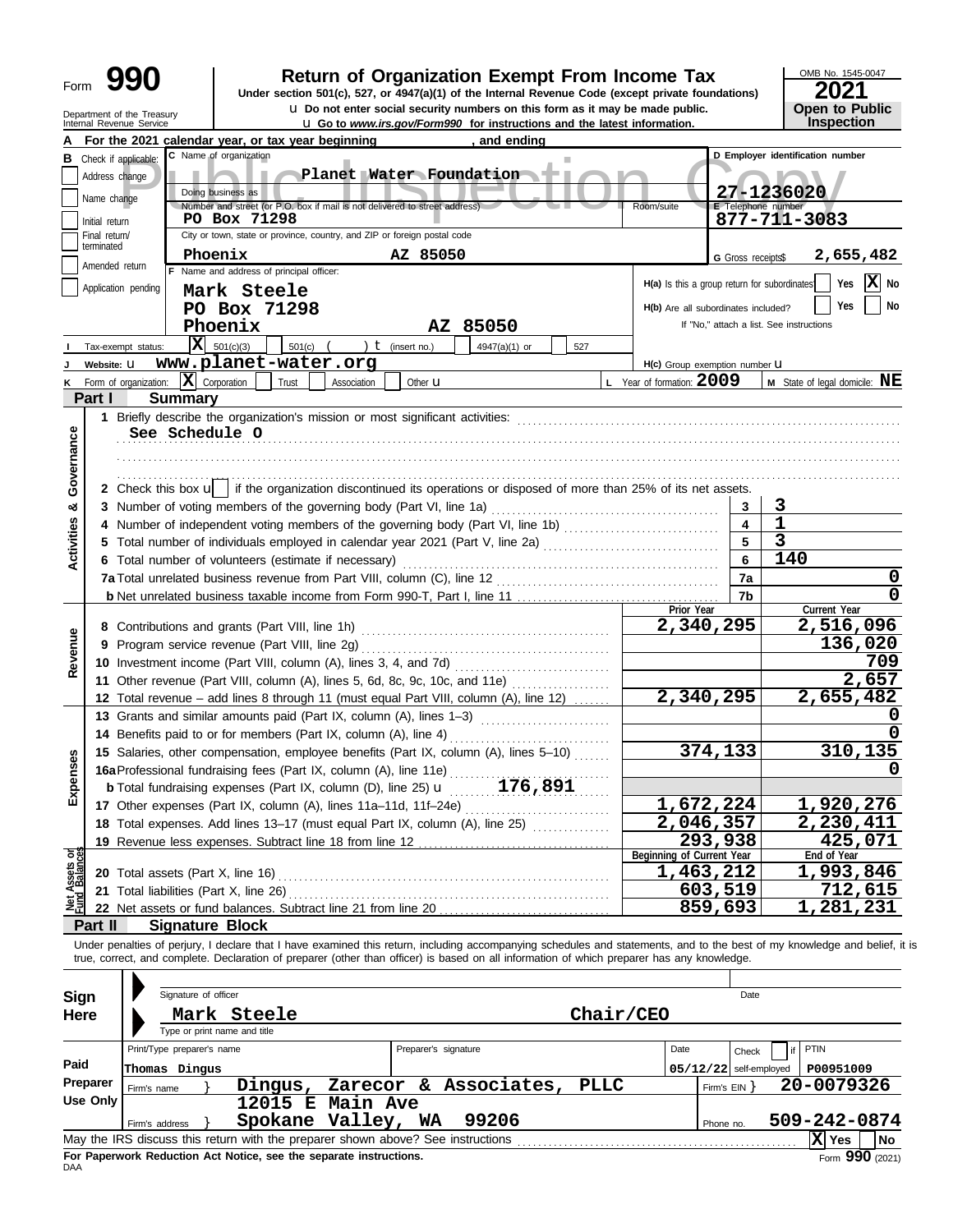|                                                                                                                                                                                                                                                                                                                              | Form 990 (2021) Planet Water Foundation             | 27-1236020                                                                                                                                                                                                                                                   | Page 2                                            |
|------------------------------------------------------------------------------------------------------------------------------------------------------------------------------------------------------------------------------------------------------------------------------------------------------------------------------|-----------------------------------------------------|--------------------------------------------------------------------------------------------------------------------------------------------------------------------------------------------------------------------------------------------------------------|---------------------------------------------------|
| Part III                                                                                                                                                                                                                                                                                                                     | <b>Statement of Program Service Accomplishments</b> |                                                                                                                                                                                                                                                              |                                                   |
|                                                                                                                                                                                                                                                                                                                              |                                                     |                                                                                                                                                                                                                                                              | $ \mathbf{x} $                                    |
| Briefly describe the organization's mission:<br>1.                                                                                                                                                                                                                                                                           |                                                     |                                                                                                                                                                                                                                                              |                                                   |
| <u> ULIALIA LAQAAAtla</u>                                                                                                                                                                                                                                                                                                    |                                                     |                                                                                                                                                                                                                                                              |                                                   |
| Did the organization undertake any significant program services during the year which were not listed on the<br>$\mathbf{2}$                                                                                                                                                                                                 |                                                     |                                                                                                                                                                                                                                                              |                                                   |
| prior Form 990 or 990-EZ?                                                                                                                                                                                                                                                                                                    |                                                     |                                                                                                                                                                                                                                                              | $\boxed{\phantom{1}}$ Yes $\boxed{\mathbf{X}}$ No |
| If "Yes," describe these new services on Schedule O.                                                                                                                                                                                                                                                                         |                                                     |                                                                                                                                                                                                                                                              |                                                   |
| Did the organization cease conducting, or make significant changes in how it conducts, any program<br>3                                                                                                                                                                                                                      |                                                     |                                                                                                                                                                                                                                                              |                                                   |
| services?                                                                                                                                                                                                                                                                                                                    |                                                     |                                                                                                                                                                                                                                                              | $\Box$ Yes $\boxed{\text{X}}$ No                  |
| If "Yes," describe these changes on Schedule O.                                                                                                                                                                                                                                                                              |                                                     |                                                                                                                                                                                                                                                              |                                                   |
| 4<br>the total expenses, and revenue, if any, for each program service reported.                                                                                                                                                                                                                                             |                                                     | Describe the organization's program service accomplishments for each of its three largest program services, as measured by<br>expenses. Section 501(c)(3) and 501(c)(4) organizations are required to report the amount of grants and allocations to others, |                                                   |
| 4a (Code:<br>) (Expenses \$<br>Planet Water Foundation has deployed projects in countries throughout<br>Asia and Mexico. These projects include the installation of 280 community<br>based clean water solutions and education programs on water health and<br>hygiene.<br>communities who lack access to clean, safe water. | $1,826,808$ including grants of \$                  | ) (Revenue \$<br>The projects are focused on schools, children and rural                                                                                                                                                                                     |                                                   |
|                                                                                                                                                                                                                                                                                                                              |                                                     |                                                                                                                                                                                                                                                              |                                                   |
|                                                                                                                                                                                                                                                                                                                              |                                                     |                                                                                                                                                                                                                                                              |                                                   |
|                                                                                                                                                                                                                                                                                                                              |                                                     |                                                                                                                                                                                                                                                              |                                                   |
|                                                                                                                                                                                                                                                                                                                              |                                                     |                                                                                                                                                                                                                                                              |                                                   |
|                                                                                                                                                                                                                                                                                                                              |                                                     |                                                                                                                                                                                                                                                              |                                                   |
|                                                                                                                                                                                                                                                                                                                              |                                                     |                                                                                                                                                                                                                                                              |                                                   |
|                                                                                                                                                                                                                                                                                                                              |                                                     |                                                                                                                                                                                                                                                              |                                                   |
| N/A                                                                                                                                                                                                                                                                                                                          |                                                     |                                                                                                                                                                                                                                                              |                                                   |
|                                                                                                                                                                                                                                                                                                                              |                                                     |                                                                                                                                                                                                                                                              |                                                   |
|                                                                                                                                                                                                                                                                                                                              |                                                     |                                                                                                                                                                                                                                                              |                                                   |
|                                                                                                                                                                                                                                                                                                                              |                                                     |                                                                                                                                                                                                                                                              |                                                   |
|                                                                                                                                                                                                                                                                                                                              |                                                     |                                                                                                                                                                                                                                                              |                                                   |
|                                                                                                                                                                                                                                                                                                                              |                                                     |                                                                                                                                                                                                                                                              |                                                   |
|                                                                                                                                                                                                                                                                                                                              |                                                     |                                                                                                                                                                                                                                                              |                                                   |
|                                                                                                                                                                                                                                                                                                                              |                                                     |                                                                                                                                                                                                                                                              |                                                   |
|                                                                                                                                                                                                                                                                                                                              |                                                     |                                                                                                                                                                                                                                                              |                                                   |
|                                                                                                                                                                                                                                                                                                                              |                                                     |                                                                                                                                                                                                                                                              |                                                   |
|                                                                                                                                                                                                                                                                                                                              |                                                     |                                                                                                                                                                                                                                                              |                                                   |
|                                                                                                                                                                                                                                                                                                                              |                                                     |                                                                                                                                                                                                                                                              |                                                   |
|                                                                                                                                                                                                                                                                                                                              |                                                     |                                                                                                                                                                                                                                                              |                                                   |
|                                                                                                                                                                                                                                                                                                                              |                                                     | $(1, 1, 1)$ (Expenses \$ $(2, 1, 1, 1)$ ) (Expenses \$ $(3, 1, 1, 1, 1)$ ) (Revenue \$ $(3, 1, 1, 1, 1, 1)$ )                                                                                                                                                |                                                   |
|                                                                                                                                                                                                                                                                                                                              |                                                     |                                                                                                                                                                                                                                                              |                                                   |
|                                                                                                                                                                                                                                                                                                                              |                                                     |                                                                                                                                                                                                                                                              |                                                   |
|                                                                                                                                                                                                                                                                                                                              |                                                     |                                                                                                                                                                                                                                                              |                                                   |
|                                                                                                                                                                                                                                                                                                                              |                                                     |                                                                                                                                                                                                                                                              |                                                   |
|                                                                                                                                                                                                                                                                                                                              |                                                     |                                                                                                                                                                                                                                                              |                                                   |
|                                                                                                                                                                                                                                                                                                                              |                                                     |                                                                                                                                                                                                                                                              |                                                   |
|                                                                                                                                                                                                                                                                                                                              |                                                     |                                                                                                                                                                                                                                                              |                                                   |
|                                                                                                                                                                                                                                                                                                                              |                                                     |                                                                                                                                                                                                                                                              |                                                   |
|                                                                                                                                                                                                                                                                                                                              |                                                     |                                                                                                                                                                                                                                                              |                                                   |
|                                                                                                                                                                                                                                                                                                                              |                                                     |                                                                                                                                                                                                                                                              |                                                   |
|                                                                                                                                                                                                                                                                                                                              |                                                     |                                                                                                                                                                                                                                                              |                                                   |
| 4c (Code:<br>N/A<br>4d Other program services (Describe on Schedule O.)<br>(Expenses \$                                                                                                                                                                                                                                      | including grants of\$                               | (Revenue \$                                                                                                                                                                                                                                                  |                                                   |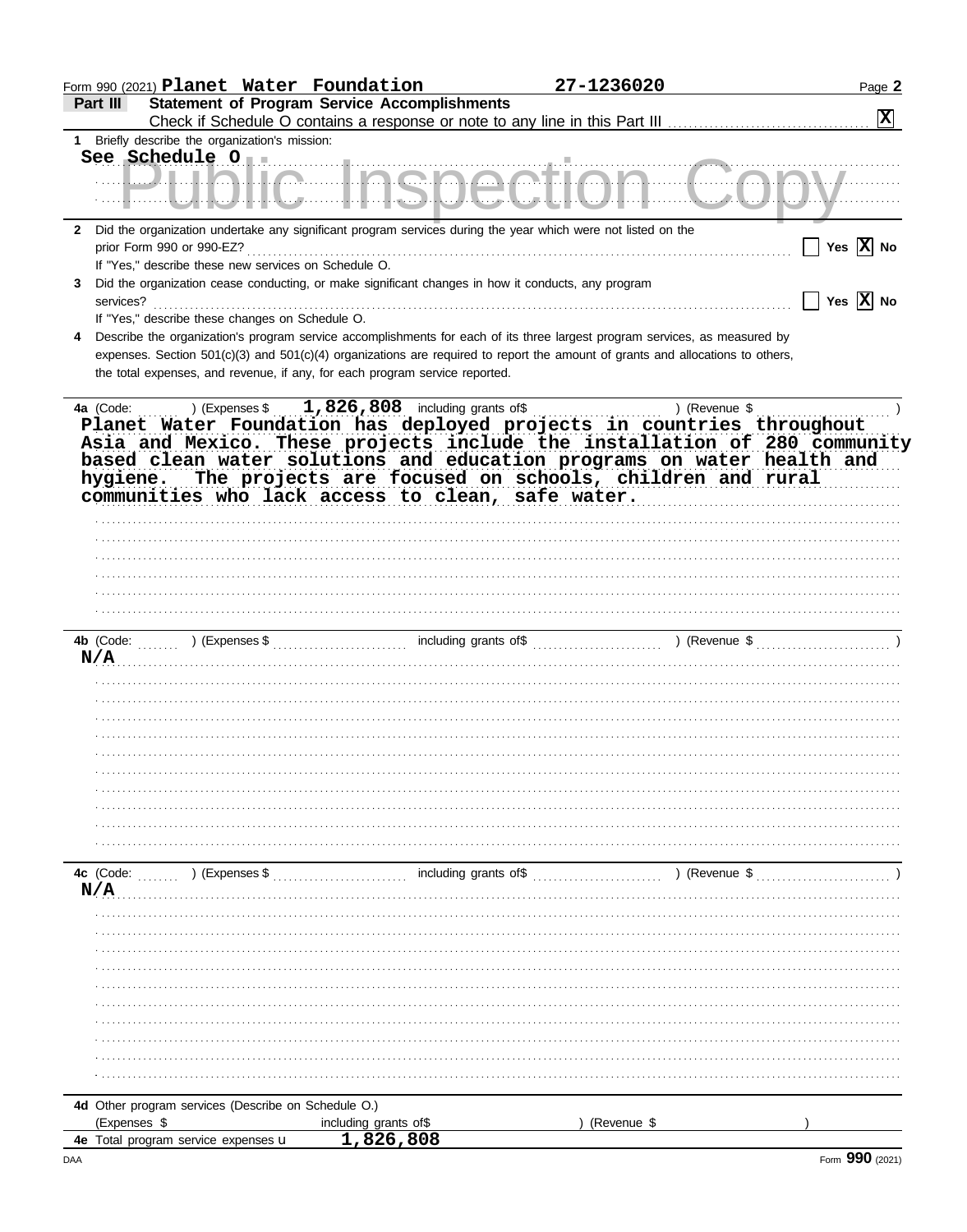**Part IV Checklist of Required Schedules Form 990 (2021) Planet Water Foundation 27-1236020** Page 3

|     |                                                                                                                         |                        | Yes | No          |
|-----|-------------------------------------------------------------------------------------------------------------------------|------------------------|-----|-------------|
| 1   | Is the organization described in section 501(c)(3) or $4947(a)(1)$ (other than a private foundation)? If "Yes,"         |                        |     |             |
|     | complete Schedule A                                                                                                     |                        | X   |             |
| 2   | Is the organization required to complete Schedule B, Schedule of Contributors (see instructions)?                       | $\mathbf{2}$           | X   |             |
| 3   | Did the organization engage in direct or indirect political campaign activities on behalf of or in opposition to        |                        |     |             |
|     | candidates for public office? If "Yes," complete Schedule C, Part I                                                     | $\overline{3}$         |     | X           |
| 4   | Section 501(c)(3) organizations. Did the organization engage in lobbying activities, or have a section 501(h)           |                        |     |             |
|     | election in effect during the tax year? If "Yes," complete Schedule C, Part II                                          | 4                      |     | X           |
| 5   | Is the organization a section $501(c)(4)$ , $501(c)(5)$ , or $501(c)(6)$ organization that receives membership dues,    |                        |     |             |
|     | assessments, or similar amounts as defined in Rev. Proc. 98-19? If "Yes," complete Schedule C, Part III                 | 5                      |     | X           |
| 6   | Did the organization maintain any donor advised funds or any similar funds or accounts for which donors                 |                        |     |             |
|     | have the right to provide advice on the distribution or investment of amounts in such funds or accounts? If             |                        |     |             |
|     | "Yes," complete Schedule D, Part I                                                                                      | 6                      |     | X           |
| 7   | Did the organization receive or hold a conservation easement, including easements to preserve open space,               |                        |     |             |
|     | the environment, historic land areas, or historic structures? If "Yes," complete Schedule D, Part II                    | 7                      |     | X           |
| 8   | Did the organization maintain collections of works of art, historical treasures, or other similar assets? If "Yes,"     |                        |     |             |
|     | complete Schedule D, Part III                                                                                           | 8                      |     | X           |
| 9   | Did the organization report an amount in Part X, line 21, for escrow or custodial account liability, serve as a         |                        |     |             |
|     | custodian for amounts not listed in Part X; or provide credit counseling, debt management, credit repair, or            |                        |     |             |
|     | debt negotiation services? If "Yes," complete Schedule D, Part IV                                                       | 9                      |     | X           |
| 10  | Did the organization, directly or through a related organization, hold assets in donor-restricted endowments            |                        |     |             |
|     | or in quasi endowments? If "Yes," complete Schedule D, Part V                                                           | 10                     |     | X           |
| 11  | If the organization's answer to any of the following questions is "Yes," then complete Schedule D, Parts VI,            |                        |     |             |
|     | VII, VIII, IX, or X, as applicable.                                                                                     |                        |     |             |
| a   | Did the organization report an amount for land, buildings, and equipment in Part X, line 10? If "Yes,"                  |                        |     |             |
|     | complete Schedule D, Part VI                                                                                            | 11a                    | X   |             |
| b   | Did the organization report an amount for investments-other securities in Part X, line 12, that is 5% or more           |                        |     |             |
|     |                                                                                                                         | 11b                    |     | X           |
| c   | Did the organization report an amount for investments—program related in Part X, line 13, that is 5% or more            |                        |     |             |
|     | of its total assets reported in Part X, line 16? If "Yes," complete Schedule D, Part VIII                               | 11c                    |     | X           |
| d   | Did the organization report an amount for other assets in Part X, line 15, that is 5% or more of its total assets       |                        |     |             |
|     | reported in Part X, line 16? If "Yes," complete Schedule D, Part IX                                                     | 11d                    |     | X           |
|     | Did the organization report an amount for other liabilities in Part X, line 25? If "Yes," complete Schedule D, Part X   | 11e                    |     | $\mathbf x$ |
| Ť.  | Did the organization's separate or consolidated financial statements for the tax year include a footnote that addresses |                        |     |             |
|     | the organization's liability for uncertain tax positions under FIN 48 (ASC 740)? If "Yes," complete Schedule D, Part X  | 11f                    | x   |             |
|     | 12a Did the organization obtain separate, independent audited financial statements for the tax year? If "Yes," complete |                        |     |             |
|     |                                                                                                                         | 12a                    | X   |             |
|     | Was the organization included in consolidated, independent audited financial statements for the tax year? If            |                        |     |             |
|     | "Yes," and if the organization answered "No" to line 12a, then completing Schedule D, Parts XI and XII is optional      | 12b                    |     | <u>х</u>    |
| 13  | Is the organization a school described in section $170(b)(1)(A)(ii)$ ? If "Yes," complete Schedule E                    | 13                     |     | X           |
| 14a | Did the organization maintain an office, employees, or agents outside of the United States?                             | 14a                    | X   |             |
| b   | Did the organization have aggregate revenues or expenses of more than \$10,000 from grantmaking,                        |                        |     |             |
|     | fundraising, business, investment, and program service activities outside the United States, or aggregate               |                        |     |             |
|     | foreign investments valued at \$100,000 or more? If "Yes," complete Schedule F, Parts I and IV                          | 14 <sub>b</sub>        | X   |             |
| 15  | Did the organization report on Part IX, column (A), line 3, more than \$5,000 of grants or other assistance to or       |                        |     |             |
|     | for any foreign organization? If "Yes," complete Schedule F, Parts II and IV                                            | 15                     |     | X           |
| 16  | Did the organization report on Part IX, column (A), line 3, more than \$5,000 of aggregate grants or other              |                        |     |             |
|     | assistance to or for foreign individuals? If "Yes," complete Schedule F, Parts III and IV                               | 16                     |     | X           |
| 17  | Did the organization report a total of more than \$15,000 of expenses for professional fundraising services on          |                        |     |             |
|     |                                                                                                                         | 17                     |     | X           |
| 18  | Did the organization report more than \$15,000 total of fundraising event gross income and contributions on             |                        |     |             |
|     | Part VIII, lines 1c and 8a? If "Yes," complete Schedule G, Part II                                                      | 18                     |     | X           |
| 19  | Did the organization report more than \$15,000 of gross income from gaming activities on Part VIII, line 9a?            |                        |     |             |
|     | Did the organization operate one or more hospital facilities? If "Yes," complete Schedule H                             | 19                     |     | X<br>X      |
| 20a |                                                                                                                         | 20a<br>20 <sub>b</sub> |     |             |
| b   |                                                                                                                         |                        |     |             |
| 21  | Did the organization report more than \$5,000 of grants or other assistance to any domestic organization or             | 21                     |     | X           |
|     |                                                                                                                         |                        |     |             |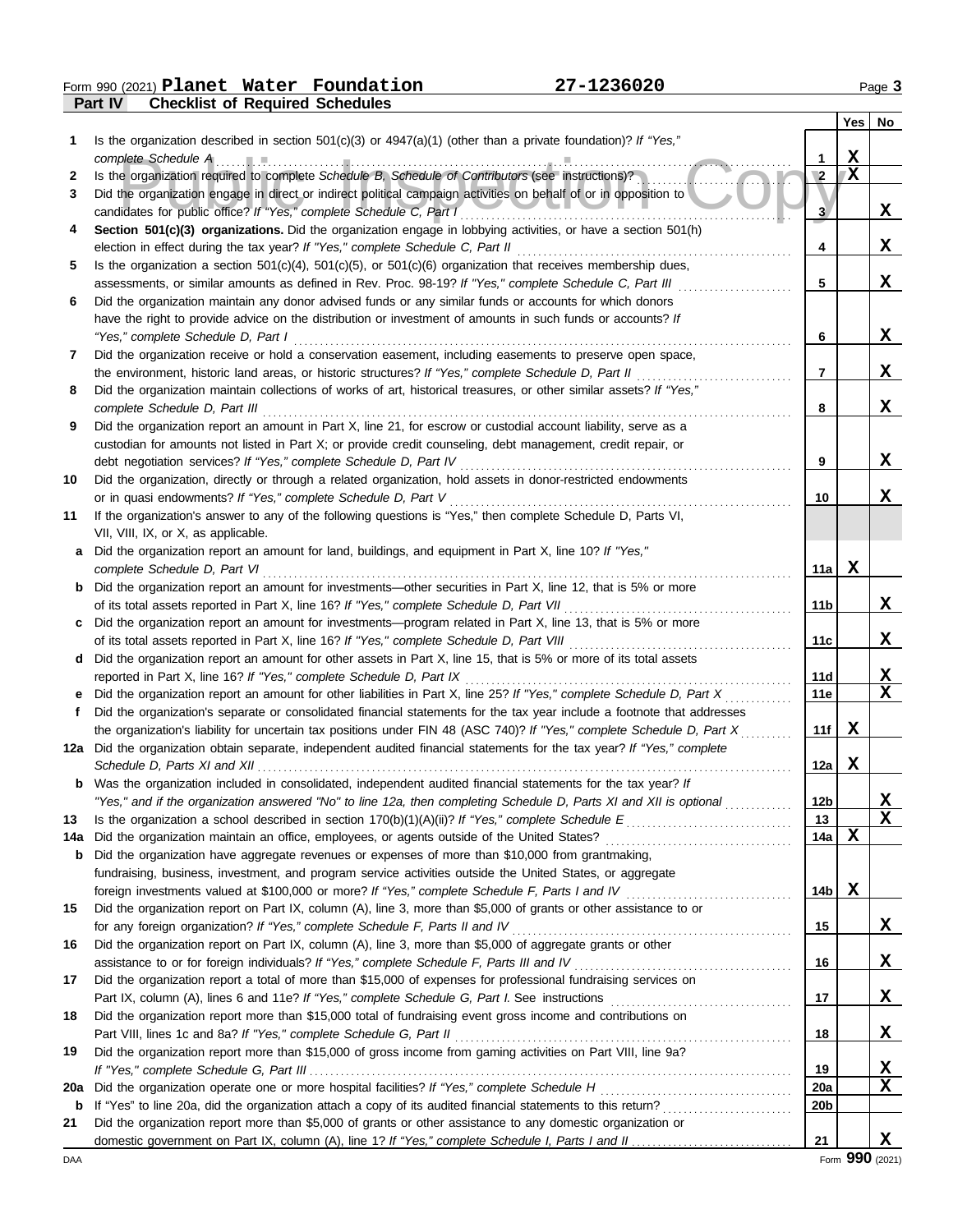Form 990 (2021) Page **4 Planet Water Foundation 27-1236020**

|     | <b>Checklist of Required Schedules (continued)</b><br>Part IV                                                                                                                           |                 |             |                         |  |  |  |  |  |  |  |
|-----|-----------------------------------------------------------------------------------------------------------------------------------------------------------------------------------------|-----------------|-------------|-------------------------|--|--|--|--|--|--|--|
|     |                                                                                                                                                                                         |                 | Yes         | No                      |  |  |  |  |  |  |  |
| 22  | Did the organization report more than \$5,000 of grants or other assistance to or for domestic individuals on                                                                           |                 |             |                         |  |  |  |  |  |  |  |
|     | Part IX, column (A), line 2? If "Yes," complete Schedule I, Parts I and III                                                                                                             | 22              |             | X                       |  |  |  |  |  |  |  |
| 23  | Did the organization answer "Yes" to Part VII, Section A, line 3, 4, or 5 about compensation of the                                                                                     |                 |             |                         |  |  |  |  |  |  |  |
|     | organization's current and former officers, directors, trustees, key employees, and highest compensated                                                                                 |                 |             |                         |  |  |  |  |  |  |  |
|     | employees? If "Yes," complete Schedule J                                                                                                                                                | 23              |             | X                       |  |  |  |  |  |  |  |
|     | 24a Did the organization have a tax-exempt bond issue with an outstanding principal amount of more than                                                                                 |                 |             |                         |  |  |  |  |  |  |  |
|     | \$100,000 as of the last day of the year, that was issued after December 31, 2002? If "Yes," answer lines 24b                                                                           |                 |             |                         |  |  |  |  |  |  |  |
|     | through 24d and complete Schedule K. If "No," go to line 25a                                                                                                                            | 24a             |             | X                       |  |  |  |  |  |  |  |
|     | Did the organization invest any proceeds of tax-exempt bonds beyond a temporary period exception?<br>24b                                                                                |                 |             |                         |  |  |  |  |  |  |  |
| с   | Did the organization maintain an escrow account other than a refunding escrow at any time during the year                                                                               |                 |             |                         |  |  |  |  |  |  |  |
|     | to defease any tax-exempt bonds?<br>Did the organization act as an "on behalf of" issuer for bonds outstanding at any time during the year?                                             | 24c<br>24d      |             |                         |  |  |  |  |  |  |  |
| d   | 25a Section 501(c)(3), 501(c)(4), and 501(c)(29) organizations. Did the organization engage in an excess benefit                                                                        |                 |             |                         |  |  |  |  |  |  |  |
|     | transaction with a disqualified person during the year? If "Yes," complete Schedule L, Part I                                                                                           | 25a             |             | x                       |  |  |  |  |  |  |  |
| b   | Is the organization aware that it engaged in an excess benefit transaction with a disqualified person in a prior                                                                        |                 |             |                         |  |  |  |  |  |  |  |
|     | year, and that the transaction has not been reported on any of the organization's prior Forms 990 or 990-EZ?                                                                            |                 |             |                         |  |  |  |  |  |  |  |
|     | If "Yes," complete Schedule L, Part I                                                                                                                                                   | 25 <sub>b</sub> |             | x                       |  |  |  |  |  |  |  |
| 26  | Did the organization report any amount on Part X, line 5 or 22, for receivables from or payables to any current                                                                         |                 |             |                         |  |  |  |  |  |  |  |
|     | or former officer, director, trustee, key employee, creator or founder, substantial contributor, or 35%                                                                                 |                 |             |                         |  |  |  |  |  |  |  |
|     | controlled entity or family member of any of these persons? If "Yes," complete Schedule L, Part II                                                                                      | 26              |             | x                       |  |  |  |  |  |  |  |
| 27  | Did the organization provide a grant or other assistance to any current or former officer, director, trustee, key                                                                       |                 |             |                         |  |  |  |  |  |  |  |
|     | employee, creator or founder, substantial contributor or employee thereof, a grant selection committee                                                                                  |                 |             |                         |  |  |  |  |  |  |  |
|     | member, or to a 35% controlled entity (including an employee thereof) or family member of any of these                                                                                  |                 |             |                         |  |  |  |  |  |  |  |
|     | persons? If "Yes," complete Schedule L, Part III                                                                                                                                        | 27              |             | x                       |  |  |  |  |  |  |  |
| 28  | Was the organization a party to a business transaction with one of the following parties (see the Schedule L,                                                                           |                 |             |                         |  |  |  |  |  |  |  |
|     | Part IV, instructions for applicable filing thresholds, conditions, and exceptions):                                                                                                    |                 |             |                         |  |  |  |  |  |  |  |
| a   | A current or former officer, director, trustee, key employee, creator or founder, or substantial contributor? If                                                                        |                 |             |                         |  |  |  |  |  |  |  |
|     | "Yes," complete Schedule L, Part IV                                                                                                                                                     | 28a             | X           |                         |  |  |  |  |  |  |  |
| b   |                                                                                                                                                                                         | 28b             |             | X                       |  |  |  |  |  |  |  |
| c   | A 35% controlled entity of one or more individuals and/or organizations described in line 28a or 28b? If                                                                                |                 |             |                         |  |  |  |  |  |  |  |
|     | "Yes," complete Schedule L, Part IV                                                                                                                                                     | 28c             |             | X                       |  |  |  |  |  |  |  |
| 29  | Did the organization receive more than \$25,000 in non-cash contributions? If "Yes," complete Schedule M                                                                                | 29              | $\mathbf x$ |                         |  |  |  |  |  |  |  |
| 30  | Did the organization receive contributions of art, historical treasures, or other similar assets, or qualified                                                                          |                 |             |                         |  |  |  |  |  |  |  |
|     | conservation contributions? If "Yes," complete Schedule M                                                                                                                               | 30              |             | $\mathbf{x}$            |  |  |  |  |  |  |  |
| 31  | Did the organization liquidate, terminate, or dissolve and cease operations? If "Yes," complete Schedule N, Part I                                                                      | 31              |             | $\overline{\mathbf{x}}$ |  |  |  |  |  |  |  |
| 32  | Did the organization sell, exchange, dispose of, or transfer more than 25% of its net assets? If "Yes,"                                                                                 |                 |             |                         |  |  |  |  |  |  |  |
|     | complete Schedule N, Part II                                                                                                                                                            | 32              |             | X                       |  |  |  |  |  |  |  |
| 33  | Did the organization own 100% of an entity disregarded as separate from the organization under Regulations<br>sections 301.7701-2 and 301.7701-3? If "Yes," complete Schedule R, Part I |                 |             |                         |  |  |  |  |  |  |  |
|     |                                                                                                                                                                                         | 33              |             | X                       |  |  |  |  |  |  |  |
| 34  | Was the organization related to any tax-exempt or taxable entity? If "Yes," complete Schedule R, Part II, III,<br>or IV, and Part V, line 1                                             | 34              | X           |                         |  |  |  |  |  |  |  |
| 35a | Did the organization have a controlled entity within the meaning of section 512(b)(13)?                                                                                                 | 35a             |             | X                       |  |  |  |  |  |  |  |
| b   | If "Yes" to line 35a, did the organization receive any payment from or engage in any transaction with a                                                                                 |                 |             |                         |  |  |  |  |  |  |  |
|     | controlled entity within the meaning of section 512(b)(13)? If "Yes," complete Schedule R, Part V, line 2                                                                               | 35 <sub>b</sub> |             |                         |  |  |  |  |  |  |  |
| 36  | Section 501(c)(3) organizations. Did the organization make any transfers to an exempt non-charitable                                                                                    |                 |             |                         |  |  |  |  |  |  |  |
|     | related organization? If "Yes," complete Schedule R, Part V, line 2                                                                                                                     | 36              |             | X                       |  |  |  |  |  |  |  |
| 37  | Did the organization conduct more than 5% of its activities through an entity that is not a related organization                                                                        |                 |             |                         |  |  |  |  |  |  |  |
|     | and that is treated as a partnership for federal income tax purposes? If "Yes," complete Schedule R, Part VI                                                                            | 37              |             | X,                      |  |  |  |  |  |  |  |
| 38  | Did the organization complete Schedule O and provide explanations on Schedule O for Part VI, lines 11b and                                                                              |                 |             |                         |  |  |  |  |  |  |  |
|     | 19? Note: All Form 990 filers are required to complete Schedule O.                                                                                                                      | 38              | X           |                         |  |  |  |  |  |  |  |
|     | Statements Regarding Other IRS Filings and Tax Compliance<br>Part V                                                                                                                     |                 |             |                         |  |  |  |  |  |  |  |
|     |                                                                                                                                                                                         |                 |             |                         |  |  |  |  |  |  |  |
|     |                                                                                                                                                                                         |                 | Yes         | No                      |  |  |  |  |  |  |  |
| 1a  | 0<br>Enter the number reported in box 3 of Form 1096. Enter -0- if not applicable <i>mimimimimimimimimimimi</i><br>1a                                                                   |                 |             |                         |  |  |  |  |  |  |  |
| b   | $\mathbf 0$<br>1 <sub>b</sub><br>Enter the number of Forms W-2G included on line 1a. Enter -0- if not applicable                                                                        |                 |             |                         |  |  |  |  |  |  |  |
| c   | Did the organization comply with backup withholding rules for reportable payments to vendors and                                                                                        |                 |             |                         |  |  |  |  |  |  |  |
|     |                                                                                                                                                                                         | 1c              | X           |                         |  |  |  |  |  |  |  |
| DAA |                                                                                                                                                                                         |                 |             | Form 990 (2021)         |  |  |  |  |  |  |  |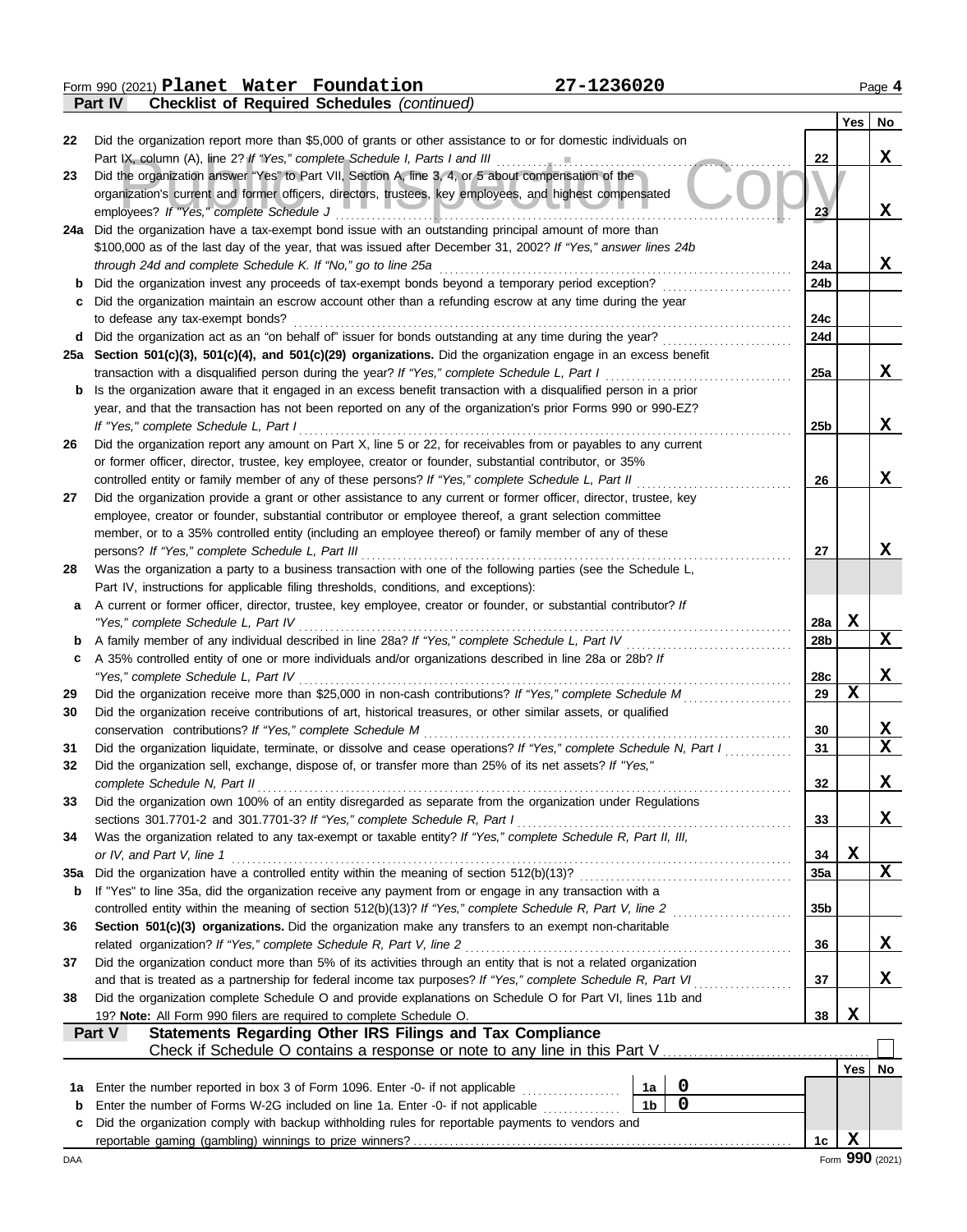|             | Form 990 (2021) Planet Water Foundation                                                                                            | 27-1236020         |                 |             | Page 5          |  |  |  |  |  |
|-------------|------------------------------------------------------------------------------------------------------------------------------------|--------------------|-----------------|-------------|-----------------|--|--|--|--|--|
|             | Statements Regarding Other IRS Filings and Tax Compliance (continued)<br><b>Part V</b>                                             |                    |                 |             | Yes No          |  |  |  |  |  |
|             | 2a Enter the number of employees reported on Form W-3, Transmittal of Wage and Tax                                                 |                    |                 |             |                 |  |  |  |  |  |
|             | Statements, filed for the calendar year ending with or within the year covered by this return                                      | $\mathbf{3}$<br>2a |                 |             |                 |  |  |  |  |  |
| b           | If at least one is reported on line 2a, did the organization file all required federal employment tax returns?                     | $\cdots$           | 2 <sub>b</sub>  | $\mathbf x$ |                 |  |  |  |  |  |
|             | Note: If the sum of lines 1a and 2a is greater than 250, you may be required to e-file. See instructions.                          |                    |                 |             |                 |  |  |  |  |  |
| За          | Did the organization have unrelated business gross income of \$1,000 or more during the year?                                      |                    |                 |             |                 |  |  |  |  |  |
| b           |                                                                                                                                    |                    | 3 <sub>b</sub>  |             |                 |  |  |  |  |  |
| 4a          | At any time during the calendar year, did the organization have an interest in, or a signature or other authority over,            |                    |                 |             |                 |  |  |  |  |  |
|             | a financial account in a foreign country (such as a bank account, securities account, or other financial account)?                 |                    | 4a              |             | X               |  |  |  |  |  |
| b           | If "Yes," enter the name of the foreign country <b>u</b>                                                                           |                    |                 |             |                 |  |  |  |  |  |
|             | See instructions for filing requirements for FinCEN Form 114, Report of Foreign Bank and Financial Accounts (FBAR).                |                    |                 |             |                 |  |  |  |  |  |
| 5а          |                                                                                                                                    |                    | 5a              |             | <u>x</u>        |  |  |  |  |  |
| b           |                                                                                                                                    |                    | 5 <sub>b</sub>  |             | $\mathbf x$     |  |  |  |  |  |
| с           | If "Yes" to line 5a or 5b, did the organization file Form 8886-T?                                                                  |                    | 5c              |             |                 |  |  |  |  |  |
| 6a          | Does the organization have annual gross receipts that are normally greater than \$100,000, and did the                             |                    |                 |             |                 |  |  |  |  |  |
|             | organization solicit any contributions that were not tax deductible as charitable contributions?                                   |                    | 6a              |             | X               |  |  |  |  |  |
| b           | If "Yes," did the organization include with every solicitation an express statement that such contributions or                     |                    |                 |             |                 |  |  |  |  |  |
|             | gifts were not tax deductible?                                                                                                     |                    | 6b              |             |                 |  |  |  |  |  |
| 7           | Organizations that may receive deductible contributions under section 170(c).                                                      |                    |                 |             |                 |  |  |  |  |  |
| a           | Did the organization receive a payment in excess of \$75 made partly as a contribution and partly for goods                        |                    |                 |             |                 |  |  |  |  |  |
|             | and services provided to the payor?                                                                                                |                    | 7a              |             | X               |  |  |  |  |  |
| b           |                                                                                                                                    |                    | 7b              |             |                 |  |  |  |  |  |
| с           | Did the organization sell, exchange, or otherwise dispose of tangible personal property for which it was                           |                    |                 |             |                 |  |  |  |  |  |
|             | required to file Form 8282?                                                                                                        |                    | 7c              |             | x               |  |  |  |  |  |
| d           |                                                                                                                                    | 7d                 |                 |             |                 |  |  |  |  |  |
| е           |                                                                                                                                    |                    | 7е              |             | X               |  |  |  |  |  |
| t           | Did the organization, during the year, pay premiums, directly or indirectly, on a personal benefit contract?                       |                    | 7f              |             | $\mathbf X$     |  |  |  |  |  |
| g           | If the organization received a contribution of qualified intellectual property, did the organization file Form 8899 as required?   |                    | 7g              |             |                 |  |  |  |  |  |
| h           | If the organization received a contribution of cars, boats, airplanes, or other vehicles, did the organization file a Form 1098-C? |                    | 7h              |             |                 |  |  |  |  |  |
| 8           | Sponsoring organizations maintaining donor advised funds. Did a donor advised fund maintained by the                               |                    |                 |             |                 |  |  |  |  |  |
|             |                                                                                                                                    |                    | 8               |             |                 |  |  |  |  |  |
| 9           | Sponsoring organizations maintaining donor advised funds.                                                                          |                    |                 |             |                 |  |  |  |  |  |
| a           | Did the sponsoring organization make any taxable distributions under section 4966?                                                 |                    | 9a              |             |                 |  |  |  |  |  |
| $\mathbf b$ | Did the sponsoring organization make a distribution to a donor, donor advisor, or related person?                                  |                    | 9b              |             |                 |  |  |  |  |  |
| 10          | Section 501(c)(7) organizations. Enter:                                                                                            |                    |                 |             |                 |  |  |  |  |  |
| а           | Initiation fees and capital contributions included on Part VIII, line 12 [11] [11] [12] [11] [12] [11] [12] [1                     | 10a                |                 |             |                 |  |  |  |  |  |
| b           | Gross receipts, included on Form 990, Part VIII, line 12, for public use of club facilities                                        | 10b                |                 |             |                 |  |  |  |  |  |
| 11          | Section 501(c)(12) organizations. Enter:                                                                                           |                    |                 |             |                 |  |  |  |  |  |
| a           | Gross income from members or shareholders                                                                                          | 11a                |                 |             |                 |  |  |  |  |  |
| b           | Gross income from other sources. (Do not net amounts due or paid to other sources                                                  |                    |                 |             |                 |  |  |  |  |  |
|             | against amounts due or received from them.)                                                                                        | 11 <sub>b</sub>    |                 |             |                 |  |  |  |  |  |
| 12a         | Section 4947(a)(1) non-exempt charitable trusts. Is the organization filing Form 990 in lieu of Form 1041?                         |                    | 12a             |             |                 |  |  |  |  |  |
| b           | If "Yes," enter the amount of tax-exempt interest received or accrued during the year                                              | 12 <sub>b</sub>    |                 |             |                 |  |  |  |  |  |
| 13          | Section 501(c)(29) qualified nonprofit health insurance issuers.                                                                   |                    |                 |             |                 |  |  |  |  |  |
| a           | Is the organization licensed to issue qualified health plans in more than one state?                                               |                    | 13а             |             |                 |  |  |  |  |  |
|             | Note: See the instructions for additional information the organization must report on Schedule O.                                  |                    |                 |             |                 |  |  |  |  |  |
| b           | Enter the amount of reserves the organization is required to maintain by the states in which                                       |                    |                 |             |                 |  |  |  |  |  |
|             |                                                                                                                                    | 13 <sub>b</sub>    |                 |             |                 |  |  |  |  |  |
| c           | Enter the amount of reserves on hand                                                                                               | 13 <sub>c</sub>    |                 |             |                 |  |  |  |  |  |
| 14a         |                                                                                                                                    |                    | 14a             |             | X               |  |  |  |  |  |
| b           | If "Yes," has it filed a Form 720 to report these payments? If "No," provide an explanation on Schedule O                          |                    | 14 <sub>b</sub> |             |                 |  |  |  |  |  |
| 15          | Is the organization subject to the section 4960 tax on payment(s) of more than \$1,000,000 in remuneration or                      |                    |                 |             |                 |  |  |  |  |  |
|             | excess parachute payment(s) during the year?                                                                                       |                    | 15              |             | X               |  |  |  |  |  |
|             | If "Yes," see instructions and file Form 4720, Schedule N.                                                                         |                    |                 |             |                 |  |  |  |  |  |
| 16          | Is the organization an educational institution subject to the section 4968 excise tax on net investment income?                    |                    | 16              |             | x               |  |  |  |  |  |
|             | If "Yes," complete Form 4720, Schedule O.                                                                                          |                    |                 |             |                 |  |  |  |  |  |
| 17          | Section 501(c)(21) organizations. Did the trust, any disqualified person, or mine operator engage in                               |                    |                 |             |                 |  |  |  |  |  |
|             |                                                                                                                                    |                    | 17              |             |                 |  |  |  |  |  |
|             | If "Yes," complete Form 6069.                                                                                                      |                    |                 |             |                 |  |  |  |  |  |
| DAA         |                                                                                                                                    |                    |                 |             | Form 990 (2021) |  |  |  |  |  |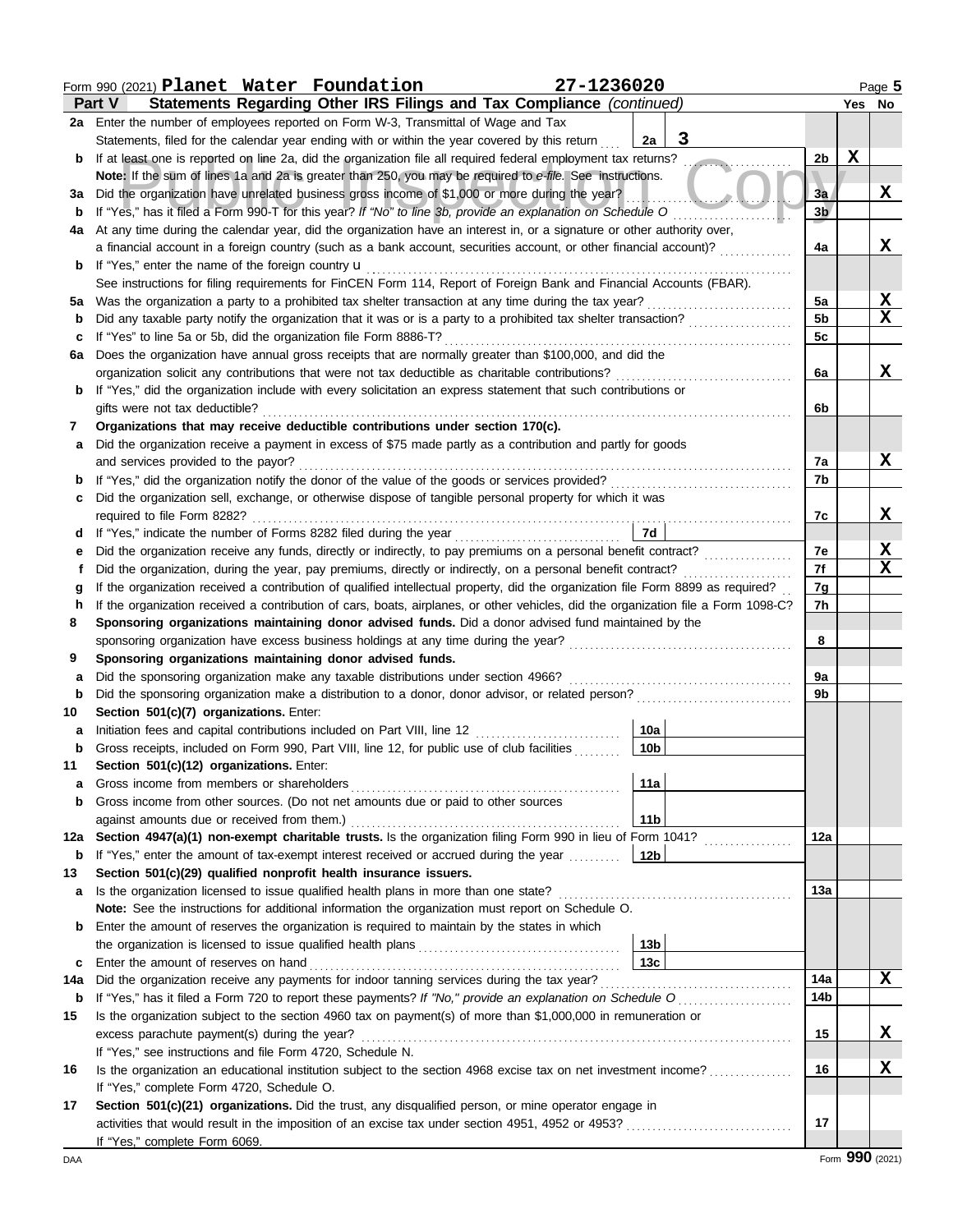### Form 990 (2021) Page **6 Planet Water Foundation 27-1236020**

|     | Part VI<br>Governance, Management, and Disclosure For each "Yes" response to lines 2 through 7b below, and for a "No"                                                           |                 |                 |                         |  |  |  |  |  |
|-----|---------------------------------------------------------------------------------------------------------------------------------------------------------------------------------|-----------------|-----------------|-------------------------|--|--|--|--|--|
|     | response to line 8a, 8b, or 10b below, describe the circumstances, processes, or changes on Schedule O. See instructions.                                                       |                 |                 |                         |  |  |  |  |  |
|     |                                                                                                                                                                                 |                 |                 | ΙXΙ                     |  |  |  |  |  |
|     | Section A. Governing Body and Management                                                                                                                                        |                 |                 |                         |  |  |  |  |  |
| 1a  | 3<br>Enter the number of voting members of the governing body at the end of the tax year<br>1a                                                                                  |                 | Yes             | No                      |  |  |  |  |  |
|     | If there are material differences in voting rights among members of the governing body, or                                                                                      |                 |                 |                         |  |  |  |  |  |
|     | if the governing body delegated broad authority to an executive committee or similar                                                                                            |                 |                 |                         |  |  |  |  |  |
|     | committee, explain on Schedule O.                                                                                                                                               |                 |                 |                         |  |  |  |  |  |
| b   | ı<br>Enter the number of voting members included on line 1a, above, who are independent<br>1b                                                                                   |                 |                 |                         |  |  |  |  |  |
| 2   | Did any officer, director, trustee, or key employee have a family relationship or a business relationship with                                                                  |                 |                 |                         |  |  |  |  |  |
|     | any other officer, director, trustee, or key employee?                                                                                                                          | $\mathbf{2}$    | X               |                         |  |  |  |  |  |
| 3   | Did the organization delegate control over management duties customarily performed by or under the direct                                                                       |                 |                 |                         |  |  |  |  |  |
|     | supervision of officers, directors, trustees, or key employees to a management company or other person?                                                                         | 3               |                 | <u>x</u>                |  |  |  |  |  |
| 4   | Did the organization make any significant changes to its governing documents since the prior Form 990 was filed?                                                                | 4               |                 | $\overline{\mathbf{x}}$ |  |  |  |  |  |
| 5   | Did the organization become aware during the year of a significant diversion of the organization's assets?                                                                      | 5               |                 | $\overline{\mathbf{X}}$ |  |  |  |  |  |
| 6   | Did the organization have members or stockholders?                                                                                                                              | 6               |                 | X                       |  |  |  |  |  |
| 7a  | Did the organization have members, stockholders, or other persons who had the power to elect or appoint                                                                         |                 |                 |                         |  |  |  |  |  |
|     | one or more members of the governing body?                                                                                                                                      | 7a              |                 | X                       |  |  |  |  |  |
| b   | Are any governance decisions of the organization reserved to (or subject to approval by) members,                                                                               |                 |                 |                         |  |  |  |  |  |
|     | stockholders, or persons other than the governing body?                                                                                                                         | 7b              |                 | x                       |  |  |  |  |  |
| 8   | Did the organization contemporaneously document the meetings held or written actions undertaken during the year by the following:                                               |                 |                 |                         |  |  |  |  |  |
| а   | The governing body?                                                                                                                                                             | 8a              | X               |                         |  |  |  |  |  |
| b   | Each committee with authority to act on behalf of the governing body?                                                                                                           | 8b              | X               |                         |  |  |  |  |  |
| 9   | Is there any officer, director, trustee, or key employee listed in Part VII, Section A, who cannot be reached at                                                                |                 |                 |                         |  |  |  |  |  |
|     |                                                                                                                                                                                 | 9               |                 | X                       |  |  |  |  |  |
|     | <b>Section B. Policies</b> (This Section B requests information about policies not required by the Internal Revenue Code.                                                       |                 |                 |                         |  |  |  |  |  |
|     |                                                                                                                                                                                 |                 | Yes             | No                      |  |  |  |  |  |
| 10a | Did the organization have local chapters, branches, or affiliates?                                                                                                              | 10a             |                 | X                       |  |  |  |  |  |
| b   | If "Yes," did the organization have written policies and procedures governing the activities of such chapters,                                                                  |                 |                 |                         |  |  |  |  |  |
|     | affiliates, and branches to ensure their operations are consistent with the organization's exempt purposes?                                                                     | 10 <sub>b</sub> |                 |                         |  |  |  |  |  |
| 11a | Has the organization provided a complete copy of this Form 990 to all members of its governing body before filing the form?                                                     | 11a             | X               |                         |  |  |  |  |  |
| b   | Describe on Schedule O the process, if any, used by the organization to review this Form 990.                                                                                   |                 |                 |                         |  |  |  |  |  |
| 12a | Did the organization have a written conflict of interest policy? If "No," go to line 13                                                                                         | 12a             | X               |                         |  |  |  |  |  |
| b   | Were officers, directors, or trustees, and key employees required to disclose annually interests that could give rise to conflicts?                                             | 12 <sub>b</sub> | X               |                         |  |  |  |  |  |
| c   | Did the organization regularly and consistently monitor and enforce compliance with the policy? If "Yes,"                                                                       |                 |                 |                         |  |  |  |  |  |
|     | describe on Schedule O how this was done                                                                                                                                        | 12c             | X               |                         |  |  |  |  |  |
| 13  | Did the organization have a written whistleblower policy?                                                                                                                       | 13              | $\mathbf x$     |                         |  |  |  |  |  |
| 14  | Did the organization have a written document retention and destruction policy?                                                                                                  | 14              | $\mathbf x$     |                         |  |  |  |  |  |
| 15  | Did the process for determining compensation of the following persons include a review and approval by                                                                          |                 |                 |                         |  |  |  |  |  |
|     | independent persons, comparability data, and contemporaneous substantiation of the deliberation and decision?                                                                   |                 |                 |                         |  |  |  |  |  |
| a   |                                                                                                                                                                                 | 15a             | X               |                         |  |  |  |  |  |
| b   | Other officers or key employees of the organization                                                                                                                             | 15 <sub>b</sub> | X               |                         |  |  |  |  |  |
|     | If "Yes" to line 15a or 15b, describe the process on Schedule O. See instructions.                                                                                              |                 |                 |                         |  |  |  |  |  |
| 16а | Did the organization invest in, contribute assets to, or participate in a joint venture or similar arrangement                                                                  |                 |                 |                         |  |  |  |  |  |
|     | with a taxable entity during the year?                                                                                                                                          | 16a             |                 | X                       |  |  |  |  |  |
| b   | If "Yes," did the organization follow a written policy or procedure requiring the organization to evaluate its                                                                  |                 |                 |                         |  |  |  |  |  |
|     | participation in joint venture arrangements under applicable federal tax law, and take steps to safeguard the                                                                   |                 |                 |                         |  |  |  |  |  |
|     |                                                                                                                                                                                 | 16b             |                 |                         |  |  |  |  |  |
|     | <b>Section C. Disclosure</b>                                                                                                                                                    |                 |                 |                         |  |  |  |  |  |
| 17  | List the states with which a copy of this Form 990 is required to be filed $\mathbf u$ None                                                                                     |                 |                 |                         |  |  |  |  |  |
| 18  | Section 6104 requires an organization to make its Forms 1023 (1024 or 1024-A, if applicable), 990, and 990-T (section 501(c)                                                    |                 |                 |                         |  |  |  |  |  |
|     | (3)s only) available for public inspection. Indicate how you made these available. Check all that apply.                                                                        |                 |                 |                         |  |  |  |  |  |
|     | Own website $\begin{vmatrix} \end{vmatrix}$ Another's website $\begin{vmatrix} X \\ Y \end{vmatrix}$ Upon request $\begin{vmatrix} \end{vmatrix}$ Other (explain on Schedule O) |                 |                 |                         |  |  |  |  |  |
| 19  | Describe on Schedule O whether (and if so, how) the organization made its governing documents, conflict of interest policy, and                                                 |                 |                 |                         |  |  |  |  |  |
|     | financial statements available to the public during the tax year.                                                                                                               |                 |                 |                         |  |  |  |  |  |
| 20  | State the name, address, and telephone number of the person who possesses the organization's books and records u                                                                |                 |                 |                         |  |  |  |  |  |
|     | Mark Steele<br>PO Box 71298                                                                                                                                                     |                 |                 |                         |  |  |  |  |  |
|     | AZ 85050<br>Phoenix<br>877-711-3083                                                                                                                                             |                 |                 |                         |  |  |  |  |  |
| DAA |                                                                                                                                                                                 |                 | Form 990 (2021) |                         |  |  |  |  |  |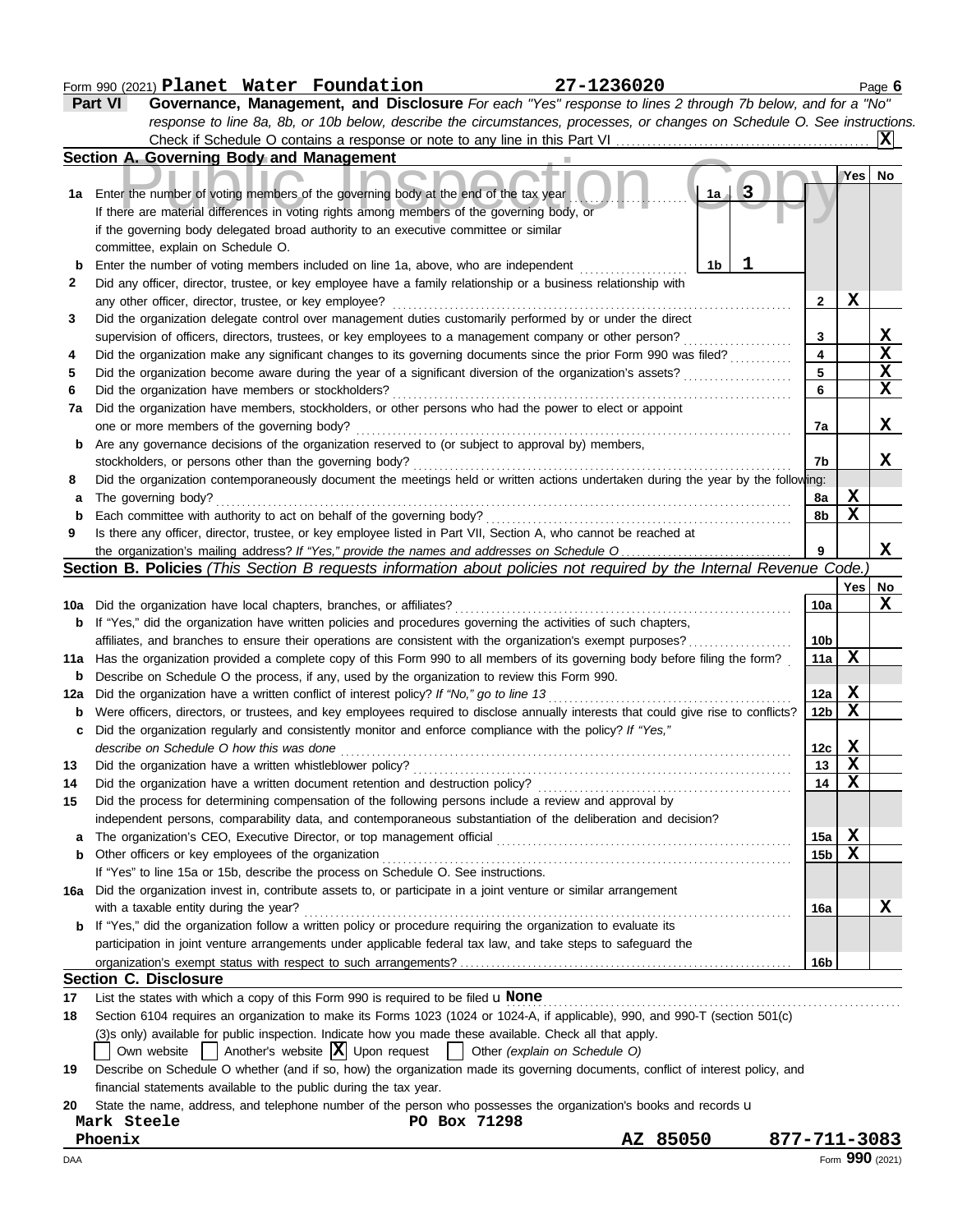**Independent Contractors Part VII Compensation of Officers, Directors, Trustees, Key Employees, Highest Compensated Employees, and** Check if Schedule O contains a response or note to any line in this Part VII . . . . . . . . . . . . . . . . . . . . . . . . . . . . . . . . . . . . . . . .

| Section A. Officers, Directors, Trustees, Key Employees, and Highest Compensated Employees                                                                                                                                                                                                                                        |                       |                                   |              |                                                              |              |                                 |        |                          |                              |                                           |  |  |
|-----------------------------------------------------------------------------------------------------------------------------------------------------------------------------------------------------------------------------------------------------------------------------------------------------------------------------------|-----------------------|-----------------------------------|--------------|--------------------------------------------------------------|--------------|---------------------------------|--------|--------------------------|------------------------------|-------------------------------------------|--|--|
| 1a Complete this table for all persons required to be listed. Report compensation for the calendar year ending with or within the<br>organization's tax year.                                                                                                                                                                     |                       |                                   |              |                                                              |              |                                 |        |                          |                              |                                           |  |  |
| • List all of the organization's current officers, directors, trustees (whether individuals or organizations), regardless of amount of<br>compensation. Enter -0- in columns (D), (E), and (F) if no compensation was paid.                                                                                                       |                       |                                   |              |                                                              |              |                                 |        |                          |                              |                                           |  |  |
| • List all of the organization's current key employees, if any. See instructions for definition of "key employee."                                                                                                                                                                                                                |                       |                                   |              |                                                              |              |                                 |        |                          |                              |                                           |  |  |
| • List the organization's five current highest compensated employees (other than an officer, director, trustee, or key employee)<br>who received reportable compensation (box 5 of Form W-2, Form 1099-MISC, and/or box 1 of Form 1099-NEC) of more than<br>\$100,000 from the organization and any related organizations.        |                       |                                   |              |                                                              |              |                                 |        |                          |                              |                                           |  |  |
| • List all of the organization's former officers, key employees, and highest compensated employees who received more than<br>\$100,000 of reportable compensation from the organization and any related organizations.                                                                                                            |                       |                                   |              |                                                              |              |                                 |        |                          |                              |                                           |  |  |
| • List all of the organization's former directors or trustees that received, in the capacity as a former director or trustee of the<br>organization, more than \$10,000 of reportable compensation from the organization and any related organizations.<br>See the instructions for the order in which to list the persons above. |                       |                                   |              |                                                              |              |                                 |        |                          |                              |                                           |  |  |
| Check this box if neither the organization nor any related organization compensated any current officer, director, or trustee.                                                                                                                                                                                                    |                       |                                   |              |                                                              |              |                                 |        |                          |                              |                                           |  |  |
| (C)                                                                                                                                                                                                                                                                                                                               |                       |                                   |              |                                                              |              |                                 |        |                          |                              |                                           |  |  |
| (A)<br>Name and title                                                                                                                                                                                                                                                                                                             | (B)<br>Average        |                                   |              | (do not check more than one<br>box, unless person is both an | Position     |                                 |        | (D)<br>Reportable        | (E)<br>Reportable            | (F)<br>Estimated amount                   |  |  |
|                                                                                                                                                                                                                                                                                                                                   | hours                 |                                   |              | officer and a director/trustee)                              |              |                                 |        | compensation<br>from the | compensation<br>from related | of other                                  |  |  |
|                                                                                                                                                                                                                                                                                                                                   | per week<br>(list any |                                   |              |                                                              |              |                                 |        | organization (W-2/       | organizations (W-2/          | compensation<br>from the                  |  |  |
|                                                                                                                                                                                                                                                                                                                                   | hours for<br>related  |                                   | nstitutional | Officer                                                      | Key employee |                                 | Former | 1099-MISC/               | 1099-MISC/                   | organization and<br>related organizations |  |  |
|                                                                                                                                                                                                                                                                                                                                   | organizations         |                                   |              |                                                              |              |                                 |        | 1099-NEC)                | 1099-NEC)                    |                                           |  |  |
|                                                                                                                                                                                                                                                                                                                                   | below<br>dotted line) | Individual trustee<br>or director | trustee      |                                                              |              | Highest compensated<br>employee |        |                          |                              |                                           |  |  |
| (1) Mark Steele                                                                                                                                                                                                                                                                                                                   |                       |                                   |              |                                                              |              |                                 |        |                          |                              |                                           |  |  |
|                                                                                                                                                                                                                                                                                                                                   | 40.00                 |                                   |              |                                                              |              |                                 |        |                          |                              |                                           |  |  |
| Chair/CEO                                                                                                                                                                                                                                                                                                                         | 0.00                  | $\mathbf x$                       |              | $\mathbf x$                                                  |              |                                 |        | 122,160                  | 0                            | 12,000                                    |  |  |
| (2) Kristen Steele                                                                                                                                                                                                                                                                                                                |                       |                                   |              |                                                              |              |                                 |        |                          |                              |                                           |  |  |
|                                                                                                                                                                                                                                                                                                                                   | 40.00                 |                                   |              |                                                              |              |                                 |        |                          |                              |                                           |  |  |
| Secretary/Treasurer                                                                                                                                                                                                                                                                                                               | 0.00                  | $\mathbf x$                       |              | $\mathbf x$                                                  |              |                                 |        | 84,567                   | 0                            | 0                                         |  |  |
| (3) Nicholas Hill                                                                                                                                                                                                                                                                                                                 |                       |                                   |              |                                                              |              |                                 |        |                          |                              |                                           |  |  |
| President                                                                                                                                                                                                                                                                                                                         | 0.00<br>0.00          | X                                 |              | X                                                            |              |                                 |        | 0                        | 0                            | 0                                         |  |  |
| (4)                                                                                                                                                                                                                                                                                                                               |                       |                                   |              |                                                              |              |                                 |        |                          |                              |                                           |  |  |
|                                                                                                                                                                                                                                                                                                                                   |                       |                                   |              |                                                              |              |                                 |        |                          |                              |                                           |  |  |
|                                                                                                                                                                                                                                                                                                                                   |                       |                                   |              |                                                              |              |                                 |        |                          |                              |                                           |  |  |
| (5)                                                                                                                                                                                                                                                                                                                               |                       |                                   |              |                                                              |              |                                 |        |                          |                              |                                           |  |  |
|                                                                                                                                                                                                                                                                                                                                   |                       |                                   |              |                                                              |              |                                 |        |                          |                              |                                           |  |  |
| (6)                                                                                                                                                                                                                                                                                                                               |                       |                                   |              |                                                              |              |                                 |        |                          |                              |                                           |  |  |
|                                                                                                                                                                                                                                                                                                                                   |                       |                                   |              |                                                              |              |                                 |        |                          |                              |                                           |  |  |
| (7)                                                                                                                                                                                                                                                                                                                               |                       |                                   |              |                                                              |              |                                 |        |                          |                              |                                           |  |  |
|                                                                                                                                                                                                                                                                                                                                   |                       |                                   |              |                                                              |              |                                 |        |                          |                              |                                           |  |  |
|                                                                                                                                                                                                                                                                                                                                   |                       |                                   |              |                                                              |              |                                 |        |                          |                              |                                           |  |  |
| (8)                                                                                                                                                                                                                                                                                                                               |                       |                                   |              |                                                              |              |                                 |        |                          |                              |                                           |  |  |
|                                                                                                                                                                                                                                                                                                                                   |                       |                                   |              |                                                              |              |                                 |        |                          |                              |                                           |  |  |
|                                                                                                                                                                                                                                                                                                                                   |                       |                                   |              |                                                              |              |                                 |        |                          |                              |                                           |  |  |
| (9)                                                                                                                                                                                                                                                                                                                               |                       |                                   |              |                                                              |              |                                 |        |                          |                              |                                           |  |  |
|                                                                                                                                                                                                                                                                                                                                   |                       |                                   |              |                                                              |              |                                 |        |                          |                              |                                           |  |  |
| (10)                                                                                                                                                                                                                                                                                                                              |                       |                                   |              |                                                              |              |                                 |        |                          |                              |                                           |  |  |
|                                                                                                                                                                                                                                                                                                                                   |                       |                                   |              |                                                              |              |                                 |        |                          |                              |                                           |  |  |
|                                                                                                                                                                                                                                                                                                                                   |                       |                                   |              |                                                              |              |                                 |        |                          |                              |                                           |  |  |
| (11)                                                                                                                                                                                                                                                                                                                              |                       |                                   |              |                                                              |              |                                 |        |                          |                              |                                           |  |  |
|                                                                                                                                                                                                                                                                                                                                   |                       |                                   |              |                                                              |              |                                 |        |                          |                              |                                           |  |  |
|                                                                                                                                                                                                                                                                                                                                   |                       |                                   |              |                                                              |              |                                 |        |                          |                              |                                           |  |  |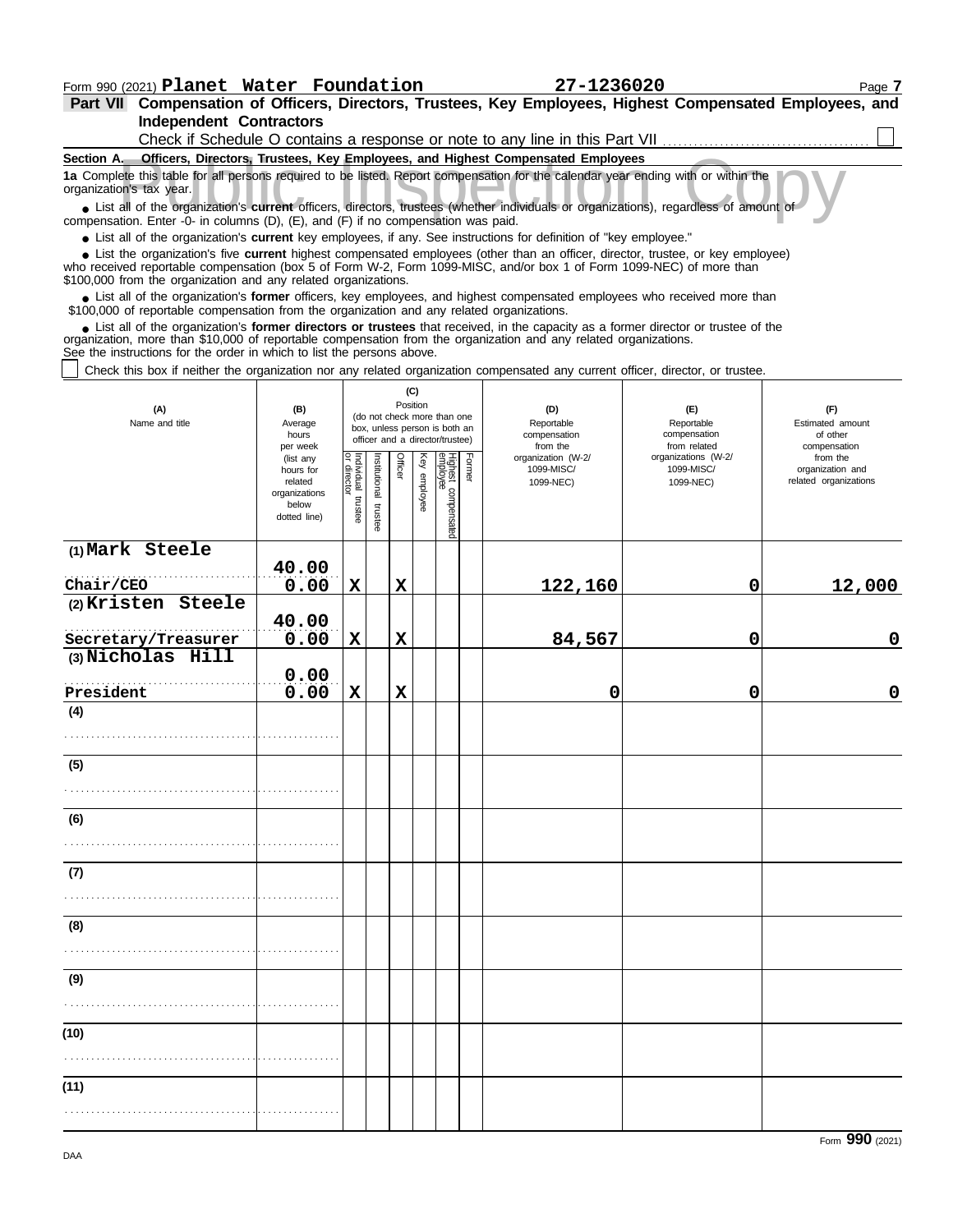|  | Form 990 (2021) Planet Water Foundation | 27-1236020 | Page <b>b</b> |
|--|-----------------------------------------|------------|---------------|
|  |                                         |            |               |

| Part VII<br>Section A. Officers, Directors, Trustees, Key Employees, and Highest Compensated Employees (continued)                                                                                                                                                                                                                                                                                                                                                                                                                                                                                                                                                                                                                                            |                                                                             |                                   |                                                                                                                    |         |              |                                 |        |                                               |                                |                                                   |                                                       |  |  |
|---------------------------------------------------------------------------------------------------------------------------------------------------------------------------------------------------------------------------------------------------------------------------------------------------------------------------------------------------------------------------------------------------------------------------------------------------------------------------------------------------------------------------------------------------------------------------------------------------------------------------------------------------------------------------------------------------------------------------------------------------------------|-----------------------------------------------------------------------------|-----------------------------------|--------------------------------------------------------------------------------------------------------------------|---------|--------------|---------------------------------|--------|-----------------------------------------------|--------------------------------|---------------------------------------------------|-------------------------------------------------------|--|--|
| (A)<br>(B)<br>Name and title<br>Average<br>hours<br>per week                                                                                                                                                                                                                                                                                                                                                                                                                                                                                                                                                                                                                                                                                                  |                                                                             |                                   | (C)<br>Position<br>(do not check more than one<br>box, unless person is both an<br>officer and a director/trustee) |         |              |                                 |        | (D)<br>Reportable<br>compensation<br>from the |                                | (E)<br>Reportable<br>compensation<br>from related | (F)<br>Estimated amount<br>of other<br>compensation   |  |  |
| Pul                                                                                                                                                                                                                                                                                                                                                                                                                                                                                                                                                                                                                                                                                                                                                           | (list any<br>hours for<br>related<br>organizations<br>below<br>dotted line) | Individual trustee<br>or director | nstitutional trustee                                                                                               | Officer | Key employee | Highest compensated<br>employee | Former | organization (W-2/<br>1099-MISC/<br>1099-NEC) |                                | organizations (W-2/<br>1099-MISC/<br>1099-NEC)    | from the<br>organization and<br>related organizations |  |  |
|                                                                                                                                                                                                                                                                                                                                                                                                                                                                                                                                                                                                                                                                                                                                                               |                                                                             |                                   |                                                                                                                    |         |              |                                 |        |                                               |                                |                                                   |                                                       |  |  |
|                                                                                                                                                                                                                                                                                                                                                                                                                                                                                                                                                                                                                                                                                                                                                               |                                                                             |                                   |                                                                                                                    |         |              |                                 |        |                                               |                                |                                                   |                                                       |  |  |
|                                                                                                                                                                                                                                                                                                                                                                                                                                                                                                                                                                                                                                                                                                                                                               |                                                                             |                                   |                                                                                                                    |         |              |                                 |        |                                               |                                |                                                   |                                                       |  |  |
|                                                                                                                                                                                                                                                                                                                                                                                                                                                                                                                                                                                                                                                                                                                                                               |                                                                             |                                   |                                                                                                                    |         |              |                                 |        |                                               |                                |                                                   |                                                       |  |  |
|                                                                                                                                                                                                                                                                                                                                                                                                                                                                                                                                                                                                                                                                                                                                                               |                                                                             |                                   |                                                                                                                    |         |              |                                 |        |                                               |                                |                                                   |                                                       |  |  |
|                                                                                                                                                                                                                                                                                                                                                                                                                                                                                                                                                                                                                                                                                                                                                               |                                                                             |                                   |                                                                                                                    |         |              |                                 |        |                                               |                                |                                                   |                                                       |  |  |
|                                                                                                                                                                                                                                                                                                                                                                                                                                                                                                                                                                                                                                                                                                                                                               |                                                                             |                                   |                                                                                                                    |         |              |                                 |        |                                               |                                |                                                   |                                                       |  |  |
|                                                                                                                                                                                                                                                                                                                                                                                                                                                                                                                                                                                                                                                                                                                                                               |                                                                             |                                   |                                                                                                                    |         |              |                                 |        |                                               |                                |                                                   |                                                       |  |  |
| Total from continuation sheets to Part VII, Section A                                                                                                                                                                                                                                                                                                                                                                                                                                                                                                                                                                                                                                                                                                         |                                                                             |                                   |                                                                                                                    |         |              |                                 | u<br>u | 206,727                                       |                                |                                                   | 12,000                                                |  |  |
|                                                                                                                                                                                                                                                                                                                                                                                                                                                                                                                                                                                                                                                                                                                                                               |                                                                             |                                   |                                                                                                                    |         |              |                                 | u      | 206,727                                       |                                |                                                   | 12,000                                                |  |  |
| Total number of individuals (including but not limited to those listed above) who received more than \$100,000 of<br>reportable compensation from the organization $ul$<br>No<br>Yes<br>Did the organization list any former officer, director, trustee, key employee, or highest compensated<br>3<br>X<br>3<br>employee on line 1a? If "Yes," complete Schedule J for such individual<br>For any individual listed on line 1a, is the sum of reportable compensation and other compensation from the<br>4<br>organization and related organizations greater than \$150,000? If "Yes," complete Schedule J for such<br>X<br>4<br>Did any person listed on line 1a receive or accrue compensation from any unrelated organization or individual<br>5<br>X<br>5 |                                                                             |                                   |                                                                                                                    |         |              |                                 |        |                                               |                                |                                                   |                                                       |  |  |
| Section B. Independent Contractors<br>Complete this table for your five highest compensated independent contractors that received more than \$100,000 of<br>1                                                                                                                                                                                                                                                                                                                                                                                                                                                                                                                                                                                                 |                                                                             |                                   |                                                                                                                    |         |              |                                 |        |                                               |                                |                                                   |                                                       |  |  |
| compensation from the organization. Report compensation for the calendar year ending with or within the organization's tax year.                                                                                                                                                                                                                                                                                                                                                                                                                                                                                                                                                                                                                              | (A)<br>Name and business address                                            |                                   |                                                                                                                    |         |              |                                 |        |                                               | (B)<br>Description of services |                                                   | (C)<br>Compensation                                   |  |  |
| Planet Water Thailand Co, Ltd                                                                                                                                                                                                                                                                                                                                                                                                                                                                                                                                                                                                                                                                                                                                 |                                                                             |                                   |                                                                                                                    |         |              | $59 - 61$                       |        | Sukhumvit Road<br>OPNS Support                |                                |                                                   | 206,522                                               |  |  |
|                                                                                                                                                                                                                                                                                                                                                                                                                                                                                                                                                                                                                                                                                                                                                               | TH 10110<br>Bangkok                                                         |                                   |                                                                                                                    |         |              |                                 |        |                                               |                                |                                                   |                                                       |  |  |
|                                                                                                                                                                                                                                                                                                                                                                                                                                                                                                                                                                                                                                                                                                                                                               |                                                                             |                                   |                                                                                                                    |         |              |                                 |        |                                               |                                |                                                   |                                                       |  |  |
| Total number of independent contractors (including but not limited to those listed above) who<br>$\mathbf{2}$                                                                                                                                                                                                                                                                                                                                                                                                                                                                                                                                                                                                                                                 |                                                                             |                                   |                                                                                                                    |         |              |                                 |        |                                               |                                |                                                   |                                                       |  |  |

received more than  $$100,000$  of compensation from the organization  $$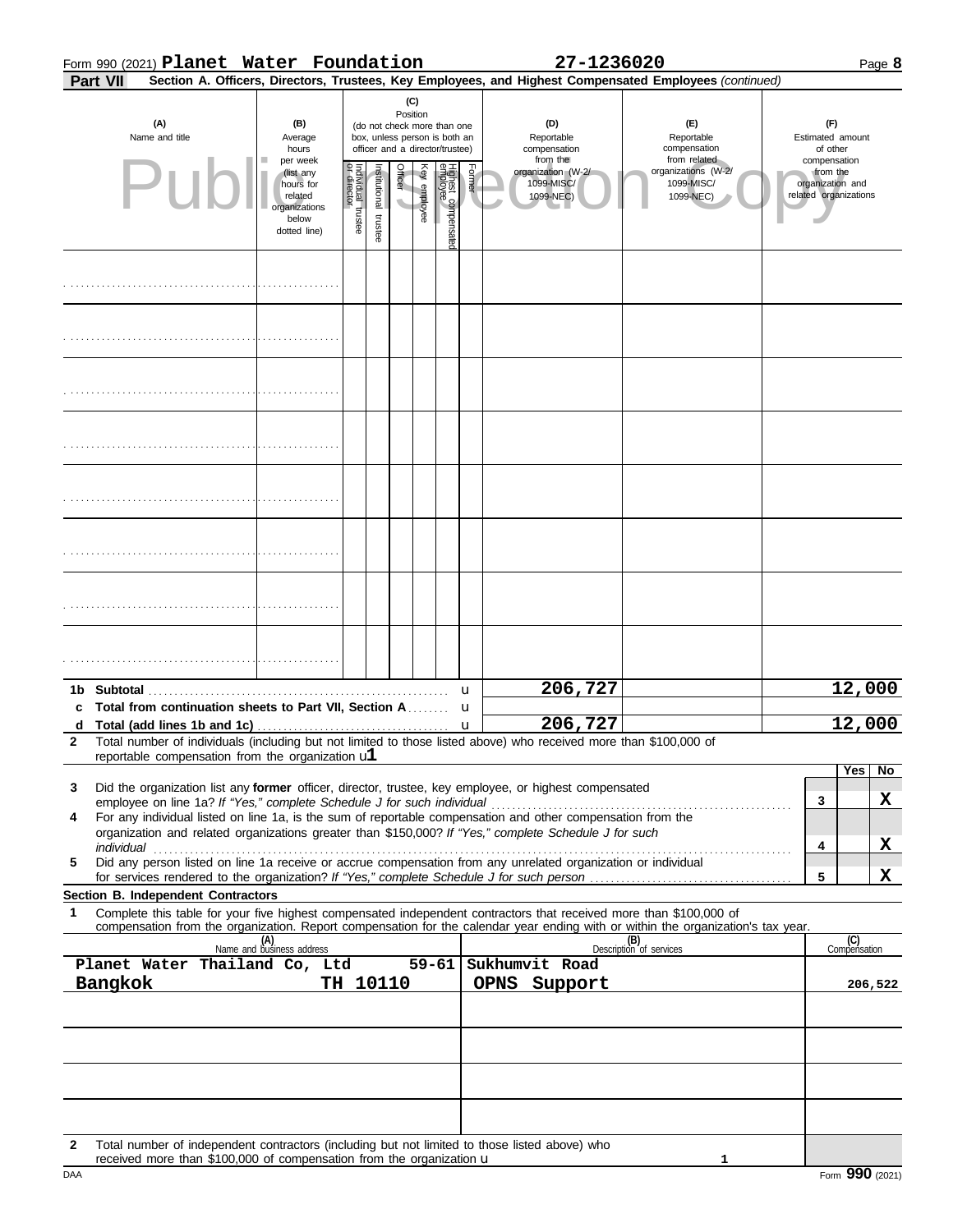|                                                           |                  | Form 990 (2021) Planet Water Foundation                                             |    |                             |                      |                        |                      | 27-1236020                                                                    |                                      | Page 9                                                        |
|-----------------------------------------------------------|------------------|-------------------------------------------------------------------------------------|----|-----------------------------|----------------------|------------------------|----------------------|-------------------------------------------------------------------------------|--------------------------------------|---------------------------------------------------------------|
|                                                           | <b>Part VIII</b> |                                                                                     |    | <b>Statement of Revenue</b> |                      |                        |                      | Check if Schedule O contains a response or note to any line in this Part VIII |                                      |                                                               |
|                                                           |                  |                                                                                     |    |                             |                      |                        | (A)<br>Total revenue | (B)<br>Related or exempt<br>function revenue                                  | (C)<br>Unrelated<br>business revenue | (D)<br>Revenue excluded<br>from tax under<br>sections 512-514 |
| Contributions, Gifts, Grants<br>and Other Similar Amounts |                  | 1a Federated campaigns<br><b>b</b> Membership dues                                  |    |                             | 1a<br>1 <sub>b</sub> |                        |                      |                                                                               |                                      |                                                               |
|                                                           |                  | c Fundraising events                                                                |    |                             | 1 <sub>c</sub>       |                        |                      |                                                                               |                                      |                                                               |
|                                                           |                  | d Related organizations                                                             |    | .                           | 1 <sub>d</sub>       |                        |                      |                                                                               |                                      |                                                               |
|                                                           |                  | e Government grants (contributions)                                                 |    |                             | 1e                   | 90,296                 |                      |                                                                               |                                      |                                                               |
|                                                           |                  | f All other contributions, gifts, grants,<br>and similar amounts not included above |    |                             | 1f                   | 2,425,800              |                      |                                                                               |                                      |                                                               |
|                                                           |                  | g Noncash contributions included in                                                 |    |                             |                      |                        |                      |                                                                               |                                      |                                                               |
|                                                           |                  |                                                                                     |    |                             | $1g \sqrt{3}$        | 101,498<br>$\mathbf u$ | 2,516,096            |                                                                               |                                      |                                                               |
|                                                           |                  |                                                                                     |    |                             |                      | <b>Business Code</b>   |                      |                                                                               |                                      |                                                               |
|                                                           | 2a               | Filtration System Revenue                                                           |    |                             |                      | 900099                 | 136,020              | 136,020                                                                       |                                      |                                                               |
| Program Service<br>Revenue                                | b                |                                                                                     |    |                             |                      |                        |                      |                                                                               |                                      |                                                               |
|                                                           |                  |                                                                                     |    |                             |                      |                        |                      |                                                                               |                                      |                                                               |
|                                                           | d                |                                                                                     |    |                             |                      |                        |                      |                                                                               |                                      |                                                               |
|                                                           |                  |                                                                                     |    |                             |                      |                        |                      |                                                                               |                                      |                                                               |
|                                                           |                  | f All other program service revenue                                                 |    |                             |                      | $\mathbf{u}$           | 136,020              |                                                                               |                                      |                                                               |
|                                                           | 3                | Investment income (including dividends, interest, and                               |    |                             |                      |                        |                      |                                                                               |                                      |                                                               |
|                                                           |                  |                                                                                     |    |                             |                      | u                      | 709                  |                                                                               |                                      | 709                                                           |
|                                                           | 4                | Income from investment of tax-exempt bond proceeds                                  |    |                             |                      | u                      |                      |                                                                               |                                      |                                                               |
|                                                           | 5                |                                                                                     |    |                             |                      | u                      |                      |                                                                               |                                      |                                                               |
|                                                           |                  |                                                                                     |    | (i) Real                    |                      | (ii) Personal          |                      |                                                                               |                                      |                                                               |
|                                                           |                  | 6a Gross rents                                                                      | 6a |                             |                      |                        |                      |                                                                               |                                      |                                                               |
|                                                           |                  | <b>b</b> Less: rental expenses                                                      | 6b |                             |                      |                        |                      |                                                                               |                                      |                                                               |
|                                                           |                  | <b>c</b> Rental inc. or (loss)                                                      | 6c |                             |                      | u                      |                      |                                                                               |                                      |                                                               |
|                                                           |                  | <b>7a</b> Gross amount from                                                         |    | (i) Securities              |                      | (ii) Other             |                      |                                                                               |                                      |                                                               |
|                                                           |                  | sales of assets<br>other than inventory                                             | 7a |                             |                      |                        |                      |                                                                               |                                      |                                                               |
|                                                           |                  | <b>b</b> Less: cost or other                                                        |    |                             |                      |                        |                      |                                                                               |                                      |                                                               |
| Revenue                                                   |                  | basis and sales exps.                                                               | 7b |                             |                      |                        |                      |                                                                               |                                      |                                                               |
|                                                           |                  | c Gain or (loss)                                                                    | 7c |                             |                      |                        |                      |                                                                               |                                      |                                                               |
| $\frac{1}{\sigma}$                                        |                  | d Net gain or (loss)                                                                |    |                             |                      |                        |                      |                                                                               |                                      |                                                               |
|                                                           |                  | 8a Gross income from fundraising events<br>(not including \$                        |    |                             |                      |                        |                      |                                                                               |                                      |                                                               |
|                                                           |                  | of contributions reported on line                                                   |    | .                           |                      |                        |                      |                                                                               |                                      |                                                               |
|                                                           |                  | 1c). See Part IV, line 18                                                           |    | .                           | 8a                   |                        |                      |                                                                               |                                      |                                                               |
|                                                           |                  | <b>b</b> Less: direct expenses                                                      |    |                             | 8b                   |                        |                      |                                                                               |                                      |                                                               |
|                                                           |                  |                                                                                     |    |                             |                      |                        |                      |                                                                               |                                      |                                                               |
|                                                           |                  | 9a Gross income from gaming                                                         |    |                             |                      |                        |                      |                                                                               |                                      |                                                               |
|                                                           |                  | activities. See Part IV, line 19                                                    |    |                             | 9а<br>9 <sub>b</sub> |                        |                      |                                                                               |                                      |                                                               |
|                                                           |                  | <b>b</b> Less: direct expenses<br>c Net income or (loss) from gaming activities     |    |                             |                      | u                      |                      |                                                                               |                                      |                                                               |
|                                                           |                  | 10a Gross sales of inventory, less                                                  |    |                             |                      |                        |                      |                                                                               |                                      |                                                               |
|                                                           |                  | returns and allowances                                                              |    |                             | 10a                  |                        |                      |                                                                               |                                      |                                                               |
|                                                           |                  | <b>b</b> Less: cost of goods sold                                                   |    |                             | 10 <sub>b</sub>      |                        |                      |                                                                               |                                      |                                                               |
|                                                           |                  | c Net income or (loss) from sales of inventory                                      |    |                             |                      | $\mathbf{u}$           |                      |                                                                               |                                      |                                                               |
|                                                           |                  |                                                                                     |    |                             |                      | <b>Business Code</b>   |                      |                                                                               |                                      |                                                               |
| Miscellaneous<br>Revenue                                  | 11a              | Other Revenue                                                                       |    |                             |                      | 900099                 | 2,657                |                                                                               |                                      | 2,657                                                         |
|                                                           | b                |                                                                                     |    |                             |                      |                        |                      |                                                                               |                                      |                                                               |
|                                                           |                  |                                                                                     |    |                             |                      |                        |                      |                                                                               |                                      |                                                               |
|                                                           |                  |                                                                                     |    |                             |                      | $\mathbf u$            | 2,657                |                                                                               |                                      |                                                               |
|                                                           |                  |                                                                                     |    |                             |                      | $\mathbf{u}$           | 2,655,482            | 136,020                                                                       | $\mathbf{0}$                         | 3,366                                                         |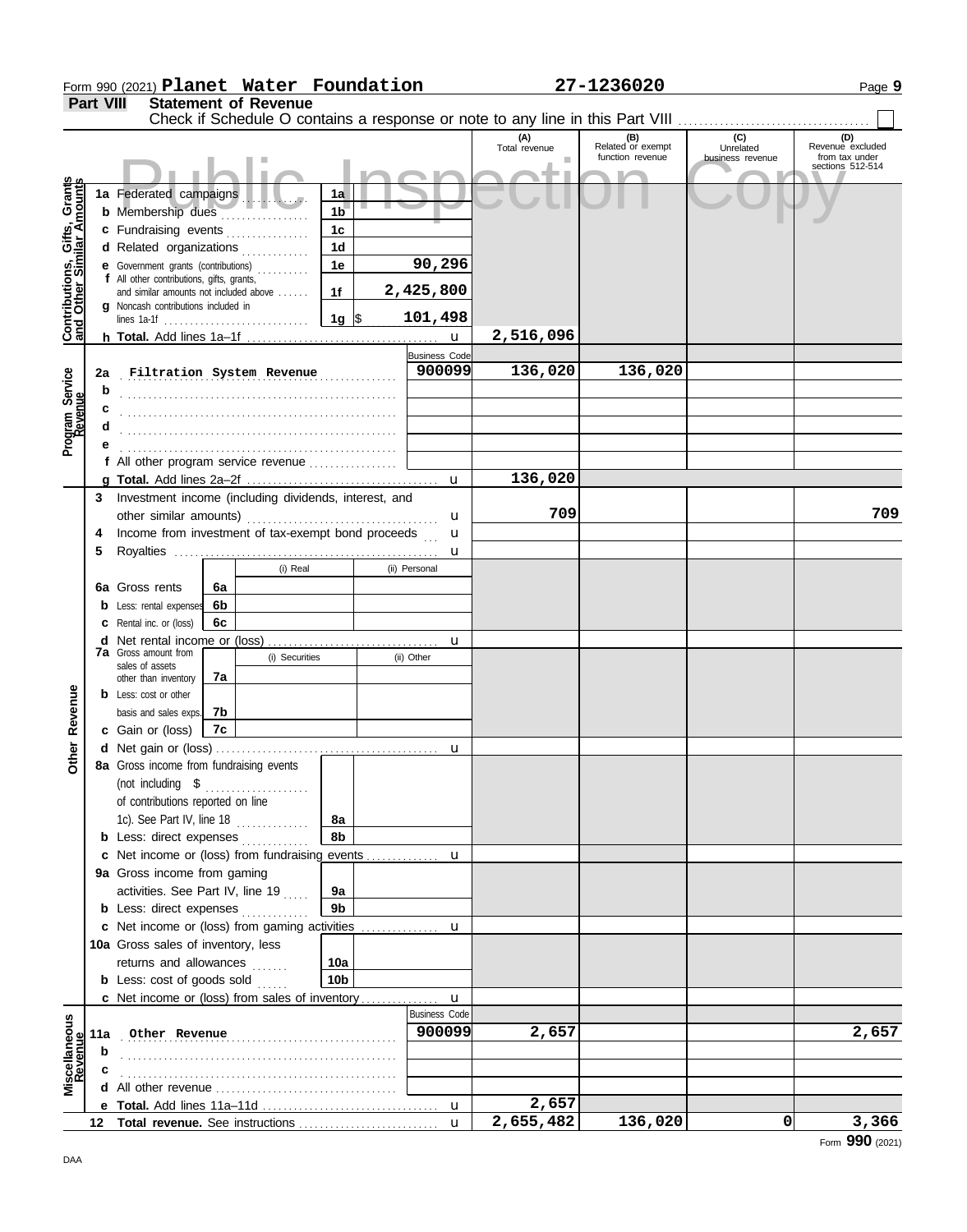### **Form 990 (2021) Planet Water Foundation 127-1236020** Page 10

**Part IX Statement of Functional Expenses**

|          | Do not include amounts reported on lines 6b, 1b,<br>8b, 9b, and 10b of Part VIII.                                                                                                                    | (A)<br>Total expenses   | (B)<br>Program service<br>expenses | (C)<br>Management and<br>general expenses | (D)<br>Fundraising<br>expenses |
|----------|------------------------------------------------------------------------------------------------------------------------------------------------------------------------------------------------------|-------------------------|------------------------------------|-------------------------------------------|--------------------------------|
| 1        | Grants and other assistance to domestic organizations                                                                                                                                                |                         |                                    |                                           |                                |
|          | and domestic governments. See Part IV, line 21<br>2 Grants and other assistance to domestic                                                                                                          |                         |                                    |                                           |                                |
|          | individuals. See Part IV, line 22                                                                                                                                                                    |                         |                                    |                                           |                                |
| 3        | Grants and other assistance to foreign                                                                                                                                                               |                         |                                    |                                           |                                |
|          | organizations, foreign governments, and                                                                                                                                                              |                         |                                    |                                           |                                |
|          | foreign individuals. See Part IV, lines 15 and 16                                                                                                                                                    |                         |                                    |                                           |                                |
|          | Benefits paid to or for members                                                                                                                                                                      |                         |                                    |                                           |                                |
| 5.       | Compensation of current officers, directors,                                                                                                                                                         |                         |                                    |                                           |                                |
|          | trustees, and key employees                                                                                                                                                                          | 206,727                 | 186,259                            | 12,568                                    | 7,900                          |
| 6        | Compensation not included above to disqualified                                                                                                                                                      |                         |                                    |                                           |                                |
|          | persons (as defined under section 4958(f)(1)) and                                                                                                                                                    |                         |                                    |                                           |                                |
|          | persons described in section 4958(c)(3)(B)                                                                                                                                                           |                         |                                    |                                           |                                |
| 7        | Other salaries and wages                                                                                                                                                                             | 63,749                  | 57,437                             | 3,876                                     | 2,436                          |
| 8        | Pension plan accruals and contributions (include                                                                                                                                                     |                         |                                    |                                           |                                |
|          | section 401(k) and 403(b) employer contributions)                                                                                                                                                    |                         |                                    |                                           |                                |
| 9        | Other employee benefits                                                                                                                                                                              | $\frac{20,125}{19,534}$ | 12,906                             | 6,619                                     | 600                            |
| 10       | Payroll taxes                                                                                                                                                                                        |                         | 17,439                             | 1,304                                     | 791                            |
| 11       | Fees for services (nonemployees):                                                                                                                                                                    |                         |                                    |                                           |                                |
| a        | Management                                                                                                                                                                                           |                         |                                    |                                           |                                |
| b        | Legal                                                                                                                                                                                                | 1,318<br>17,556         |                                    | 1,318<br>17,556                           |                                |
| c        |                                                                                                                                                                                                      |                         |                                    |                                           |                                |
| d        | Lobbying<br>Professional fundraising services. See Part IV, line 17                                                                                                                                  |                         |                                    |                                           |                                |
| e<br>f   | Investment management fees                                                                                                                                                                           |                         |                                    |                                           |                                |
| a        | Other. (If line 11g amount exceeds 10% of line 25, column                                                                                                                                            |                         |                                    |                                           |                                |
|          | (A) amount, list line 11g expenses on Schedule O.)                                                                                                                                                   | 650,557                 | 469,828                            | 77,380                                    | 103,349                        |
| 12       | Advertising and promotion                                                                                                                                                                            | 43,301                  | 8,636                              | 4,667                                     | 29,998                         |
| 13       |                                                                                                                                                                                                      | 27,751                  | 10,657                             | 9,857                                     | 7,237                          |
| 14       | Information technology                                                                                                                                                                               | 19,648                  | 19,648                             |                                           |                                |
| 15       |                                                                                                                                                                                                      |                         |                                    |                                           |                                |
| 16       |                                                                                                                                                                                                      | 89,065                  | 21,230                             | 67,835                                    |                                |
| 17       | Travel                                                                                                                                                                                               | 72,749                  | 71,701                             |                                           | 1,048                          |
| 18       | Payments of travel or entertainment expenses                                                                                                                                                         |                         |                                    |                                           |                                |
|          | for any federal, state, or local public officials                                                                                                                                                    |                         |                                    |                                           |                                |
|          | 19 Conferences, conventions, and meetings                                                                                                                                                            |                         |                                    |                                           |                                |
| 20       | Interest                                                                                                                                                                                             | 5,985                   |                                    | $\overline{5,985}$                        |                                |
| 21       |                                                                                                                                                                                                      | 11,328                  | 6,397                              |                                           |                                |
| 22<br>23 | Depreciation, depletion, and amortization                                                                                                                                                            | 2,210                   |                                    | 4,931<br>2,210                            |                                |
| 24       | Insurance <i>Communication</i><br>Other expenses. Itemize expenses not covered                                                                                                                       |                         |                                    |                                           |                                |
|          | above (List miscellaneous expenses on line 24e. If                                                                                                                                                   |                         |                                    |                                           |                                |
|          | line 24e amount exceeds 10% of line 25, column                                                                                                                                                       |                         |                                    |                                           |                                |
|          | (A) amount, list line 24e expenses on Schedule O.)                                                                                                                                                   |                         |                                    |                                           |                                |
| a        | Water systems & equipment                                                                                                                                                                            | 718,291                 | $\overline{718}$ , 291             |                                           |                                |
| b        | Shipping                                                                                                                                                                                             | 116,516                 | 116,516                            |                                           |                                |
| с        |                                                                                                                                                                                                      |                         |                                    |                                           |                                |
| d        |                                                                                                                                                                                                      |                         |                                    |                                           |                                |
| е        | All other expenses                                                                                                                                                                                   | 144,001                 | 109,863                            | 10,606                                    | <u>23,532</u>                  |
| 25       | Total functional expenses. Add lines 1 through 24e                                                                                                                                                   | 2,230,411               | 1,826,808                          | 226,712                                   | 176,891                        |
| 26       | Joint costs. Complete this line only if the<br>organization reported in column (B) joint costs<br>from a combined educational campaign and<br>fundraising solicitation. Check here $\mathbf{u}$   if |                         |                                    |                                           |                                |
|          | following SOP 98-2 (ASC 958-720)                                                                                                                                                                     |                         |                                    |                                           |                                |

**X**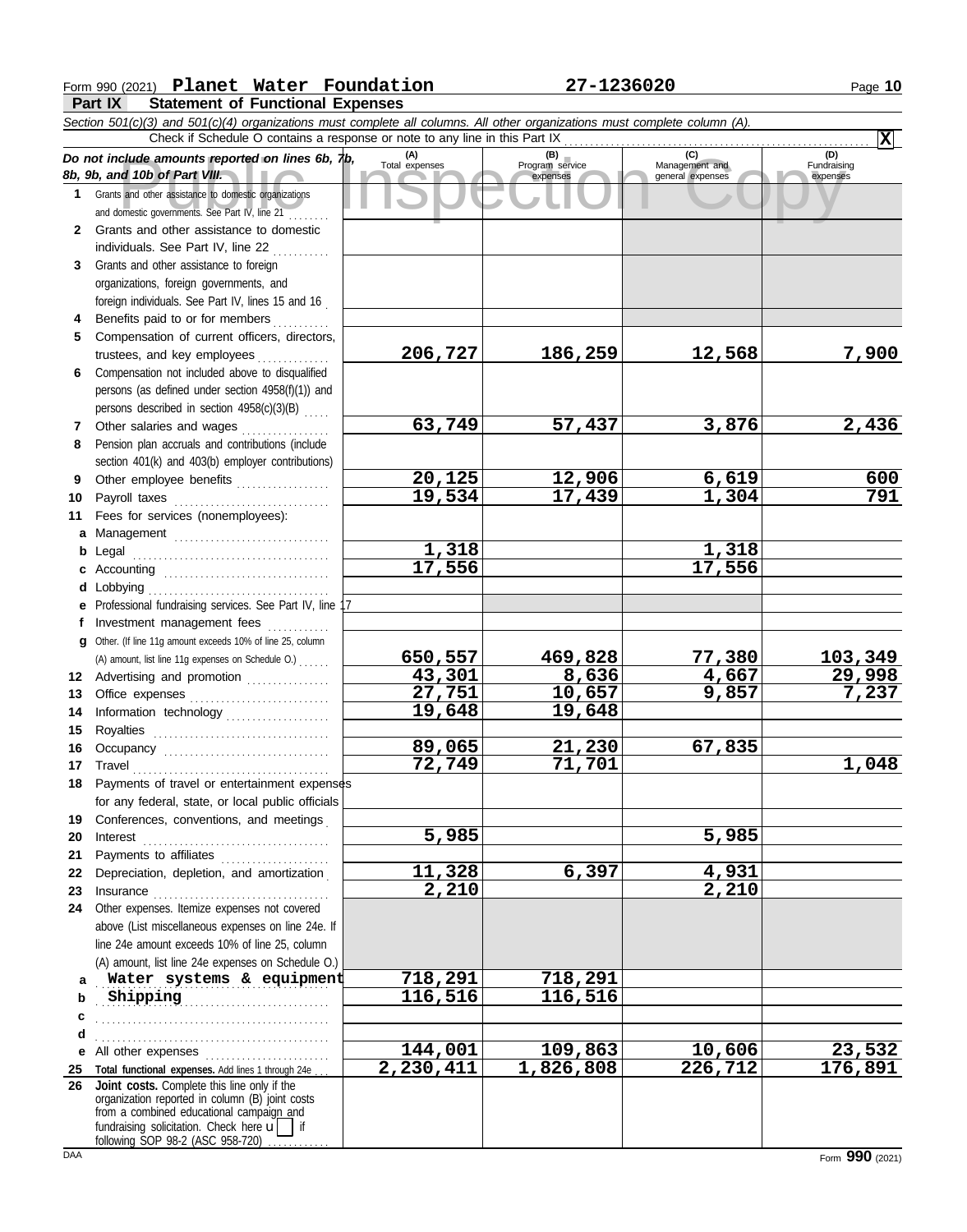### Form 990 (2021) Page **11 Planet Water Foundation 27-1236020**

**Part X Balance Sheet**

|                      |             |                                                                                                                                         |                 |        | (A)<br>Beginning of year |                                                                  | (B)<br>End of year |
|----------------------|-------------|-----------------------------------------------------------------------------------------------------------------------------------------|-----------------|--------|--------------------------|------------------------------------------------------------------|--------------------|
|                      | 1<br>2<br>3 | Cash—non-interest-bearing                                                                                                               |                 |        | $\sim 452,782$           | $\sqrt{1}$<br>$\overline{\mathbf{2}}$<br>$\overline{\mathbf{3}}$ | 635,301            |
|                      | 4           |                                                                                                                                         |                 |        | 231,100                  | 4                                                                | 242,750            |
|                      | 5           | Loans and other receivables from any current or former officer, director,                                                               |                 |        |                          |                                                                  |                    |
|                      |             | trustee, key employee, creator or founder, substantial contributor, or 35%                                                              |                 |        |                          |                                                                  |                    |
|                      |             |                                                                                                                                         |                 |        |                          | 5                                                                |                    |
|                      | 6           | Loans and other receivables from other disqualified persons (as defined                                                                 |                 |        |                          |                                                                  |                    |
|                      |             | under section $4958(f)(1)$ ), and persons described in section $4958(c)(3)(B)$                                                          |                 |        |                          | 6                                                                |                    |
| Assets               | 7           |                                                                                                                                         |                 |        |                          | $\overline{7}$                                                   |                    |
|                      | 8           | Inventories for sale or use                                                                                                             |                 |        | 730,715                  | 8                                                                | 987,904            |
|                      | 9           | Prepaid expenses and deferred charges                                                                                                   |                 |        | 16,212                   | 9                                                                | 7,386              |
|                      |             | 10a Land, buildings, and equipment: cost or other                                                                                       |                 |        |                          |                                                                  |                    |
|                      |             |                                                                                                                                         |                 | 46,631 |                          |                                                                  |                    |
|                      |             |                                                                                                                                         | 10 <sub>b</sub> | 24,801 | 24,903                   | 10 <sub>c</sub>                                                  | <u>21,830</u>      |
|                      | 11          | Investments-publicly traded securities                                                                                                  |                 |        |                          | 11                                                               | 98,675             |
|                      | 12          | Investments-other securities. See Part IV, line 11                                                                                      |                 |        |                          | 12                                                               |                    |
|                      | 13          |                                                                                                                                         |                 |        |                          | 13                                                               |                    |
|                      | 14          | Intangible assets                                                                                                                       |                 |        |                          | 14                                                               |                    |
|                      | 15          | Other assets. See Part IV, line 11                                                                                                      |                 |        | 7,500                    | 15                                                               |                    |
|                      | 16          |                                                                                                                                         |                 |        | 1,463,212                | 16                                                               | 1,993,846          |
|                      | 17          |                                                                                                                                         |                 |        | 78,707                   | 17                                                               | 70,615             |
|                      | 18          | Grants payable                                                                                                                          |                 |        |                          | 18                                                               |                    |
|                      | 19          | Deferred revenue                                                                                                                        |                 |        |                          | 19                                                               | 442,000            |
|                      | 20          |                                                                                                                                         |                 |        |                          | 20                                                               |                    |
|                      | 21          | Escrow or custodial account liability. Complete Part IV of Schedule D                                                                   |                 |        |                          | 21                                                               |                    |
|                      | 22          | Loans and other payables to any current or former officer, director,                                                                    |                 |        |                          |                                                                  |                    |
| Liabilities          |             | trustee, key employee, creator or founder, substantial contributor, or 35%                                                              |                 |        |                          |                                                                  |                    |
|                      |             | controlled entity or family member of any of these persons                                                                              |                 |        |                          | 22                                                               |                    |
|                      | 23          | Secured mortgages and notes payable to unrelated third parties                                                                          |                 |        |                          | 23                                                               |                    |
|                      | 24          | Unsecured notes and loans payable to unrelated third parties                                                                            |                 |        | 293,937                  | 24                                                               | 200,000            |
|                      | 25          | Other liabilities (including federal income tax, payables to related third                                                              |                 |        |                          |                                                                  |                    |
|                      |             | parties, and other liabilities not included on lines 17-24). Complete Part X                                                            |                 |        |                          |                                                                  |                    |
|                      |             |                                                                                                                                         |                 |        | 230,875                  | 25                                                               |                    |
|                      | 26          |                                                                                                                                         |                 |        | 603,519                  | 26                                                               | 712,615            |
|                      |             | Organizations that follow FASB ASC 958, check here $\boxed{\mathbf{X}}$                                                                 |                 |        |                          |                                                                  |                    |
|                      |             | and complete lines 27, 28, 32, and 33.                                                                                                  |                 |        |                          |                                                                  |                    |
| <b>Fund Balances</b> | 27          | Net assets without donor restrictions                                                                                                   |                 |        | 267,205                  | 27                                                               | 674,481            |
|                      | 28          | Net assets with donor restrictions<br>Net assets with donor restrictions<br>Organizations that do not follow FASB ASC 958, check here u |                 |        | 592,488                  | 28                                                               | 606,750            |
|                      |             |                                                                                                                                         |                 |        |                          |                                                                  |                    |
|                      |             | and complete lines 29 through 33.                                                                                                       |                 |        |                          |                                                                  |                    |
|                      | 29          | Capital stock or trust principal, or current funds                                                                                      |                 |        |                          | 29                                                               |                    |
| Assets or            | 30          |                                                                                                                                         |                 |        |                          | 30                                                               |                    |
|                      | 31          | Retained earnings, endowment, accumulated income, or other funds                                                                        |                 |        |                          | 31                                                               |                    |
| Net                  | 32          | Total net assets or fund balances                                                                                                       |                 |        | 859,693                  | 32                                                               | <u>1,281,231</u>   |
|                      | 33          |                                                                                                                                         |                 |        | <u>1,463,212</u>         | 33                                                               | <u>1,993,846</u>   |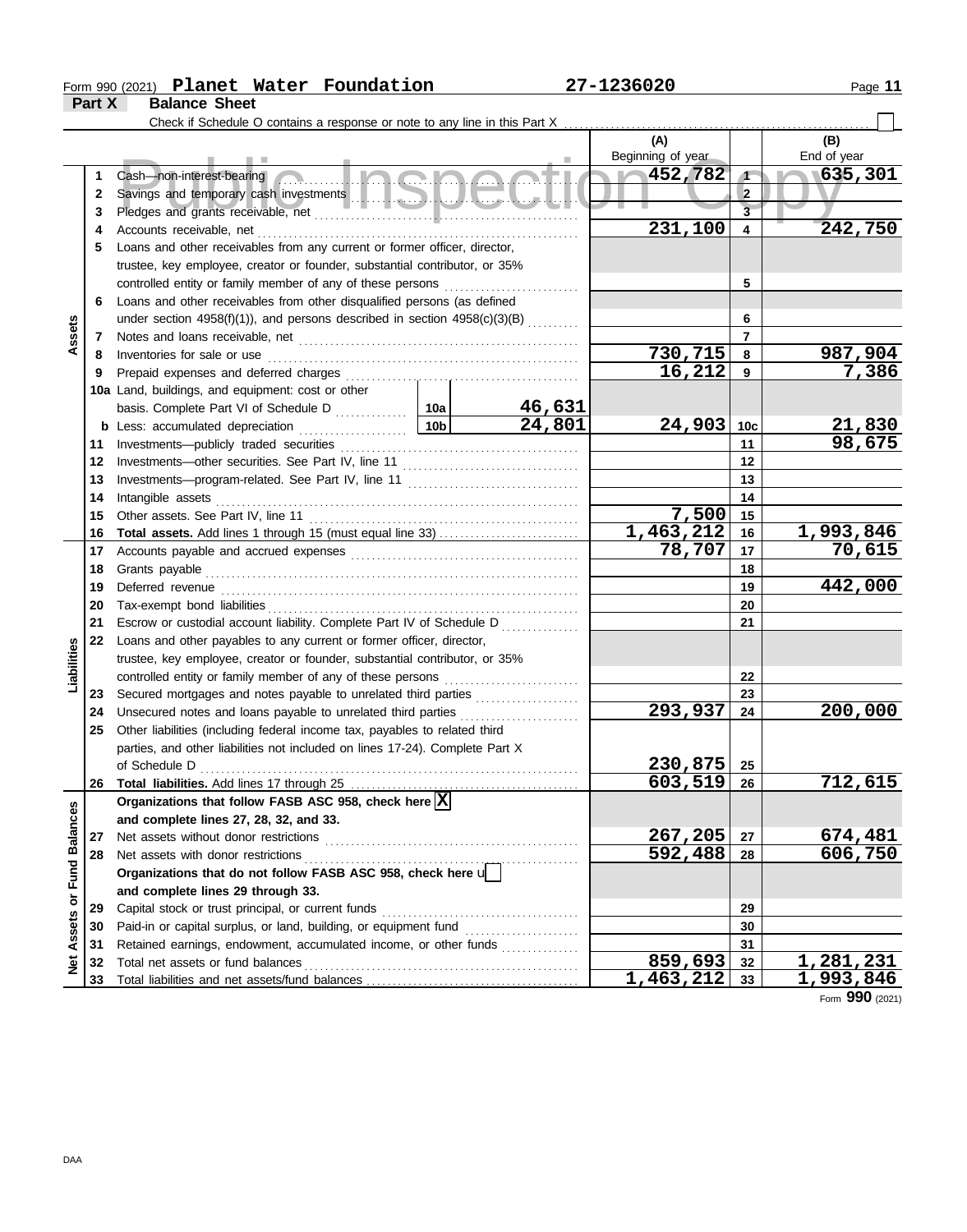| Part XI<br><b>Reconciliation of Net Assets</b><br>Check if Schedule O contains a response or note to any line in this Part XI<br>2,655,482<br>1<br>2,230,411<br>$\mathbf{2}$<br>2<br>1425,071<br>Revenue less expenses. Subtract line 2 from line 1<br>$\mathbf{3}$<br>3<br>859,693<br>Net assets or fund balances at beginning of year (must equal Part X, line 32, column (A))<br>4<br>$-3,533$<br>5<br>6<br>6<br>$\overline{7}$<br>Investment expenses<br>7<br>Prior period adjustments<br>8<br>8<br>Other changes in net assets or fund balances (explain on Schedule O)<br>9<br>9<br>10<br>Net assets or fund balances at end of year. Combine lines 3 through 9 (must equal Part X, line<br>1,281,231<br>10<br>$32$ , column $(B)$ )<br><b>Financial Statements and Reporting</b><br>Part XII<br>Yes  <br><b>x</b><br>1 Accounting method used to prepare the Form 990:     Cash<br>Accrual<br>Other<br>If the organization changed its method of accounting from a prior year or checked "Other," explain on<br>Schedule O.<br>2a Were the organization's financial statements compiled or reviewed by an independent accountant?<br>2a<br>If "Yes," check a box below to indicate whether the financial statements for the year were compiled or<br>reviewed on a separate basis, consolidated basis, or both:<br>  Consolidated basis<br>Both consolidated and separate basis<br>Separate basis<br>$\mathbf{1}$<br><b>b</b> Were the organization's financial statements audited by an independent accountant?<br>x<br>2 <sub>b</sub><br>If "Yes," check a box below to indicate whether the financial statements for the year were audited on a<br>separate basis, consolidated basis, or both:<br>$ \mathbf{X} $ Separate basis<br>  Consolidated basis<br>  Both consolidated and separate basis<br>c If "Yes" to line 2a or 2b, does the organization have a committee that assumes responsibility for oversight of<br>the audit, review, or compilation of its financial statements and selection of an independent accountant?<br>x<br>2c<br>If the organization changed either its oversight process or selection process during the tax year, explain on<br>Schedule O.<br>3a As a result of a federal award, was the organization required to undergo an audit or audits as set forth in the<br>Single Audit Act and OMB Circular A-133?<br>3a | 27-1236020<br>Form 990 (2021) Planet Water Foundation                                                                 |  | Page 12   |
|------------------------------------------------------------------------------------------------------------------------------------------------------------------------------------------------------------------------------------------------------------------------------------------------------------------------------------------------------------------------------------------------------------------------------------------------------------------------------------------------------------------------------------------------------------------------------------------------------------------------------------------------------------------------------------------------------------------------------------------------------------------------------------------------------------------------------------------------------------------------------------------------------------------------------------------------------------------------------------------------------------------------------------------------------------------------------------------------------------------------------------------------------------------------------------------------------------------------------------------------------------------------------------------------------------------------------------------------------------------------------------------------------------------------------------------------------------------------------------------------------------------------------------------------------------------------------------------------------------------------------------------------------------------------------------------------------------------------------------------------------------------------------------------------------------------------------------------------------------------------------------------------------------------------------------------------------------------------------------------------------------------------------------------------------------------------------------------------------------------------------------------------------------------------------------------------------------------------------------------------------------------------------------------------------------------------------------------------------------------|-----------------------------------------------------------------------------------------------------------------------|--|-----------|
|                                                                                                                                                                                                                                                                                                                                                                                                                                                                                                                                                                                                                                                                                                                                                                                                                                                                                                                                                                                                                                                                                                                                                                                                                                                                                                                                                                                                                                                                                                                                                                                                                                                                                                                                                                                                                                                                                                                                                                                                                                                                                                                                                                                                                                                                                                                                                                  |                                                                                                                       |  |           |
|                                                                                                                                                                                                                                                                                                                                                                                                                                                                                                                                                                                                                                                                                                                                                                                                                                                                                                                                                                                                                                                                                                                                                                                                                                                                                                                                                                                                                                                                                                                                                                                                                                                                                                                                                                                                                                                                                                                                                                                                                                                                                                                                                                                                                                                                                                                                                                  |                                                                                                                       |  |           |
|                                                                                                                                                                                                                                                                                                                                                                                                                                                                                                                                                                                                                                                                                                                                                                                                                                                                                                                                                                                                                                                                                                                                                                                                                                                                                                                                                                                                                                                                                                                                                                                                                                                                                                                                                                                                                                                                                                                                                                                                                                                                                                                                                                                                                                                                                                                                                                  |                                                                                                                       |  |           |
|                                                                                                                                                                                                                                                                                                                                                                                                                                                                                                                                                                                                                                                                                                                                                                                                                                                                                                                                                                                                                                                                                                                                                                                                                                                                                                                                                                                                                                                                                                                                                                                                                                                                                                                                                                                                                                                                                                                                                                                                                                                                                                                                                                                                                                                                                                                                                                  |                                                                                                                       |  |           |
|                                                                                                                                                                                                                                                                                                                                                                                                                                                                                                                                                                                                                                                                                                                                                                                                                                                                                                                                                                                                                                                                                                                                                                                                                                                                                                                                                                                                                                                                                                                                                                                                                                                                                                                                                                                                                                                                                                                                                                                                                                                                                                                                                                                                                                                                                                                                                                  |                                                                                                                       |  |           |
|                                                                                                                                                                                                                                                                                                                                                                                                                                                                                                                                                                                                                                                                                                                                                                                                                                                                                                                                                                                                                                                                                                                                                                                                                                                                                                                                                                                                                                                                                                                                                                                                                                                                                                                                                                                                                                                                                                                                                                                                                                                                                                                                                                                                                                                                                                                                                                  |                                                                                                                       |  |           |
|                                                                                                                                                                                                                                                                                                                                                                                                                                                                                                                                                                                                                                                                                                                                                                                                                                                                                                                                                                                                                                                                                                                                                                                                                                                                                                                                                                                                                                                                                                                                                                                                                                                                                                                                                                                                                                                                                                                                                                                                                                                                                                                                                                                                                                                                                                                                                                  |                                                                                                                       |  |           |
|                                                                                                                                                                                                                                                                                                                                                                                                                                                                                                                                                                                                                                                                                                                                                                                                                                                                                                                                                                                                                                                                                                                                                                                                                                                                                                                                                                                                                                                                                                                                                                                                                                                                                                                                                                                                                                                                                                                                                                                                                                                                                                                                                                                                                                                                                                                                                                  |                                                                                                                       |  |           |
|                                                                                                                                                                                                                                                                                                                                                                                                                                                                                                                                                                                                                                                                                                                                                                                                                                                                                                                                                                                                                                                                                                                                                                                                                                                                                                                                                                                                                                                                                                                                                                                                                                                                                                                                                                                                                                                                                                                                                                                                                                                                                                                                                                                                                                                                                                                                                                  |                                                                                                                       |  |           |
|                                                                                                                                                                                                                                                                                                                                                                                                                                                                                                                                                                                                                                                                                                                                                                                                                                                                                                                                                                                                                                                                                                                                                                                                                                                                                                                                                                                                                                                                                                                                                                                                                                                                                                                                                                                                                                                                                                                                                                                                                                                                                                                                                                                                                                                                                                                                                                  |                                                                                                                       |  |           |
|                                                                                                                                                                                                                                                                                                                                                                                                                                                                                                                                                                                                                                                                                                                                                                                                                                                                                                                                                                                                                                                                                                                                                                                                                                                                                                                                                                                                                                                                                                                                                                                                                                                                                                                                                                                                                                                                                                                                                                                                                                                                                                                                                                                                                                                                                                                                                                  |                                                                                                                       |  |           |
|                                                                                                                                                                                                                                                                                                                                                                                                                                                                                                                                                                                                                                                                                                                                                                                                                                                                                                                                                                                                                                                                                                                                                                                                                                                                                                                                                                                                                                                                                                                                                                                                                                                                                                                                                                                                                                                                                                                                                                                                                                                                                                                                                                                                                                                                                                                                                                  |                                                                                                                       |  |           |
|                                                                                                                                                                                                                                                                                                                                                                                                                                                                                                                                                                                                                                                                                                                                                                                                                                                                                                                                                                                                                                                                                                                                                                                                                                                                                                                                                                                                                                                                                                                                                                                                                                                                                                                                                                                                                                                                                                                                                                                                                                                                                                                                                                                                                                                                                                                                                                  |                                                                                                                       |  |           |
|                                                                                                                                                                                                                                                                                                                                                                                                                                                                                                                                                                                                                                                                                                                                                                                                                                                                                                                                                                                                                                                                                                                                                                                                                                                                                                                                                                                                                                                                                                                                                                                                                                                                                                                                                                                                                                                                                                                                                                                                                                                                                                                                                                                                                                                                                                                                                                  |                                                                                                                       |  |           |
|                                                                                                                                                                                                                                                                                                                                                                                                                                                                                                                                                                                                                                                                                                                                                                                                                                                                                                                                                                                                                                                                                                                                                                                                                                                                                                                                                                                                                                                                                                                                                                                                                                                                                                                                                                                                                                                                                                                                                                                                                                                                                                                                                                                                                                                                                                                                                                  |                                                                                                                       |  |           |
|                                                                                                                                                                                                                                                                                                                                                                                                                                                                                                                                                                                                                                                                                                                                                                                                                                                                                                                                                                                                                                                                                                                                                                                                                                                                                                                                                                                                                                                                                                                                                                                                                                                                                                                                                                                                                                                                                                                                                                                                                                                                                                                                                                                                                                                                                                                                                                  |                                                                                                                       |  | <b>No</b> |
|                                                                                                                                                                                                                                                                                                                                                                                                                                                                                                                                                                                                                                                                                                                                                                                                                                                                                                                                                                                                                                                                                                                                                                                                                                                                                                                                                                                                                                                                                                                                                                                                                                                                                                                                                                                                                                                                                                                                                                                                                                                                                                                                                                                                                                                                                                                                                                  |                                                                                                                       |  |           |
|                                                                                                                                                                                                                                                                                                                                                                                                                                                                                                                                                                                                                                                                                                                                                                                                                                                                                                                                                                                                                                                                                                                                                                                                                                                                                                                                                                                                                                                                                                                                                                                                                                                                                                                                                                                                                                                                                                                                                                                                                                                                                                                                                                                                                                                                                                                                                                  |                                                                                                                       |  |           |
|                                                                                                                                                                                                                                                                                                                                                                                                                                                                                                                                                                                                                                                                                                                                                                                                                                                                                                                                                                                                                                                                                                                                                                                                                                                                                                                                                                                                                                                                                                                                                                                                                                                                                                                                                                                                                                                                                                                                                                                                                                                                                                                                                                                                                                                                                                                                                                  |                                                                                                                       |  |           |
|                                                                                                                                                                                                                                                                                                                                                                                                                                                                                                                                                                                                                                                                                                                                                                                                                                                                                                                                                                                                                                                                                                                                                                                                                                                                                                                                                                                                                                                                                                                                                                                                                                                                                                                                                                                                                                                                                                                                                                                                                                                                                                                                                                                                                                                                                                                                                                  |                                                                                                                       |  | x         |
|                                                                                                                                                                                                                                                                                                                                                                                                                                                                                                                                                                                                                                                                                                                                                                                                                                                                                                                                                                                                                                                                                                                                                                                                                                                                                                                                                                                                                                                                                                                                                                                                                                                                                                                                                                                                                                                                                                                                                                                                                                                                                                                                                                                                                                                                                                                                                                  |                                                                                                                       |  |           |
|                                                                                                                                                                                                                                                                                                                                                                                                                                                                                                                                                                                                                                                                                                                                                                                                                                                                                                                                                                                                                                                                                                                                                                                                                                                                                                                                                                                                                                                                                                                                                                                                                                                                                                                                                                                                                                                                                                                                                                                                                                                                                                                                                                                                                                                                                                                                                                  |                                                                                                                       |  |           |
|                                                                                                                                                                                                                                                                                                                                                                                                                                                                                                                                                                                                                                                                                                                                                                                                                                                                                                                                                                                                                                                                                                                                                                                                                                                                                                                                                                                                                                                                                                                                                                                                                                                                                                                                                                                                                                                                                                                                                                                                                                                                                                                                                                                                                                                                                                                                                                  |                                                                                                                       |  |           |
|                                                                                                                                                                                                                                                                                                                                                                                                                                                                                                                                                                                                                                                                                                                                                                                                                                                                                                                                                                                                                                                                                                                                                                                                                                                                                                                                                                                                                                                                                                                                                                                                                                                                                                                                                                                                                                                                                                                                                                                                                                                                                                                                                                                                                                                                                                                                                                  |                                                                                                                       |  |           |
|                                                                                                                                                                                                                                                                                                                                                                                                                                                                                                                                                                                                                                                                                                                                                                                                                                                                                                                                                                                                                                                                                                                                                                                                                                                                                                                                                                                                                                                                                                                                                                                                                                                                                                                                                                                                                                                                                                                                                                                                                                                                                                                                                                                                                                                                                                                                                                  |                                                                                                                       |  |           |
|                                                                                                                                                                                                                                                                                                                                                                                                                                                                                                                                                                                                                                                                                                                                                                                                                                                                                                                                                                                                                                                                                                                                                                                                                                                                                                                                                                                                                                                                                                                                                                                                                                                                                                                                                                                                                                                                                                                                                                                                                                                                                                                                                                                                                                                                                                                                                                  |                                                                                                                       |  |           |
|                                                                                                                                                                                                                                                                                                                                                                                                                                                                                                                                                                                                                                                                                                                                                                                                                                                                                                                                                                                                                                                                                                                                                                                                                                                                                                                                                                                                                                                                                                                                                                                                                                                                                                                                                                                                                                                                                                                                                                                                                                                                                                                                                                                                                                                                                                                                                                  |                                                                                                                       |  |           |
|                                                                                                                                                                                                                                                                                                                                                                                                                                                                                                                                                                                                                                                                                                                                                                                                                                                                                                                                                                                                                                                                                                                                                                                                                                                                                                                                                                                                                                                                                                                                                                                                                                                                                                                                                                                                                                                                                                                                                                                                                                                                                                                                                                                                                                                                                                                                                                  |                                                                                                                       |  |           |
|                                                                                                                                                                                                                                                                                                                                                                                                                                                                                                                                                                                                                                                                                                                                                                                                                                                                                                                                                                                                                                                                                                                                                                                                                                                                                                                                                                                                                                                                                                                                                                                                                                                                                                                                                                                                                                                                                                                                                                                                                                                                                                                                                                                                                                                                                                                                                                  |                                                                                                                       |  |           |
|                                                                                                                                                                                                                                                                                                                                                                                                                                                                                                                                                                                                                                                                                                                                                                                                                                                                                                                                                                                                                                                                                                                                                                                                                                                                                                                                                                                                                                                                                                                                                                                                                                                                                                                                                                                                                                                                                                                                                                                                                                                                                                                                                                                                                                                                                                                                                                  |                                                                                                                       |  |           |
|                                                                                                                                                                                                                                                                                                                                                                                                                                                                                                                                                                                                                                                                                                                                                                                                                                                                                                                                                                                                                                                                                                                                                                                                                                                                                                                                                                                                                                                                                                                                                                                                                                                                                                                                                                                                                                                                                                                                                                                                                                                                                                                                                                                                                                                                                                                                                                  |                                                                                                                       |  |           |
|                                                                                                                                                                                                                                                                                                                                                                                                                                                                                                                                                                                                                                                                                                                                                                                                                                                                                                                                                                                                                                                                                                                                                                                                                                                                                                                                                                                                                                                                                                                                                                                                                                                                                                                                                                                                                                                                                                                                                                                                                                                                                                                                                                                                                                                                                                                                                                  |                                                                                                                       |  |           |
|                                                                                                                                                                                                                                                                                                                                                                                                                                                                                                                                                                                                                                                                                                                                                                                                                                                                                                                                                                                                                                                                                                                                                                                                                                                                                                                                                                                                                                                                                                                                                                                                                                                                                                                                                                                                                                                                                                                                                                                                                                                                                                                                                                                                                                                                                                                                                                  |                                                                                                                       |  | X         |
|                                                                                                                                                                                                                                                                                                                                                                                                                                                                                                                                                                                                                                                                                                                                                                                                                                                                                                                                                                                                                                                                                                                                                                                                                                                                                                                                                                                                                                                                                                                                                                                                                                                                                                                                                                                                                                                                                                                                                                                                                                                                                                                                                                                                                                                                                                                                                                  | <b>b</b> If "Yes," did the organization undergo the required audit or audits? If the organization did not undergo the |  |           |
| required audit or audits, explain why on Schedule O and describe any steps taken to undergo such audits<br>3 <sub>b</sub><br>റററ                                                                                                                                                                                                                                                                                                                                                                                                                                                                                                                                                                                                                                                                                                                                                                                                                                                                                                                                                                                                                                                                                                                                                                                                                                                                                                                                                                                                                                                                                                                                                                                                                                                                                                                                                                                                                                                                                                                                                                                                                                                                                                                                                                                                                                 |                                                                                                                       |  |           |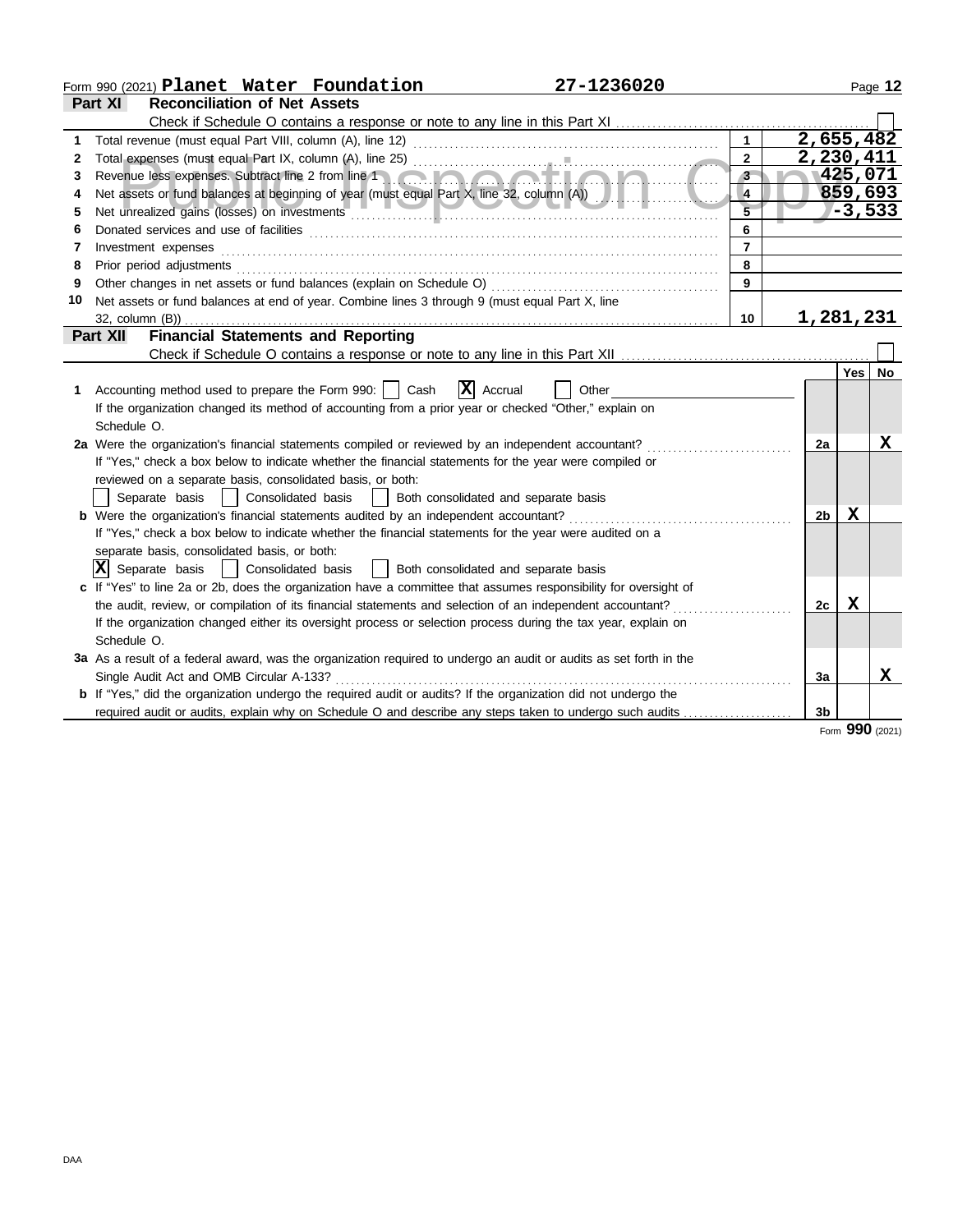| <b>SCHEDULE A</b>                     |                                                            | <b>Public Charity Status and Public Support</b>                                                                                                                                                                                                                 |     |                                                      |                                        | OMB No. 1545-0047                    |
|---------------------------------------|------------------------------------------------------------|-----------------------------------------------------------------------------------------------------------------------------------------------------------------------------------------------------------------------------------------------------------------|-----|------------------------------------------------------|----------------------------------------|--------------------------------------|
| (Form 990)                            |                                                            | Complete if the organization is a section 501(c)(3) organization or a section 4947(a)(1) nonexempt charitable trust.                                                                                                                                            |     |                                                      |                                        |                                      |
| Department of the Treasury            |                                                            | La Attach to Form 990 or Form 990-EZ.                                                                                                                                                                                                                           |     |                                                      |                                        | <b>Open to Public</b>                |
| Internal Revenue Service              |                                                            | u Go to www.irs.gov/Form990 for instructions and the latest information.                                                                                                                                                                                        |     |                                                      |                                        | Inspection                           |
| Name of the organization              |                                                            | Planet Water Foundation                                                                                                                                                                                                                                         |     |                                                      | 27-1236020                             | Employer identification number       |
| Part I                                |                                                            | Reason for Public Charity Status. (All organizations must complete this part.) See instructions.                                                                                                                                                                |     |                                                      |                                        |                                      |
|                                       |                                                            | The organization is not a private foundation because it is: (For lines 1 through 12, check only one box.)                                                                                                                                                       |     |                                                      |                                        |                                      |
| 1                                     |                                                            | A church, convention of churches, or association of churches described in section 170(b)(1)(A)(i).                                                                                                                                                              |     |                                                      |                                        |                                      |
| 2                                     |                                                            | A school described in section 170(b)(1)(A)(ii). (Attach Schedule E (Form 990).)                                                                                                                                                                                 |     |                                                      |                                        |                                      |
| 3<br>4                                |                                                            | A hospital or a cooperative hospital service organization described in section 170(b)(1)(A)(iii).<br>A medical research organization operated in conjunction with a hospital described in section 170(b)(1)(A)(iii). Enter the hospital's name,                 |     |                                                      |                                        |                                      |
| city, and state:                      |                                                            |                                                                                                                                                                                                                                                                 |     |                                                      |                                        |                                      |
| 5                                     |                                                            | An organization operated for the benefit of a college or university owned or operated by a governmental unit described in                                                                                                                                       |     |                                                      |                                        |                                      |
|                                       | section 170(b)(1)(A)(iv). (Complete Part II.)              |                                                                                                                                                                                                                                                                 |     |                                                      |                                        |                                      |
| 6                                     |                                                            | A federal, state, or local government or governmental unit described in section 170(b)(1)(A)(v).                                                                                                                                                                |     |                                                      |                                        |                                      |
| x<br>7                                | described in section 170(b)(1)(A)(vi). (Complete Part II.) | An organization that normally receives a substantial part of its support from a governmental unit or from the general public                                                                                                                                    |     |                                                      |                                        |                                      |
| 8                                     |                                                            | A community trust described in section 170(b)(1)(A)(vi). (Complete Part II.)                                                                                                                                                                                    |     |                                                      |                                        |                                      |
| 9<br>university:                      |                                                            | An agricultural research organization described in section 170(b)(1)(A)(ix) operated in conjunction with a land-grant college<br>or university or a non-land-grant college of agriculture (see instructions). Enter the name, city, and state of the college or |     |                                                      |                                        |                                      |
| 10                                    |                                                            | An organization that normally receives (1) more than 33 1/3% of its support from contributions, membership fees, and gross<br>receipts from activities related to its exempt functions, subject to certain exceptions; and (2) no more than 331/3% of its       |     |                                                      |                                        |                                      |
|                                       |                                                            | support from gross investment income and unrelated business taxable income (less section 511 tax) from businesses<br>acquired by the organization after June 30, 1975. See section 509(a)(2). (Complete Part III.)                                              |     |                                                      |                                        |                                      |
| 11                                    |                                                            | An organization organized and operated exclusively to test for public safety. See section 509(a)(4).                                                                                                                                                            |     |                                                      |                                        |                                      |
| 12                                    |                                                            | An organization organized and operated exclusively for the benefit of, to perform the functions of, or to carry out the purposes of                                                                                                                             |     |                                                      |                                        |                                      |
|                                       |                                                            | one or more publicly supported organizations described in section 509(a)(1) or section 509(a)(2). See section 509(a)(3). Check<br>the box on lines 12a through 12d that describes the type of supporting organization and complete lines 12e, 12f, and 12g.     |     |                                                      |                                        |                                      |
| a                                     |                                                            | Type I. A supporting organization operated, supervised, or controlled by its supported organization(s), typically by giving                                                                                                                                     |     |                                                      |                                        |                                      |
|                                       |                                                            | the supported organization(s) the power to regularly appoint or elect a majority of the directors or trustees of the<br>supporting organization. You must complete Part IV, Sections A and B.                                                                   |     |                                                      |                                        |                                      |
| b                                     |                                                            | Type II. A supporting organization supervised or controlled in connection with its supported organization(s), by having                                                                                                                                         |     |                                                      |                                        |                                      |
|                                       |                                                            | control or management of the supporting organization vested in the same persons that control or manage the supported                                                                                                                                            |     |                                                      |                                        |                                      |
| c                                     |                                                            | organization(s). You must complete Part IV, Sections A and C.<br>Type III functionally integrated. A supporting organization operated in connection with, and functionally integrated with,                                                                     |     |                                                      |                                        |                                      |
|                                       |                                                            | its supported organization(s) (see instructions). You must complete Part IV, Sections A, D, and E.                                                                                                                                                              |     |                                                      |                                        |                                      |
| d                                     |                                                            | Type III non-functionally integrated. A supporting organization operated in connection with its supported organization(s)<br>that is not functionally integrated. The organization generally must satisfy a distribution requirement and an attentiveness       |     |                                                      |                                        |                                      |
| е                                     |                                                            | requirement (see instructions). You must complete Part IV, Sections A and D, and Part V.<br>Check this box if the organization received a written determination from the IRS that it is a Type I, Type II, Type III                                             |     |                                                      |                                        |                                      |
|                                       |                                                            | functionally integrated, or Type III non-functionally integrated supporting organization.                                                                                                                                                                       |     |                                                      |                                        |                                      |
| f                                     | Enter the number of supported organizations                |                                                                                                                                                                                                                                                                 |     |                                                      |                                        |                                      |
| g                                     |                                                            | Provide the following information about the supported organization(s).                                                                                                                                                                                          |     |                                                      |                                        |                                      |
| (i) Name of supported<br>organization | (ii) EIN                                                   | (iii) Type of organization<br>(described on lines 1-10                                                                                                                                                                                                          |     | (iv) Is the organization<br>listed in your governing | (v) Amount of monetary<br>support (see | (vi) Amount of<br>other support (see |
|                                       |                                                            | above (see instructions))                                                                                                                                                                                                                                       |     | document?                                            | instructions)                          | instructions)                        |
|                                       |                                                            |                                                                                                                                                                                                                                                                 | Yes | No                                                   |                                        |                                      |
| (A)                                   |                                                            |                                                                                                                                                                                                                                                                 |     |                                                      |                                        |                                      |
| (B)                                   |                                                            |                                                                                                                                                                                                                                                                 |     |                                                      |                                        |                                      |
| (C)                                   |                                                            |                                                                                                                                                                                                                                                                 |     |                                                      |                                        |                                      |
| (D)                                   |                                                            |                                                                                                                                                                                                                                                                 |     |                                                      |                                        |                                      |
| (E)                                   |                                                            |                                                                                                                                                                                                                                                                 |     |                                                      |                                        |                                      |
| Total                                 |                                                            |                                                                                                                                                                                                                                                                 |     |                                                      |                                        |                                      |

**For Paperwork Reduction Act Notice, see the Instructions for Form 990 or 990-EZ.**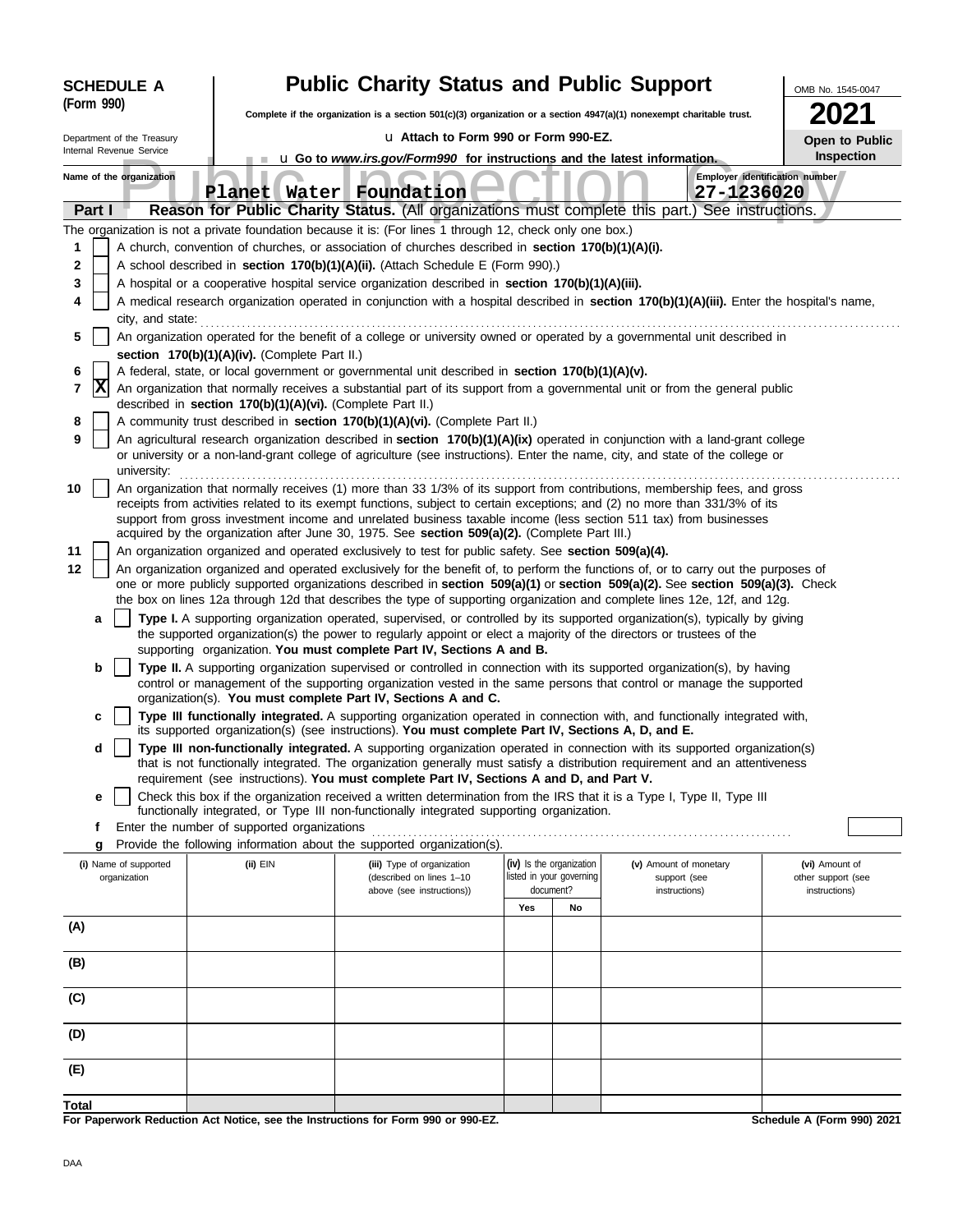|              | Schedule A (Form 990) 2021                                                                                                                                                                                                                | Planet Water Foundation |           |            |            | 27-1236020 | Page 2                                   |
|--------------|-------------------------------------------------------------------------------------------------------------------------------------------------------------------------------------------------------------------------------------------|-------------------------|-----------|------------|------------|------------|------------------------------------------|
|              | Support Schedule for Organizations Described in Sections 170(b)(1)(A)(iv) and 170(b)(1)(A)(vi)<br>Part II                                                                                                                                 |                         |           |            |            |            |                                          |
|              | (Complete only if you checked the box on line 5, 7, or 8 of Part I or if the organization failed to qualify under                                                                                                                         |                         |           |            |            |            |                                          |
|              | Part III. If the organization fails to qualify under the tests listed below, please complete Part III.)                                                                                                                                   |                         |           |            |            |            |                                          |
|              | Section A. Public Support                                                                                                                                                                                                                 |                         |           |            |            |            |                                          |
|              | Calendar year (or fiscal year beginning in) $\mathbf u$                                                                                                                                                                                   | (a) 2017                | (b) 2018  | $(c)$ 2019 | $(d)$ 2020 | (e) 2021   | (f) Total                                |
| 1            | Gifts, grants, contributions, and<br>membership fees received. (Do not                                                                                                                                                                    |                         |           |            |            |            |                                          |
|              | include any "unusual grants.")                                                                                                                                                                                                            | 1,965,244               | 2,868,233 | 2,166,959  | 2,340,295  | 2,516,096  | 11,856,827                               |
| $\mathbf{2}$ | Tax revenues levied for the<br>organization's benefit and either paid<br>to or expended on its behalf                                                                                                                                     |                         |           |            |            |            |                                          |
| 3            | The value of services or facilities<br>furnished by a governmental unit to the<br>organization without charge<br>.                                                                                                                        |                         |           |            |            |            |                                          |
| 4            | Total. Add lines 1 through 3                                                                                                                                                                                                              | 1,965,244               | 2,868,233 | 2,166,959  | 2,340,295  | 2,516,096  | 11,856,827                               |
| 5            | The portion of total contributions by<br>each person (other than a<br>governmental unit or publicly<br>supported organization) included on                                                                                                |                         |           |            |            |            |                                          |
|              | line 1 that exceeds 2% of the amount                                                                                                                                                                                                      |                         |           |            |            |            |                                          |
|              | shown on line 11, column (f)                                                                                                                                                                                                              |                         |           |            |            |            | 5,699,359                                |
| 6            | Public support. Subtract line 5 from line 4                                                                                                                                                                                               |                         |           |            |            |            | 6,157,468                                |
|              | <b>Section B. Total Support</b><br>Calendar year (or fiscal year beginning in) $\mathbf u$                                                                                                                                                |                         |           |            |            |            |                                          |
|              |                                                                                                                                                                                                                                           | (a) 2017                | (b) 2018  | (c) 2019   | $(d)$ 2020 | (e) 2021   | (f) Total                                |
| 7<br>8       | Amounts from line 4<br>Gross income from interest, dividends,                                                                                                                                                                             | 1,965,244               | 2,868,233 | 2,166,959  | 2,340,295  | 2,516,096  | 11,856,827                               |
|              | payments received on securities loans,<br>rents, royalties, and income from<br>similar sources                                                                                                                                            |                         |           |            |            | 709        | 709                                      |
| 9            | Net income from unrelated business<br>activities, whether or not the business<br>is regularly carried on                                                                                                                                  |                         | 27,436    |            |            | 1,657      | 29,093                                   |
| 10           | Other income. Do not include gain or<br>loss from the sale of capital assets<br>(Explain in Part VI.)                                                                                                                                     |                         |           |            |            | 2,657      | 2,657                                    |
| 11           | Total support. Add lines 7 through 10                                                                                                                                                                                                     |                         |           |            |            |            | 11,889,286                               |
| 12           | Gross receipts from related activities, etc. (see instructions)                                                                                                                                                                           |                         |           |            |            | 12         | 136,020                                  |
| 13           | First 5 years. If the Form 990 is for the organization's first, second, third, fourth, or fifth tax year as a section $501(c)(3)$                                                                                                         |                         |           |            |            |            |                                          |
|              | organization, check this box and stop here <b>constantly and the constant of the constant of the constant of the constant of the constant of the constant of the constant of the constant of the constant of the constant of the</b>      |                         |           |            |            |            |                                          |
|              | Section C. Computation of Public Support Percentage                                                                                                                                                                                       |                         |           |            |            |            |                                          |
| 14           |                                                                                                                                                                                                                                           |                         |           |            |            | 14         | 51.79%                                   |
| 15           |                                                                                                                                                                                                                                           |                         |           |            |            | 15         | 96.50%                                   |
| 16a          | 33 1/3% support test-2021. If the organization did not check the box on line 13, and line 14 is 33 1/3% or more, check this                                                                                                               |                         |           |            |            |            |                                          |
|              |                                                                                                                                                                                                                                           |                         |           |            |            |            | $\blacktriangleright$ $\boxed{\text{X}}$ |
| b            | 33 1/3% support test-2020. If the organization did not check a box on line 13 or 16a, and line 15 is 33 1/3% or more, check                                                                                                               |                         |           |            |            |            |                                          |
|              |                                                                                                                                                                                                                                           |                         |           |            |            |            |                                          |
|              | 17a 10%-facts-and-circumstances test-2021. If the organization did not check a box on line 13, 16a, or 16b, and line 14 is                                                                                                                |                         |           |            |            |            |                                          |
|              | 10% or more, and if the organization meets the facts-and-circumstances test, check this box and stop here. Explain in                                                                                                                     |                         |           |            |            |            |                                          |
|              | Part VI how the organization meets the facts-and-circumstances test. The organization qualifies as a publicly supported                                                                                                                   |                         |           |            |            |            |                                          |
| b            | organization www.community.com/www.community.com/www.community.com/www.community.com/www.community.com/www.com<br>10%-facts-and-circumstances test-2020. If the organization did not check a box on line 13, 16a, 16b, or 17a, and line   |                         |           |            |            |            |                                          |
|              | 15 is 10% or more, and if the organization meets the facts-and-circumstances test, check this box and stop here. Explain                                                                                                                  |                         |           |            |            |            |                                          |
|              | in Part VI how the organization meets the facts-and-circumstances test. The organization qualifies as a publicly supported                                                                                                                |                         |           |            |            |            |                                          |
|              |                                                                                                                                                                                                                                           |                         |           |            |            |            | <b>Contract</b>                          |
| 18           | organization www.commutation.com/www.commutation.com/www.commutation.com/www.commutation.com/www.commutation.com<br>Private foundation. If the organization did not check a box on line 13, 16a, 16b, 17a, or 17b, check this box and see |                         |           |            |            |            |                                          |
|              |                                                                                                                                                                                                                                           |                         |           |            |            |            |                                          |
|              |                                                                                                                                                                                                                                           |                         |           |            |            |            |                                          |

**Schedule A (Form 990) 2021**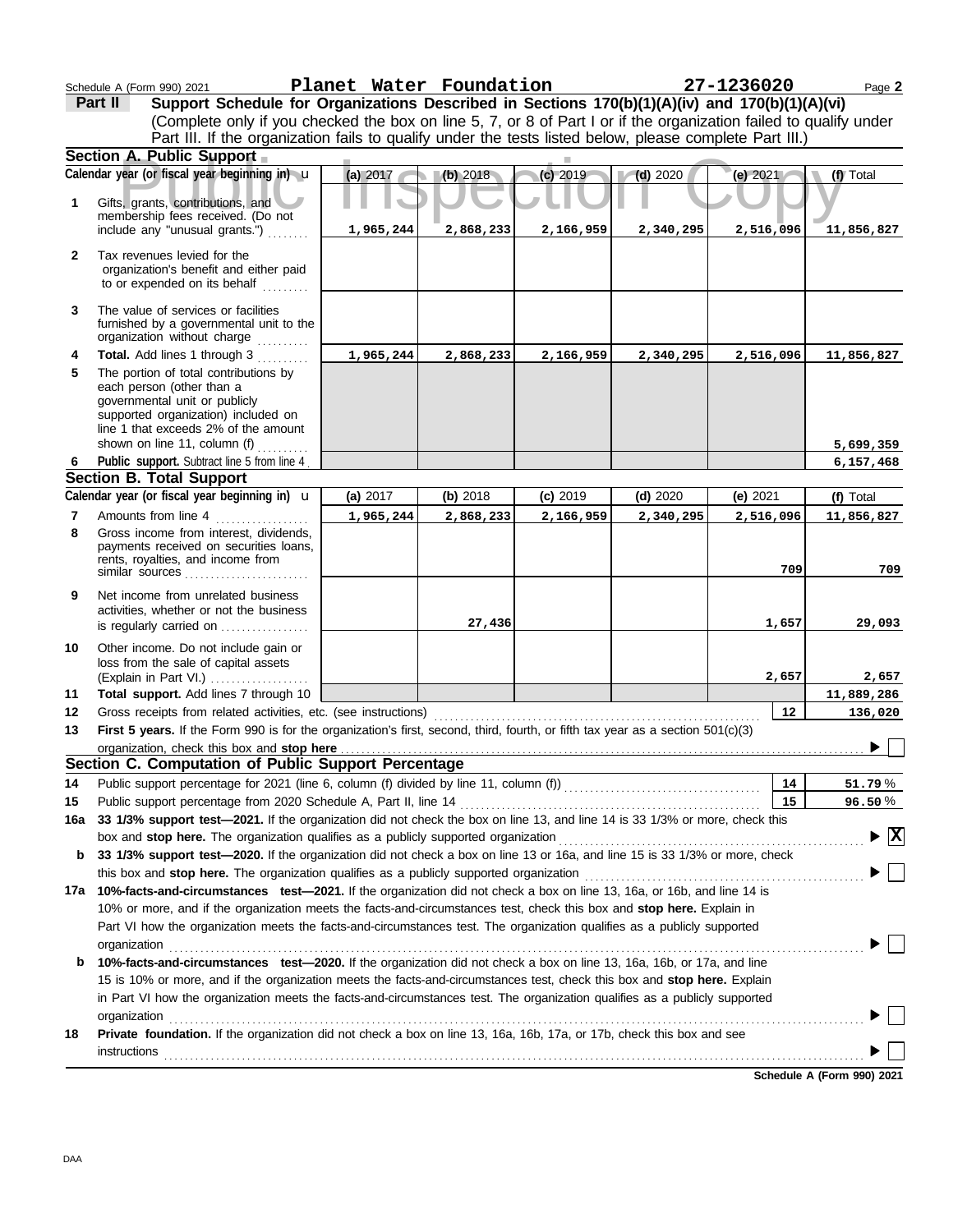| Schedule A (Form 990) 2021 |
|----------------------------|
|----------------------------|

### Schedule A (Form 990) 2021 Page **3 Planet Water Foundation 27-1236020**

**Part III Support Schedule for Organizations Described in Section 509(a)(2)**

|              | (Complete only if you checked the box on line 10 of Part I or if the organization failed to qualify under Part II.<br>If the organization fails to qualify under the tests listed below, please complete Part II.)                                              |          |          |            |            |            |           |
|--------------|-----------------------------------------------------------------------------------------------------------------------------------------------------------------------------------------------------------------------------------------------------------------|----------|----------|------------|------------|------------|-----------|
|              | <b>Section A. Public Support</b>                                                                                                                                                                                                                                |          |          |            |            |            |           |
|              | Calendar year (or fiscal year beginning in) u                                                                                                                                                                                                                   | (a) 2017 | (b) 2018 | $(c)$ 2019 | $(d)$ 2020 | (e) $2021$ | (f) Total |
| $\mathbf{1}$ | Gifts, grants, contributions, and membership fees<br>received. (Do not include any "unusual grants.")                                                                                                                                                           |          |          |            |            |            |           |
| $\mathbf{2}$ | Gross receipts from admissions, merchandise<br>sold or services performed, or facilities<br>furnished in any activity that is related to the<br>organization's tax-exempt purpose                                                                               |          |          |            |            |            |           |
| 3            | Gross receipts from activities that are not an<br>unrelated trade or business under section 513                                                                                                                                                                 |          |          |            |            |            |           |
| 4            | Tax revenues levied for the<br>organization's benefit and either paid<br>to or expended on its behalf<br>.                                                                                                                                                      |          |          |            |            |            |           |
| 5            | The value of services or facilities<br>furnished by a governmental unit to the<br>organization without charge<br>.                                                                                                                                              |          |          |            |            |            |           |
| 6            | Total. Add lines 1 through 5                                                                                                                                                                                                                                    |          |          |            |            |            |           |
|              | <b>7a</b> Amounts included on lines 1, 2, and 3<br>received from disqualified persons                                                                                                                                                                           |          |          |            |            |            |           |
| b            | Amounts included on lines 2 and 3<br>received from other than disqualified<br>persons that exceed the greater of \$5,000<br>or 1% of the amount on line 13 for the year                                                                                         |          |          |            |            |            |           |
| C            | Add lines 7a and 7b<br>.                                                                                                                                                                                                                                        |          |          |            |            |            |           |
| 8            | Public support. (Subtract line 7c from<br>line 6.) $\ldots$ $\ldots$ $\ldots$ $\ldots$ $\ldots$ $\ldots$ $\ldots$ $\ldots$                                                                                                                                      |          |          |            |            |            |           |
|              | <b>Section B. Total Support</b>                                                                                                                                                                                                                                 |          |          |            |            |            |           |
|              | Calendar year (or fiscal year beginning in) $\mathbf u$                                                                                                                                                                                                         | (a) 2017 | (b) 2018 | $(c)$ 2019 | $(d)$ 2020 | (e) $2021$ | (f) Total |
| 9            | Amounts from line 6                                                                                                                                                                                                                                             |          |          |            |            |            |           |
| 10a          | Gross income from interest, dividends,<br>payments received on securities loans, rents,<br>royalties, and income from similar sources.                                                                                                                          |          |          |            |            |            |           |
| b            | Unrelated business taxable income (less<br>section 511 taxes) from businesses<br>acquired after June 30, 1975                                                                                                                                                   |          |          |            |            |            |           |
| C            | Add lines 10a and 10b                                                                                                                                                                                                                                           |          |          |            |            |            |           |
| 11           | Net income from unrelated business<br>activities not included on line 10b, whether<br>or not the business is regularly carried on                                                                                                                               |          |          |            |            |            |           |
| 12           | Other income. Do not include gain or<br>loss from the sale of capital assets<br>(Explain in Part VI.)                                                                                                                                                           |          |          |            |            |            |           |
| 13           | Total support. (Add lines 9, 10c, 11,                                                                                                                                                                                                                           |          |          |            |            |            |           |
|              | and 12.)                                                                                                                                                                                                                                                        |          |          |            |            |            |           |
| 14           | First 5 years. If the Form 990 is for the organization's first, second, third, fourth, or fifth tax year as a section 501(c)(3)                                                                                                                                 |          |          |            |            |            |           |
|              | organization, check this box and stop here                                                                                                                                                                                                                      |          |          |            |            |            |           |
|              | Section C. Computation of Public Support Percentage                                                                                                                                                                                                             |          |          |            |            |            |           |
| 15           |                                                                                                                                                                                                                                                                 |          |          |            |            | 15         | %         |
| 16           |                                                                                                                                                                                                                                                                 |          |          |            |            | 16         | $\%$      |
|              | Section D. Computation of Investment Income Percentage                                                                                                                                                                                                          |          |          |            |            |            |           |
| 17           |                                                                                                                                                                                                                                                                 |          |          |            |            | 17         | %         |
|              | 18 Investment income percentage from 2020 Schedule A, Part III, line 17 <b>Construent in the State of August</b> 18                                                                                                                                             |          |          |            |            | 18         | %         |
|              | 19a 33 1/3% support tests-2021. If the organization did not check the box on line 14, and line 15 is more than 33 1/3%, and line                                                                                                                                |          |          |            |            |            |           |
| b            | 17 is not more than 33 1/3%, check this box and stop here. The organization qualifies as a publicly supported organization<br>33 1/3% support tests-2020. If the organization did not check a box on line 14 or line 19a, and line 16 is more than 33 1/3%, and |          |          |            |            |            |           |
|              | line 18 is not more than 33 1/3%, check this box and stop here. The organization qualifies as a publicly supported organization                                                                                                                                 |          |          |            |            |            |           |
| 20           |                                                                                                                                                                                                                                                                 |          |          |            |            |            |           |

**Schedule A (Form 990) 2021**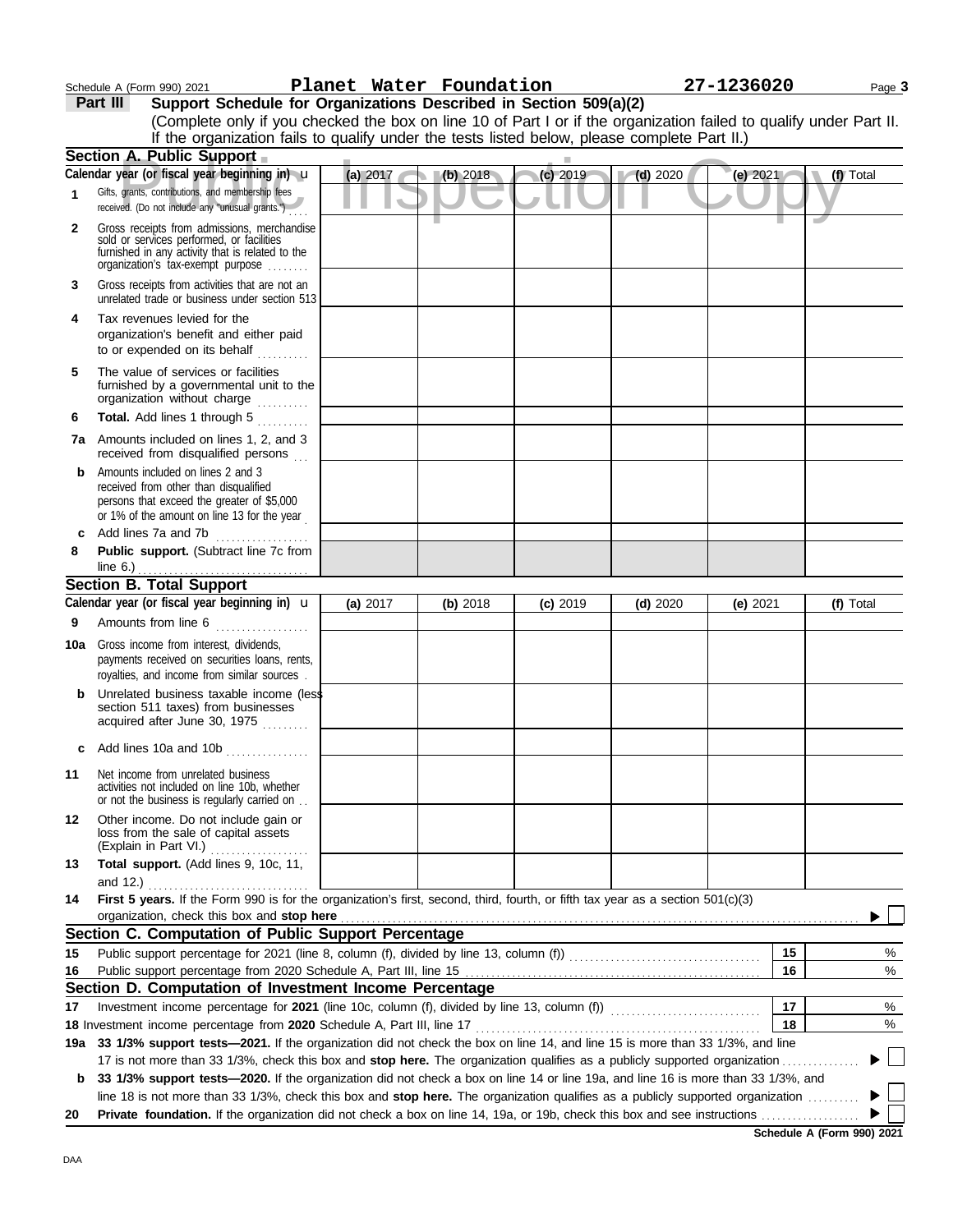|     | Planet Water Foundation<br>Schedule A (Form 990) 2021                                                               | 27-1236020                        |     | Page 4 |
|-----|---------------------------------------------------------------------------------------------------------------------|-----------------------------------|-----|--------|
|     | <b>Supporting Organizations</b><br>Part IV                                                                          |                                   |     |        |
|     | (Complete only if you checked a box in line 12 on Part I. If you checked box 12a, Part I, complete Sections A       |                                   |     |        |
|     | and B. If you checked box 12b, Part I, complete Sections A and C. If you checked box 12c, Part I, complete          |                                   |     |        |
|     | Sections A, D, and E. If you checked box 12d, Part I, complete Sections A and D, and complete Part V.)              |                                   |     |        |
|     | Section A. All Supporting Organizations                                                                             |                                   |     |        |
|     |                                                                                                                     |                                   | Yes | No     |
| 1   | Are all of the organization's supported organizations listed by name in the organization's governing                |                                   |     |        |
|     | documents? If "No," describe in Part VI how the supported organizations are designated. If designated by            |                                   |     |        |
|     | class or purpose, describe the designation. If historic and continuing relationship, explain.                       | 1                                 |     |        |
| 2   | Did the organization have any supported organization that does not have an IRS determination of status              |                                   |     |        |
|     | under section 509(a)(1) or (2)? If "Yes," explain in Part VI how the organization determined that the supported     |                                   |     |        |
|     | organization was described in section 509(a)(1) or (2).                                                             | 2                                 |     |        |
| За  | Did the organization have a supported organization described in section $501(c)(4)$ , (5), or (6)? If "Yes," answer |                                   |     |        |
|     | lines 3b and 3c below.                                                                                              | 3a                                |     |        |
| b   | Did the organization confirm that each supported organization qualified under section $501(c)(4)$ , (5), or (6) and |                                   |     |        |
|     | satisfied the public support tests under section 509(a)(2)? If "Yes," describe in Part VI when and how the          |                                   |     |        |
|     | organization made the determination.                                                                                | 3b                                |     |        |
| c   | Did the organization ensure that all support to such organizations was used exclusively for section $170(c)(2)(B)$  |                                   |     |        |
|     | purposes? If "Yes," explain in Part VI what controls the organization put in place to ensure such use.              | 3c                                |     |        |
| 4a  | Was any supported organization not organized in the United States ("foreign supported organization")? If            |                                   |     |        |
|     | "Yes," and if you checked box 12a or 12b in Part I, answer lines 4b and 4c below.                                   | 4a                                |     |        |
| b   | Did the organization have ultimate control and discretion in deciding whether to make grants to the foreign         |                                   |     |        |
|     | supported organization? If "Yes," describe in Part VI how the organization had such control and discretion          |                                   |     |        |
|     | despite being controlled or supervised by or in connection with its supported organizations.                        | 4b                                |     |        |
| c   | Did the organization support any foreign supported organization that does not have an IRS determination             |                                   |     |        |
|     | under sections $501(c)(3)$ and $509(a)(1)$ or (2)? If "Yes," explain in Part VI what controls the organization used |                                   |     |        |
|     | to ensure that all support to the foreign supported organization was used exclusively for section $170(c)(2)(B)$    |                                   |     |        |
|     | purposes.                                                                                                           | 4c                                |     |        |
| 5a  | Did the organization add, substitute, or remove any supported organizations during the tax year? If "Yes,"          |                                   |     |        |
|     | answer lines 5b and 5c below (if applicable). Also, provide detail in Part VI, including (i) the names and EIN      |                                   |     |        |
|     | numbers of the supported organizations added, substituted, or removed; (ii) the reasons for each such action;       |                                   |     |        |
|     | (iii) the authority under the organization's organizing document authorizing such action; and (iv) how the action   |                                   |     |        |
|     | was accomplished (such as by amendment to the organizing document).                                                 | 5a                                |     |        |
| b   | Type I or Type II only. Was any added or substituted supported organization part of a class already                 |                                   |     |        |
|     | designated in the organization's organizing document?                                                               | 5b                                |     |        |
|     | Substitutions only. Was the substitution the result of an event beyond the organization's control?                  | 5c                                |     |        |
|     | Did the organization provide support (whether in the form of grants or the provision of services or facilities) to  |                                   |     |        |
|     | anyone other than (i) its supported organizations, (ii) individuals that are part of the charitable class benefited |                                   |     |        |
|     | by one or more of its supported organizations, or (iii) other supporting organizations that also support or         |                                   |     |        |
|     | benefit one or more of the filing organization's supported organizations? If "Yes," provide detail in Part VI.      | 6                                 |     |        |
| 7   | Did the organization provide a grant, loan, compensation, or other similar payment to a substantial contributor     |                                   |     |        |
|     | (as defined in section $4958(c)(3)(C)$ ), a family member of a substantial contributor, or a 35% controlled entity  |                                   |     |        |
|     | with regard to a substantial contributor? If "Yes," complete Part I of Schedule L (Form 990).                       | 7                                 |     |        |
| 8   | Did the organization make a loan to a disqualified person (as defined in section 4958) not described on line        |                                   |     |        |
|     | 7? If "Yes," complete Part I of Schedule L (Form 990).                                                              | 8                                 |     |        |
| 9а  | Was the organization controlled directly or indirectly at any time during the tax year by one or more               |                                   |     |        |
|     | disqualified persons, as defined in section 4946 (other than foundation managers and organizations                  |                                   |     |        |
|     | described in section 509(a)(1) or (2))? If "Yes," provide detail in Part VI.                                        | 9а                                |     |        |
| b   | Did one or more disqualified persons (as defined on line 9a) hold a controlling interest in any entity in which     |                                   |     |        |
|     | the supporting organization had an interest? If "Yes," provide detail in Part VI.                                   | 9b                                |     |        |
| c   | Did a disqualified person (as defined on line 9a) have an ownership interest in, or derive any personal benefit     |                                   |     |        |
|     | from, assets in which the supporting organization also had an interest? If "Yes," provide detail in Part VI.        | 9с                                |     |        |
| 10a | Was the organization subject to the excess business holdings rules of section 4943 because of section               |                                   |     |        |
|     | 4943(f) (regarding certain Type II supporting organizations, and all Type III non-functionally integrated           |                                   |     |        |
|     | supporting organizations)? If "Yes," answer line 10b below.                                                         | 10a                               |     |        |
| b   | Did the organization have any excess business holdings in the tax year? (Use Schedule C, Form 4720, to              |                                   |     |        |
|     | determine whether the organization had excess business holdings.)                                                   | 10b<br>Schedule A (Form 990) 2021 |     |        |
|     |                                                                                                                     |                                   |     |        |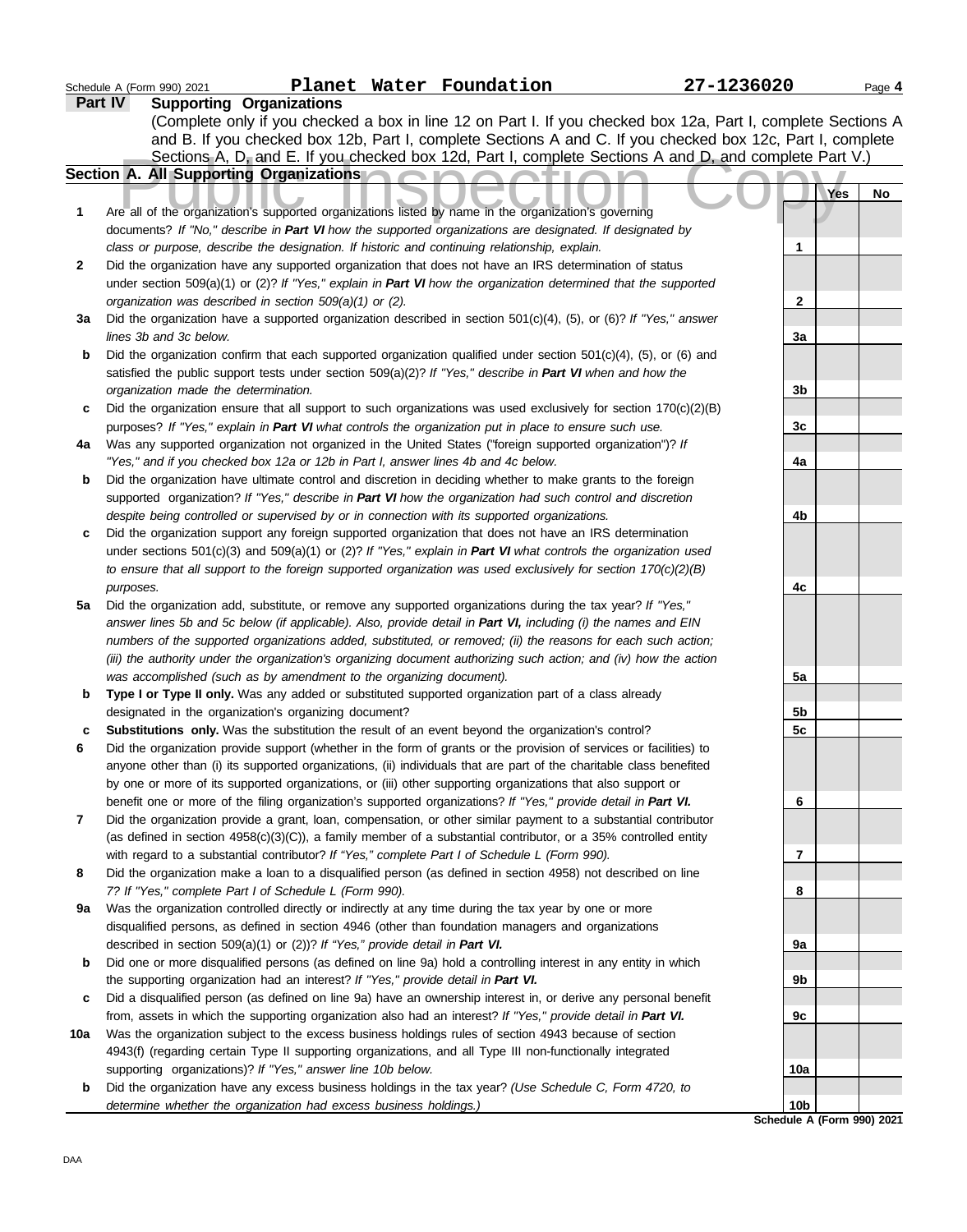|              | Schedule A (Form 990) 2021                                             |                                                                          | Planet Water Foundation                                                                                          | 27-1236020                                                                                                                        |                 |     | Page 5    |
|--------------|------------------------------------------------------------------------|--------------------------------------------------------------------------|------------------------------------------------------------------------------------------------------------------|-----------------------------------------------------------------------------------------------------------------------------------|-----------------|-----|-----------|
|              | Part IV                                                                | Supporting Organizations (continued)                                     |                                                                                                                  |                                                                                                                                   |                 |     |           |
|              |                                                                        |                                                                          |                                                                                                                  |                                                                                                                                   |                 | Yes | No        |
| 11           |                                                                        |                                                                          | Has the organization accepted a gift or contribution from any of the following persons?                          |                                                                                                                                   |                 |     |           |
|              |                                                                        |                                                                          |                                                                                                                  | a A person who directly or indirectly controls, either alone or together with persons described on lines 11b and                  |                 |     |           |
|              | 11c below, the governing body of a supported organization?             |                                                                          |                                                                                                                  |                                                                                                                                   | 11a             |     |           |
|              | <b>b</b> A family member of a person described on line 11a above?      |                                                                          |                                                                                                                  |                                                                                                                                   | 11 <sub>b</sub> |     |           |
|              | provide detail in Part VI.                                             |                                                                          | c A 35% controlled entity of a person described on line 11a or 11b above? If "Yes" to line 11a, 11b, or 11c,     |                                                                                                                                   | 11c             |     |           |
|              | <b>Section B. Type I Supporting Organizations</b>                      |                                                                          |                                                                                                                  |                                                                                                                                   |                 |     |           |
|              |                                                                        |                                                                          |                                                                                                                  |                                                                                                                                   |                 | Yes | No        |
| 1            |                                                                        |                                                                          |                                                                                                                  | Did the governing body, members of the governing body, officers acting in their official capacity, or membership of one or        |                 |     |           |
|              |                                                                        |                                                                          |                                                                                                                  | more supported organizations have the power to regularly appoint or elect at least a majority of the organization's officers,     |                 |     |           |
|              |                                                                        |                                                                          |                                                                                                                  | directors, or trustees at all times during the tax year? If "No," describe in Part VI how the supported organization(s)           |                 |     |           |
|              |                                                                        |                                                                          |                                                                                                                  | effectively operated, supervised, or controlled the organization's activities. If the organization had more than one supported    |                 |     |           |
|              |                                                                        |                                                                          |                                                                                                                  | organization, describe how the powers to appoint and/or remove officers, directors, or trustees were allocated among the          |                 |     |           |
|              |                                                                        |                                                                          |                                                                                                                  | supported organizations and what conditions or restrictions, if any, applied to such powers during the tax year.                  | 1               |     |           |
| $\mathbf{2}$ |                                                                        |                                                                          | Did the organization operate for the benefit of any supported organization other than the supported              |                                                                                                                                   |                 |     |           |
|              |                                                                        |                                                                          |                                                                                                                  | organization(s) that operated, supervised, or controlled the supporting organization? If "Yes," explain in Part                   |                 |     |           |
|              |                                                                        |                                                                          | VI how providing such benefit carried out the purposes of the supported organization(s) that operated,           |                                                                                                                                   |                 |     |           |
|              |                                                                        | supervised, or controlled the supporting organization.                   |                                                                                                                  |                                                                                                                                   | $\mathbf{2}$    |     |           |
|              | Section C. Type II Supporting Organizations                            |                                                                          |                                                                                                                  |                                                                                                                                   |                 |     |           |
|              |                                                                        |                                                                          |                                                                                                                  |                                                                                                                                   |                 | Yes | No        |
| 1            |                                                                        |                                                                          | Were a majority of the organization's directors or trustees during the tax year also a majority of the directors |                                                                                                                                   |                 |     |           |
|              |                                                                        |                                                                          | or trustees of each of the organization's supported organization(s)? If "No," describe in Part VI how control    |                                                                                                                                   |                 |     |           |
|              |                                                                        |                                                                          | or management of the supporting organization was vested in the same persons that controlled or managed           |                                                                                                                                   |                 |     |           |
|              | the supported organization(s).                                         |                                                                          |                                                                                                                  |                                                                                                                                   | 1               |     |           |
|              | Section D. All Type III Supporting Organizations                       |                                                                          |                                                                                                                  |                                                                                                                                   |                 |     |           |
|              |                                                                        |                                                                          |                                                                                                                  |                                                                                                                                   |                 | Yes | No        |
| 1            |                                                                        |                                                                          | Did the organization provide to each of its supported organizations, by the last day of the fifth month of the   |                                                                                                                                   |                 |     |           |
|              |                                                                        |                                                                          |                                                                                                                  | organization's tax year, (i) a written notice describing the type and amount of support provided during the prior tax             |                 |     |           |
|              |                                                                        |                                                                          |                                                                                                                  | year, (ii) a copy of the Form 990 that was most recently filed as of the date of notification, and (iii) copies of the            |                 |     |           |
|              |                                                                        |                                                                          |                                                                                                                  | organization's governing documents in effect on the date of notification, to the extent not previously provided?                  | 1               |     |           |
| $\mathbf{2}$ |                                                                        |                                                                          | Were any of the organization's officers, directors, or trustees either (i) appointed or elected by the supported |                                                                                                                                   |                 |     |           |
|              |                                                                        |                                                                          | the organization maintained a close and continuous working relationship with the supported organization(s).      | organization(s) or (ii) serving on the governing body of a supported organization? If "No," explain in Part VI how                | $\mathbf{2}$    |     |           |
| 3            |                                                                        |                                                                          |                                                                                                                  | By reason of the relationship described on line 2, above, did the organization's supported organizations have                     |                 |     |           |
|              |                                                                        |                                                                          | a significant voice in the organization's investment policies and in directing the use of the organization's     |                                                                                                                                   |                 |     |           |
|              |                                                                        |                                                                          | income or assets at all times during the tax year? If "Yes," describe in Part VI the role the organization's     |                                                                                                                                   |                 |     |           |
|              | supported organizations played in this regard.                         |                                                                          |                                                                                                                  |                                                                                                                                   | 3               |     |           |
|              | Section E. Type III Functionally Integrated Supporting Organizations   |                                                                          |                                                                                                                  |                                                                                                                                   |                 |     |           |
| 1            |                                                                        |                                                                          |                                                                                                                  | Check the box next to the method that the organization used to satisfy the Integral Part Test during the year (see instructions). |                 |     |           |
| a            |                                                                        | The organization satisfied the Activities Test. Complete line 2 below.   |                                                                                                                  |                                                                                                                                   |                 |     |           |
| b            |                                                                        |                                                                          | The organization is the parent of each of its supported organizations. Complete line 3 below.                    |                                                                                                                                   |                 |     |           |
| c            |                                                                        |                                                                          |                                                                                                                  | The organization supported a governmental entity. Describe in Part VI how you supported a governmental entity (see instructions). |                 |     |           |
| 2            |                                                                        | Activities Test. Answer lines 2a and 2b below.                           |                                                                                                                  |                                                                                                                                   |                 | Yes | <b>No</b> |
| a            |                                                                        |                                                                          |                                                                                                                  | Did substantially all of the organization's activities during the tax year directly further the exempt purposes of                |                 |     |           |
|              |                                                                        |                                                                          | the supported organization(s) to which the organization was responsive? If "Yes," then in Part VI identify       |                                                                                                                                   |                 |     |           |
|              |                                                                        |                                                                          | those supported organizations and explain how these activities directly furthered their exempt purposes,         |                                                                                                                                   |                 |     |           |
|              |                                                                        |                                                                          |                                                                                                                  | how the organization was responsive to those supported organizations, and how the organization determined                         |                 |     |           |
|              | that these activities constituted substantially all of its activities. |                                                                          |                                                                                                                  |                                                                                                                                   | 2a              |     |           |
| b            |                                                                        |                                                                          | Did the activities described on line 2a, above, constitute activities that, but for the organization's           |                                                                                                                                   |                 |     |           |
|              |                                                                        |                                                                          | involvement, one or more of the organization's supported organization(s) would have been engaged in? If          |                                                                                                                                   |                 |     |           |
|              |                                                                        |                                                                          | "Yes," explain in Part VI the reasons for the organization's position that its supported organization(s) would   |                                                                                                                                   |                 |     |           |
|              |                                                                        | have engaged in these activities but for the organization's involvement. |                                                                                                                  |                                                                                                                                   | 2b              |     |           |
| 3            | Parent of Supported Organizations. Answer lines 3a and 3b below.       |                                                                          |                                                                                                                  |                                                                                                                                   |                 |     |           |
| a            |                                                                        |                                                                          | Did the organization have the power to regularly appoint or elect a majority of the officers, directors, or      |                                                                                                                                   |                 |     |           |
|              |                                                                        |                                                                          | trustees of each of the supported organizations? If "Yes" or "No," provide details in Part VI.                   |                                                                                                                                   | За              |     |           |
| b            |                                                                        |                                                                          |                                                                                                                  | Did the organization exercise a substantial degree of direction over the policies, programs, and activities of each               |                 |     |           |
|              |                                                                        |                                                                          |                                                                                                                  | of its supported organizations? If "Yes," describe in Part VI the role played by the organization in this regard.                 | 3 <sub>b</sub>  |     |           |

DAA **Schedule A (Form 990) 2021**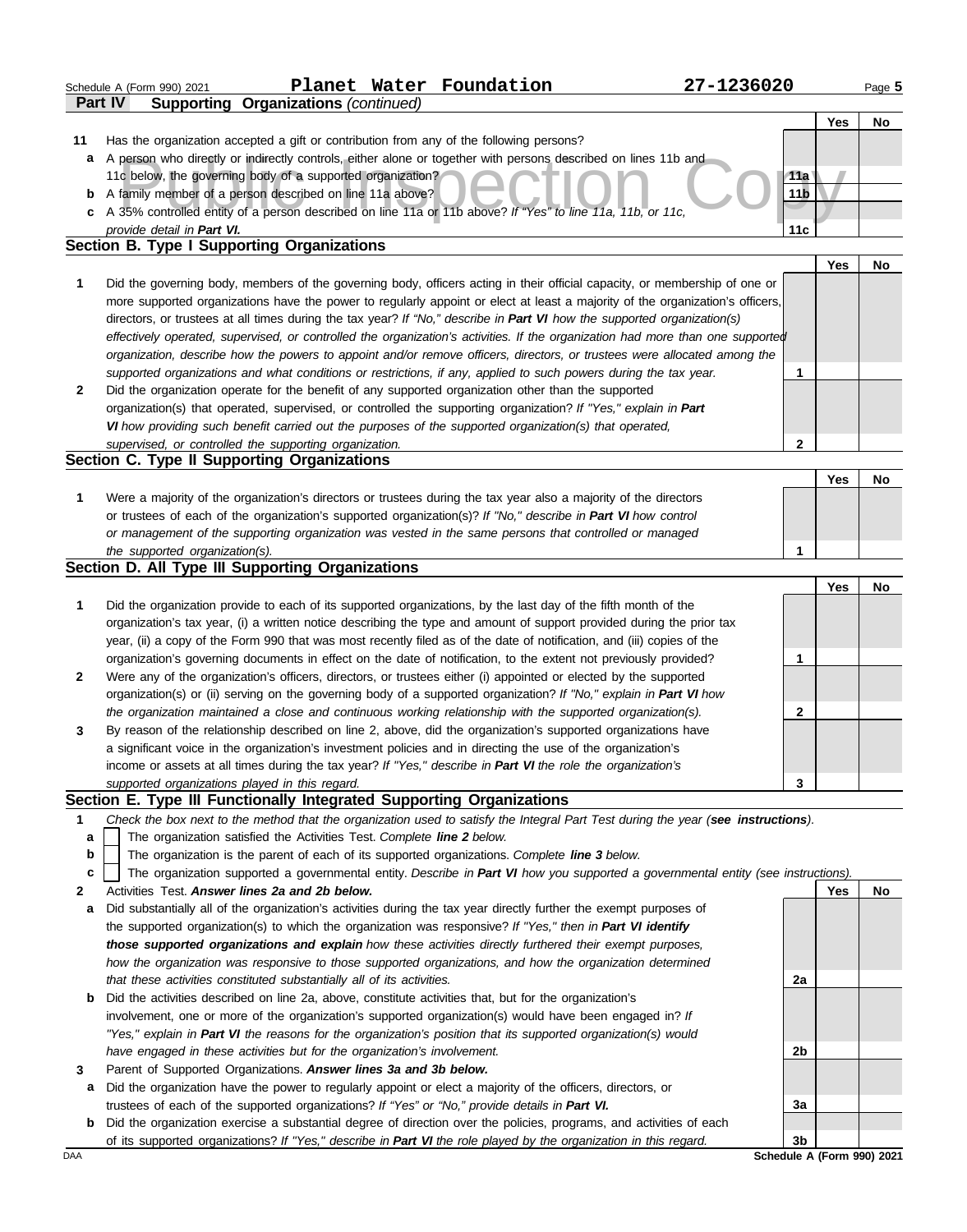|               | Planet Water Foundation<br>Schedule A (Form 990) 2021                                                                            |                         | 27-1236020     | Page 6                         |
|---------------|----------------------------------------------------------------------------------------------------------------------------------|-------------------------|----------------|--------------------------------|
| <b>Part V</b> | Type III Non-Functionally Integrated 509(a)(3) Supporting Organizations                                                          |                         |                |                                |
| 1             | Check here if the organization satisfied the Integral Part Test as a qualifying trust on Nov. 20, 1970 (explain in Part VI). See |                         |                |                                |
|               | instructions. All other Type III non-functionally integrated supporting organizations must complete Sections A through E.        |                         |                |                                |
|               | Section A - Adjusted Net Income                                                                                                  |                         | (A) Prior Year | (B) Current Year               |
|               |                                                                                                                                  |                         |                | (optional)                     |
|               | Net short-term capital gain                                                                                                      | 1                       |                |                                |
| $\mathbf{2}$  | Recoveries of prior-year distributions                                                                                           | $\overline{\mathbf{2}}$ |                |                                |
| 3             | Other gross income (see instructions)                                                                                            | 3                       |                |                                |
| 4             | Add lines 1 through 3.                                                                                                           | $\overline{\mathbf{4}}$ |                |                                |
| 5             | Depreciation and depletion                                                                                                       | 5                       |                |                                |
| 6             | Portion of operating expenses paid or incurred for production or collection                                                      |                         |                |                                |
|               | of gross income or for management, conservation, or maintenance of                                                               |                         |                |                                |
|               | property held for production of income (see instructions)                                                                        | 6                       |                |                                |
| 7             | Other expenses (see instructions)                                                                                                | $\overline{7}$          |                |                                |
| 8             | Adjusted Net Income (subtract lines 5, 6, and 7 from line 4)                                                                     | 8                       |                |                                |
|               | Section B - Minimum Asset Amount                                                                                                 |                         | (A) Prior Year | (B) Current Year<br>(optional) |
| 1             | Aggregate fair market value of all non-exempt-use assets (see                                                                    |                         |                |                                |
|               | instructions for short tax year or assets held for part of year):                                                                |                         |                |                                |
|               | a Average monthly value of securities                                                                                            | 1a                      |                |                                |
|               |                                                                                                                                  | 1b                      |                |                                |
|               | <b>b</b> Average monthly cash balances                                                                                           | 1 <sub>c</sub>          |                |                                |
|               | c Fair market value of other non-exempt-use assets                                                                               | 1 <sub>d</sub>          |                |                                |
|               | d Total (add lines 1a, 1b, and 1c)<br>e Discount claimed for blockage or other factors                                           |                         |                |                                |
|               | (explain in detail in Part VI):                                                                                                  |                         |                |                                |
| $\mathbf{2}$  | Acquisition indebtedness applicable to non-exempt-use assets                                                                     | $\mathbf{2}$            |                |                                |
| 3             | Subtract line 2 from line 1d.                                                                                                    | 3                       |                |                                |
| 4             | Cash deemed held for exempt use. Enter 0.015 of line 3 (for greater amount,                                                      |                         |                |                                |
|               | see instructions).                                                                                                               | 4                       |                |                                |
| 5             | Net value of non-exempt-use assets (subtract line 4 from line 3)                                                                 | 5                       |                |                                |
| 6             | Multiply line 5 by 0.035.                                                                                                        | 6                       |                |                                |
| 7             | Recoveries of prior-year distributions                                                                                           | $\overline{7}$          |                |                                |
| 8             | Minimum Asset Amount (add line 7 to line 6)                                                                                      | 8                       |                |                                |
|               | Section C - Distributable Amount                                                                                                 |                         |                | <b>Current Year</b>            |
|               | Adjusted net income for prior year (from Section A, line 8, column A)                                                            | 1                       |                |                                |
|               | Enter 0.85 of line 1.                                                                                                            | $\mathbf 2$             |                |                                |
| 3             | Minimum asset amount for prior year (from Section B, line 8, column A)                                                           | 3                       |                |                                |
| 4             | Enter greater of line 2 or line 3.                                                                                               | 4                       |                |                                |
| 5.            | Income tax imposed in prior year                                                                                                 | 5                       |                |                                |
| 6.            | Distributable Amount. Subtract line 5 from line 4, unless subject to                                                             |                         |                |                                |
|               | emergency temporary reduction (see instructions).                                                                                | 6                       |                |                                |
| $\mathbf{7}$  | Check here if the current year is the organization's first as a non-functionally integrated Type III supporting organization     |                         |                |                                |

(see instructions).

**Schedule A (Form 990) 2021**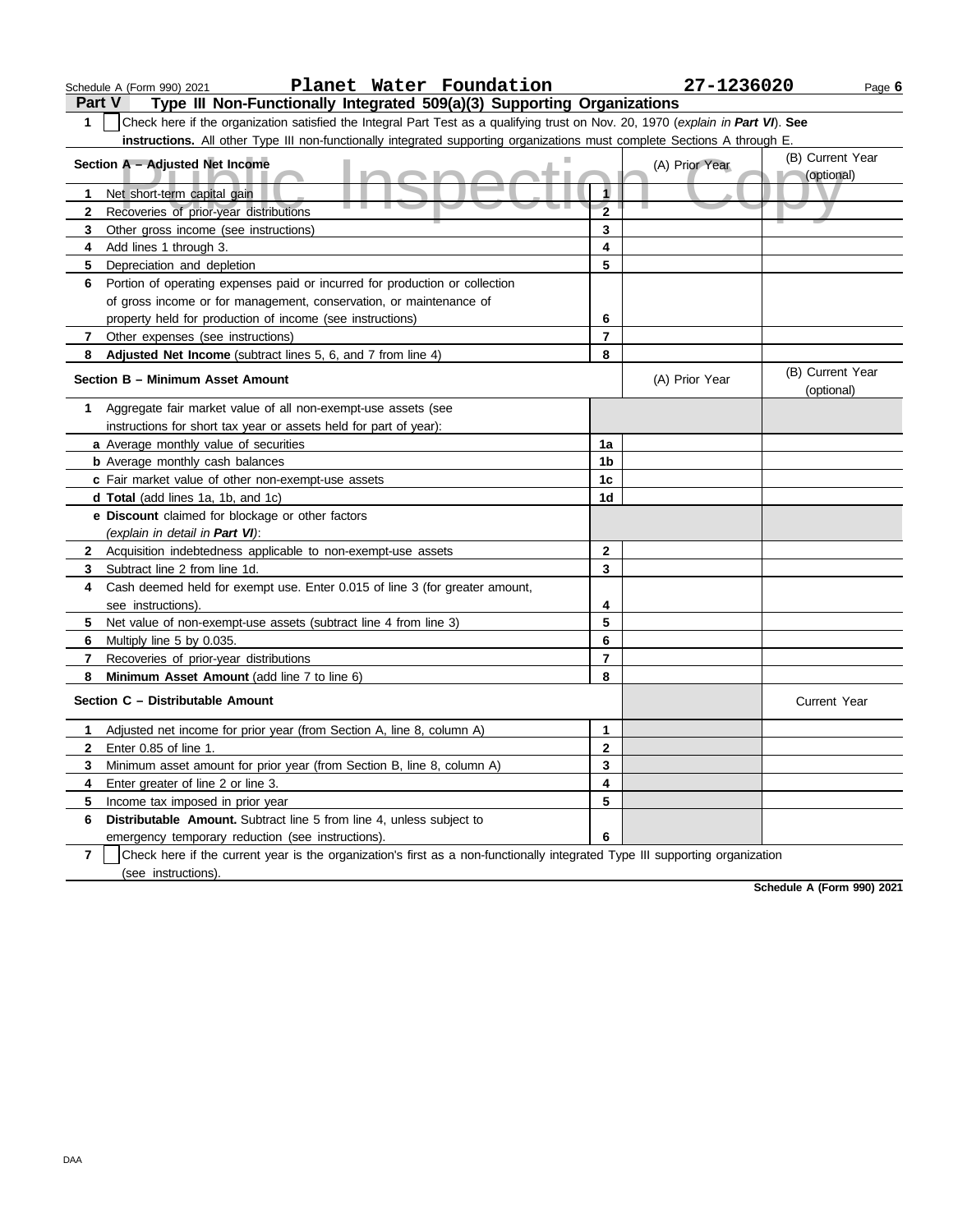**a** Excess from 2017 . . . . . . . . . . . . . . . . . . . . . . . . **b** Excess from 2018 . . . . . . . . . . . . . . . . . . . . . . . . **c** Excess from 2019 . . . . . . . . . . . . . . . . . . . . . . . . . **d** Excess from 2020 . . . . . . . . . . . . . . . . . . . . . . . . . **e** Excess from 2021 . . . . . . . . . . . . . . . . . . . . . . . . .

|              | Planet Water Foundation<br>Schedule A (Form 990) 2021                                                                                                         |                             | 27-1236020                | Page 7                 |
|--------------|---------------------------------------------------------------------------------------------------------------------------------------------------------------|-----------------------------|---------------------------|------------------------|
| Part V       | Type III Non-Functionally Integrated 509(a)(3) Supporting Organizations (continued)                                                                           |                             |                           |                        |
|              | Section D – Distributions                                                                                                                                     |                             |                           | <b>Current Year</b>    |
| 1            | Amounts paid to supported organizations to accomplish exempt purposes                                                                                         |                             |                           |                        |
| $\mathbf{2}$ | Amounts paid to perform activity that directly furthers exempt purposes of supported                                                                          |                             |                           |                        |
|              | organizations, in excess of income from activity                                                                                                              |                             |                           |                        |
| 3            | Administrative expenses paid to accomplish exempt purposes of supported organizations                                                                         |                             |                           |                        |
| 4            | Amounts paid to acquire exempt-use assets                                                                                                                     |                             |                           |                        |
| 5            | Qualified set-aside amounts (prior IRS approval required— <i>provide details in Part VI</i> )<br>Other distributions (describe in Part VI). See instructions. |                             |                           |                        |
| 6<br>7       | Total annual distributions. Add lines 1 through 6.                                                                                                            |                             |                           |                        |
| 8            | Distributions to attentive supported organizations to which the organization is responsive                                                                    |                             |                           |                        |
|              | (provide details in Part VI). See instructions.                                                                                                               |                             |                           |                        |
| 9            | Distributable amount for 2021 from Section C, line 6                                                                                                          |                             |                           |                        |
| 10           | Line 8 amount divided by line 9 amount                                                                                                                        |                             |                           |                        |
|              |                                                                                                                                                               | (i)                         | (ii)                      | (iii)                  |
|              | <b>Section E - Distribution Allocations (see instructions)</b>                                                                                                | <b>Excess Distributions</b> | <b>Underdistributions</b> | <b>Distributable</b>   |
|              |                                                                                                                                                               |                             | <b>Pre-2021</b>           | <b>Amount for 2021</b> |
| 1            |                                                                                                                                                               |                             |                           |                        |
|              | Distributable amount for 2021 from Section C, line 6                                                                                                          |                             |                           |                        |
| 2            | Underdistributions, if any, for years prior to 2021                                                                                                           |                             |                           |                        |
|              | (reasonable cause required-explain in Part VI). See                                                                                                           |                             |                           |                        |
|              | instructions.                                                                                                                                                 |                             |                           |                        |
| 3.           | Excess distributions carryover, if any, to 2021                                                                                                               |                             |                           |                        |
|              | a From 2016                                                                                                                                                   |                             |                           |                        |
|              |                                                                                                                                                               |                             |                           |                        |
|              | c From 2018                                                                                                                                                   |                             |                           |                        |
|              | e From 2020                                                                                                                                                   |                             |                           |                        |
|              | f Total of lines 3a through 3e                                                                                                                                |                             |                           |                        |
|              | g Applied to underdistributions of prior years                                                                                                                |                             |                           |                        |
|              | h Applied to 2021 distributable amount                                                                                                                        |                             |                           |                        |
|              | <i>i</i> Carryover from 2016 not applied (see instructions)                                                                                                   |                             |                           |                        |
|              | Remainder. Subtract lines 3g, 3h, and 3i from line 3f.                                                                                                        |                             |                           |                        |
| 4            | Distributions for 2021 from                                                                                                                                   |                             |                           |                        |
|              | Section D, line 7:<br>\$                                                                                                                                      |                             |                           |                        |
|              | a Applied to underdistributions of prior years                                                                                                                |                             |                           |                        |
|              | <b>b</b> Applied to 2021 distributable amount                                                                                                                 |                             |                           |                        |
| 5            | c Remainder. Subtract lines 4a and 4b from line 4.                                                                                                            |                             |                           |                        |
|              | Remaining underdistributions for years prior to 2021, if<br>any. Subtract lines 3g and 4a from line 2. For result                                             |                             |                           |                        |
|              | greater than zero, explain in Part VI. See instructions.                                                                                                      |                             |                           |                        |
| 6            | Remaining underdistributions for 2021 Subtract lines 3h                                                                                                       |                             |                           |                        |
|              | and 4b from line 1. For result greater than zero, explain in                                                                                                  |                             |                           |                        |
|              | Part VI. See instructions.                                                                                                                                    |                             |                           |                        |
| 7            | Excess distributions carryover to 2022. Add lines 3j                                                                                                          |                             |                           |                        |
| 8            | and 4c.<br>Breakdown of line 7:                                                                                                                               |                             |                           |                        |

**Schedule A (Form 990) 2021**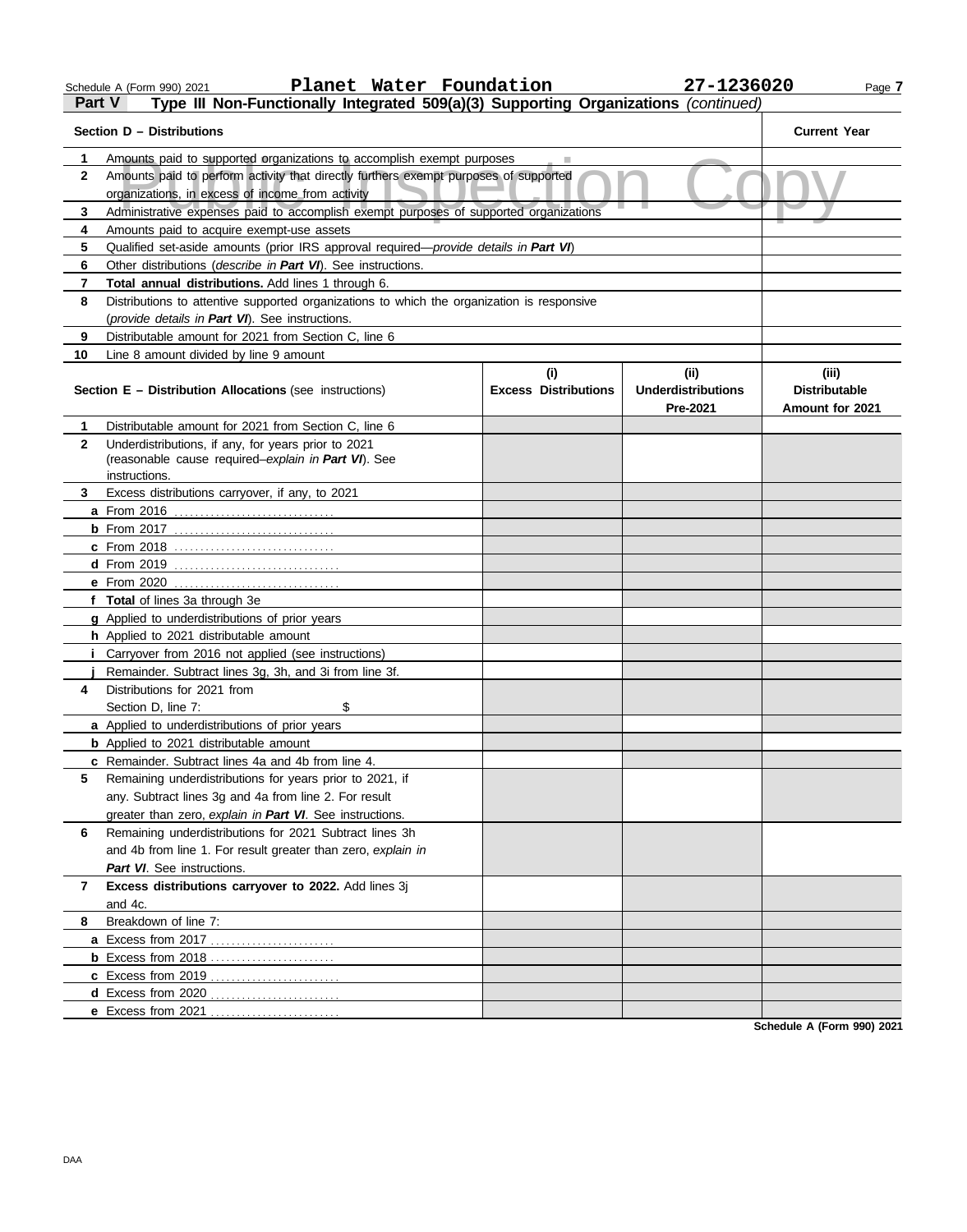| Schedule A (Form 990) 2021 |                                        |  |             | Planet Water Foundation 27-1236020                                                                                                                                                                                                      | Page 8                                                                                                                                                                                                                                         |
|----------------------------|----------------------------------------|--|-------------|-----------------------------------------------------------------------------------------------------------------------------------------------------------------------------------------------------------------------------------------|------------------------------------------------------------------------------------------------------------------------------------------------------------------------------------------------------------------------------------------------|
| Part VI                    |                                        |  |             | Supplemental Information. Provide the explanations required by Part II, line 10; Part II, line 17a or 17b; Part<br>III, line 12; Part IV, Section A, lines 1, 2, 3b, 3c, 4b, 4c, 5a, 6, 9a, 9b, 9c, 11a, 11b, and 11c; Part IV, Section | B, lines 1 and 2; Part IV, Section C, line 1; Part IV, Section D, lines 2 and 3; Part IV, Section E, lines 1c, 2a, 2b,<br>3a, and 3b; Part V, line 1; Part V, Section B, line 1e; Part V, Section D, lines 5, 6, and 8; and Part V, Section E, |
|                            |                                        |  |             | lines 2, 5, and 6. Also complete this part for any additional information. (See instructions.)                                                                                                                                          |                                                                                                                                                                                                                                                |
|                            | Part II, Line 10 - Other Income Detail |  |             |                                                                                                                                                                                                                                         |                                                                                                                                                                                                                                                |
|                            | Other Revenue                          |  | \$<br>2,657 |                                                                                                                                                                                                                                         |                                                                                                                                                                                                                                                |
|                            |                                        |  |             |                                                                                                                                                                                                                                         |                                                                                                                                                                                                                                                |
|                            |                                        |  |             |                                                                                                                                                                                                                                         |                                                                                                                                                                                                                                                |
|                            |                                        |  |             |                                                                                                                                                                                                                                         |                                                                                                                                                                                                                                                |
|                            |                                        |  |             |                                                                                                                                                                                                                                         |                                                                                                                                                                                                                                                |
|                            |                                        |  |             |                                                                                                                                                                                                                                         |                                                                                                                                                                                                                                                |
|                            |                                        |  |             |                                                                                                                                                                                                                                         |                                                                                                                                                                                                                                                |
|                            |                                        |  |             |                                                                                                                                                                                                                                         |                                                                                                                                                                                                                                                |
|                            |                                        |  |             |                                                                                                                                                                                                                                         |                                                                                                                                                                                                                                                |
|                            |                                        |  |             |                                                                                                                                                                                                                                         |                                                                                                                                                                                                                                                |
|                            |                                        |  |             |                                                                                                                                                                                                                                         |                                                                                                                                                                                                                                                |
|                            |                                        |  |             |                                                                                                                                                                                                                                         |                                                                                                                                                                                                                                                |
|                            |                                        |  |             |                                                                                                                                                                                                                                         |                                                                                                                                                                                                                                                |
|                            |                                        |  |             |                                                                                                                                                                                                                                         |                                                                                                                                                                                                                                                |
|                            |                                        |  |             |                                                                                                                                                                                                                                         |                                                                                                                                                                                                                                                |
|                            |                                        |  |             |                                                                                                                                                                                                                                         |                                                                                                                                                                                                                                                |
|                            |                                        |  |             |                                                                                                                                                                                                                                         |                                                                                                                                                                                                                                                |
|                            |                                        |  |             |                                                                                                                                                                                                                                         |                                                                                                                                                                                                                                                |
|                            |                                        |  |             |                                                                                                                                                                                                                                         |                                                                                                                                                                                                                                                |
|                            |                                        |  |             |                                                                                                                                                                                                                                         |                                                                                                                                                                                                                                                |
|                            |                                        |  |             |                                                                                                                                                                                                                                         |                                                                                                                                                                                                                                                |
|                            |                                        |  |             |                                                                                                                                                                                                                                         |                                                                                                                                                                                                                                                |
|                            |                                        |  |             |                                                                                                                                                                                                                                         |                                                                                                                                                                                                                                                |
|                            |                                        |  |             |                                                                                                                                                                                                                                         |                                                                                                                                                                                                                                                |
|                            |                                        |  |             |                                                                                                                                                                                                                                         |                                                                                                                                                                                                                                                |
|                            |                                        |  |             |                                                                                                                                                                                                                                         |                                                                                                                                                                                                                                                |
|                            |                                        |  |             |                                                                                                                                                                                                                                         |                                                                                                                                                                                                                                                |
|                            |                                        |  |             |                                                                                                                                                                                                                                         |                                                                                                                                                                                                                                                |
|                            |                                        |  |             |                                                                                                                                                                                                                                         |                                                                                                                                                                                                                                                |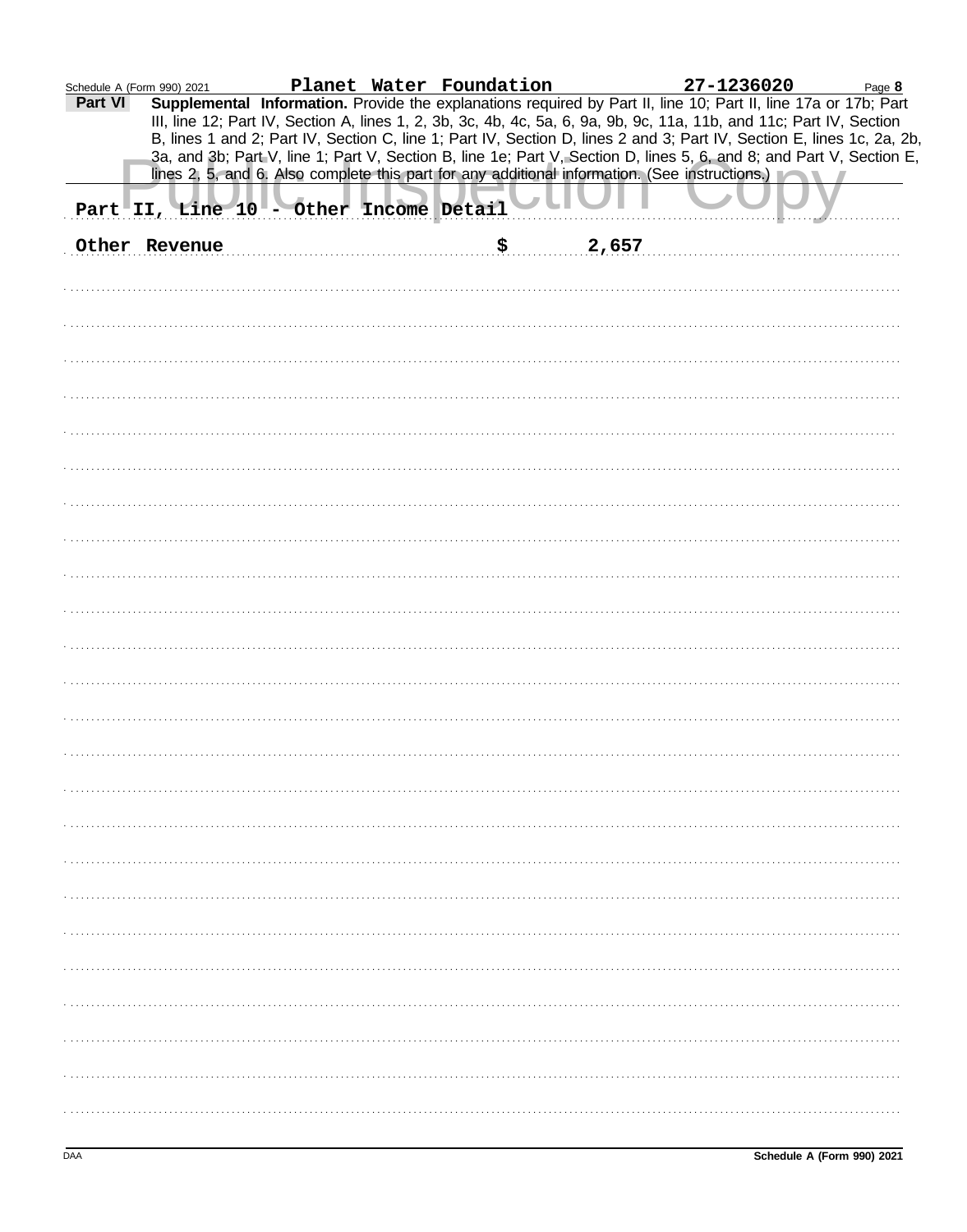|        | <b>SCHEDULE D</b>                                      |                                                                                                                                                                                                                                                                                                             | Supplemental Financial Statements                                                                               |                                       | OMB No. 1545-0047               |
|--------|--------------------------------------------------------|-------------------------------------------------------------------------------------------------------------------------------------------------------------------------------------------------------------------------------------------------------------------------------------------------------------|-----------------------------------------------------------------------------------------------------------------|---------------------------------------|---------------------------------|
|        | (Form 990)                                             |                                                                                                                                                                                                                                                                                                             | u Complete if the organization answered "Yes" on Form 990,                                                      |                                       |                                 |
|        |                                                        |                                                                                                                                                                                                                                                                                                             | Part IV, line 6, 7, 8, 9, 10, 11a, 11b, 11c, 11d, 11e, 11f, 12a, or 12b.                                        | <b>Open to Public</b>                 |                                 |
|        | Department of the Treasury<br>Internal Revenue Service |                                                                                                                                                                                                                                                                                                             | u Attach to Form 990.<br><b>u</b> Go to <i>www.irs.gov/Form990</i> for instructions and the latest information. |                                       | Inspection                      |
|        | Name of the organization                               |                                                                                                                                                                                                                                                                                                             |                                                                                                                 | <b>Employer identification number</b> |                                 |
|        | Planet                                                 | Water Foundation                                                                                                                                                                                                                                                                                            |                                                                                                                 |                                       | 27-1236020                      |
|        | Part I                                                 | Organizations Maintaining Donor Advised Funds or Other Similar Funds or Accounts.                                                                                                                                                                                                                           |                                                                                                                 |                                       |                                 |
|        |                                                        | Complete if the organization answered "Yes" on Form 990, Part IV, line 6.                                                                                                                                                                                                                                   |                                                                                                                 |                                       |                                 |
|        |                                                        |                                                                                                                                                                                                                                                                                                             | (a) Donor advised funds                                                                                         |                                       | (b) Funds and other accounts    |
| 1      |                                                        |                                                                                                                                                                                                                                                                                                             |                                                                                                                 |                                       |                                 |
| 2      |                                                        | Aggregate value of contributions to (during year) [[11][11][11][11] Aggregate value of contributions to (during year)                                                                                                                                                                                       | the control of the control of the control of the control of the                                                 |                                       |                                 |
| 3      |                                                        | Aggregate value of grants from (during year)                                                                                                                                                                                                                                                                | the control of the control of the control of the control of                                                     |                                       |                                 |
|        |                                                        | Did the organization inform all donors and donor advisors in writing that the assets held in donor advised                                                                                                                                                                                                  |                                                                                                                 |                                       |                                 |
|        |                                                        |                                                                                                                                                                                                                                                                                                             |                                                                                                                 |                                       | Yes<br>No                       |
| 6      |                                                        | Did the organization inform all grantees, donors, and donor advisors in writing that grant funds can be used                                                                                                                                                                                                |                                                                                                                 |                                       |                                 |
|        |                                                        | only for charitable purposes and not for the benefit of the donor or donor advisor, or for any other purpose                                                                                                                                                                                                |                                                                                                                 |                                       |                                 |
|        | conferring impermissible private benefit?              |                                                                                                                                                                                                                                                                                                             |                                                                                                                 |                                       | <b>Yes</b><br>No                |
|        | Part II                                                | <b>Conservation Easements.</b>                                                                                                                                                                                                                                                                              |                                                                                                                 |                                       |                                 |
|        |                                                        | Complete if the organization answered "Yes" on Form 990, Part IV, line 7.                                                                                                                                                                                                                                   |                                                                                                                 |                                       |                                 |
|        |                                                        | Purpose(s) of conservation easements held by the organization (check all that apply).                                                                                                                                                                                                                       |                                                                                                                 |                                       |                                 |
|        |                                                        | Preservation of land for public use (for example, recreation or education                                                                                                                                                                                                                                   | Preservation of a historically important land area                                                              |                                       |                                 |
|        | Protection of natural habitat                          |                                                                                                                                                                                                                                                                                                             | Preservation of a certified historic structure                                                                  |                                       |                                 |
|        | Preservation of open space                             |                                                                                                                                                                                                                                                                                                             |                                                                                                                 |                                       |                                 |
| 2      |                                                        | Complete lines 2a through 2d if the organization held a qualified conservation contribution in the form of a conservation                                                                                                                                                                                   |                                                                                                                 |                                       |                                 |
|        | easement on the last day of the tax year.              |                                                                                                                                                                                                                                                                                                             |                                                                                                                 |                                       | Held at the End of the Tax Year |
| а      | Total number of conservation easements                 |                                                                                                                                                                                                                                                                                                             |                                                                                                                 | 2a                                    |                                 |
|        |                                                        |                                                                                                                                                                                                                                                                                                             |                                                                                                                 | 2 <sub>b</sub>                        |                                 |
|        |                                                        | Number of conservation easements on a certified historic structure included in (a)                                                                                                                                                                                                                          |                                                                                                                 | 2c                                    |                                 |
|        |                                                        | d Number of conservation easements included in (c) acquired after 7/25/06, and not on a                                                                                                                                                                                                                     |                                                                                                                 |                                       |                                 |
|        |                                                        | historic structure listed in the National Register                                                                                                                                                                                                                                                          |                                                                                                                 | 2d                                    |                                 |
| 3      |                                                        | Number of conservation easements modified, transferred, released, extinguished, or terminated by the organization during the                                                                                                                                                                                |                                                                                                                 |                                       |                                 |
|        | tax year <b>u</b>                                      |                                                                                                                                                                                                                                                                                                             |                                                                                                                 |                                       |                                 |
|        |                                                        | Number of states where property subject to conservation easement is located u                                                                                                                                                                                                                               |                                                                                                                 |                                       |                                 |
|        |                                                        | Does the organization have a written policy regarding the periodic monitoring, inspection, handling of<br>violations, and enforcement of the conservation easements it holds? $\ldots$ $\ldots$ $\ldots$ $\ldots$ $\ldots$ $\ldots$ $\ldots$ $\ldots$ $\ldots$ $\ldots$ $\ldots$ $\ldots$ $\ldots$ $\ldots$ |                                                                                                                 |                                       |                                 |
| 6      |                                                        | Staff and volunteer hours devoted to monitoring, inspecting, handling of violations, and enforcing conservation easements during the year                                                                                                                                                                   |                                                                                                                 |                                       |                                 |
|        | u                                                      |                                                                                                                                                                                                                                                                                                             |                                                                                                                 |                                       |                                 |
| 7      | .                                                      | Amount of expenses incurred in monitoring, inspecting, handling of violations, and enforcing conservation easements during the year                                                                                                                                                                         |                                                                                                                 |                                       |                                 |
|        | u \$                                                   |                                                                                                                                                                                                                                                                                                             |                                                                                                                 |                                       |                                 |
| 8      |                                                        | Does each conservation easement reported on line 2(d) above satisfy the requirements of section 170(h)(4)(B)(i)                                                                                                                                                                                             |                                                                                                                 |                                       |                                 |
|        |                                                        |                                                                                                                                                                                                                                                                                                             |                                                                                                                 |                                       | Yes<br>No                       |
| 9      |                                                        | In Part XIII, describe how the organization reports conservation easements in its revenue and expense statement and                                                                                                                                                                                         |                                                                                                                 |                                       |                                 |
|        |                                                        | balance sheet, and include, if applicable, the text of the footnote to the organization's financial statements that describes the                                                                                                                                                                           |                                                                                                                 |                                       |                                 |
|        |                                                        | organization's accounting for conservation easements.                                                                                                                                                                                                                                                       |                                                                                                                 |                                       |                                 |
|        | Part III                                               | Organizations Maintaining Collections of Art, Historical Treasures, or Other Similar Assets.                                                                                                                                                                                                                |                                                                                                                 |                                       |                                 |
|        |                                                        | Complete if the organization answered "Yes" on Form 990, Part IV, line 8.                                                                                                                                                                                                                                   |                                                                                                                 |                                       |                                 |
|        |                                                        | 1a If the organization elected, as permitted under FASB ASC 958, not to report in its revenue statement and balance sheet works                                                                                                                                                                             |                                                                                                                 |                                       |                                 |
|        |                                                        | of art, historical treasures, or other similar assets held for public exhibition, education, or research in furtherance of public                                                                                                                                                                           |                                                                                                                 |                                       |                                 |
|        |                                                        | service, provide in Part XIII the text of the footnote to its financial statements that describes these items.                                                                                                                                                                                              |                                                                                                                 |                                       |                                 |
| b      |                                                        | If the organization elected, as permitted under FASB ASC 958, to report in its revenue statement and balance sheet works of                                                                                                                                                                                 |                                                                                                                 |                                       |                                 |
|        |                                                        | art, historical treasures, or other similar assets held for public exhibition, education, or research in furtherance of public service,                                                                                                                                                                     |                                                                                                                 |                                       |                                 |
|        |                                                        | provide the following amounts relating to these items:                                                                                                                                                                                                                                                      |                                                                                                                 |                                       |                                 |
|        |                                                        |                                                                                                                                                                                                                                                                                                             |                                                                                                                 |                                       |                                 |
|        | (ii) Assets included in Form 990, Part X               | If the organization received or held works of art, historical treasures, or other similar assets for financial gain, provide the                                                                                                                                                                            |                                                                                                                 |                                       |                                 |
| 2      |                                                        |                                                                                                                                                                                                                                                                                                             |                                                                                                                 |                                       |                                 |
|        |                                                        | following amounts required to be reported under FASB ASC 958 relating to these items:<br>Revenue included on Form 990, Part VIII, line 1                                                                                                                                                                    |                                                                                                                 |                                       |                                 |
| a<br>b |                                                        |                                                                                                                                                                                                                                                                                                             |                                                                                                                 | u <sub>s</sub>                        |                                 |
|        |                                                        | For Paperwork Reduction Act Notice, see the Instructions for Form 990.                                                                                                                                                                                                                                      |                                                                                                                 |                                       | Schedule D (Form 990) 2021      |
| DAA    |                                                        |                                                                                                                                                                                                                                                                                                             |                                                                                                                 |                                       |                                 |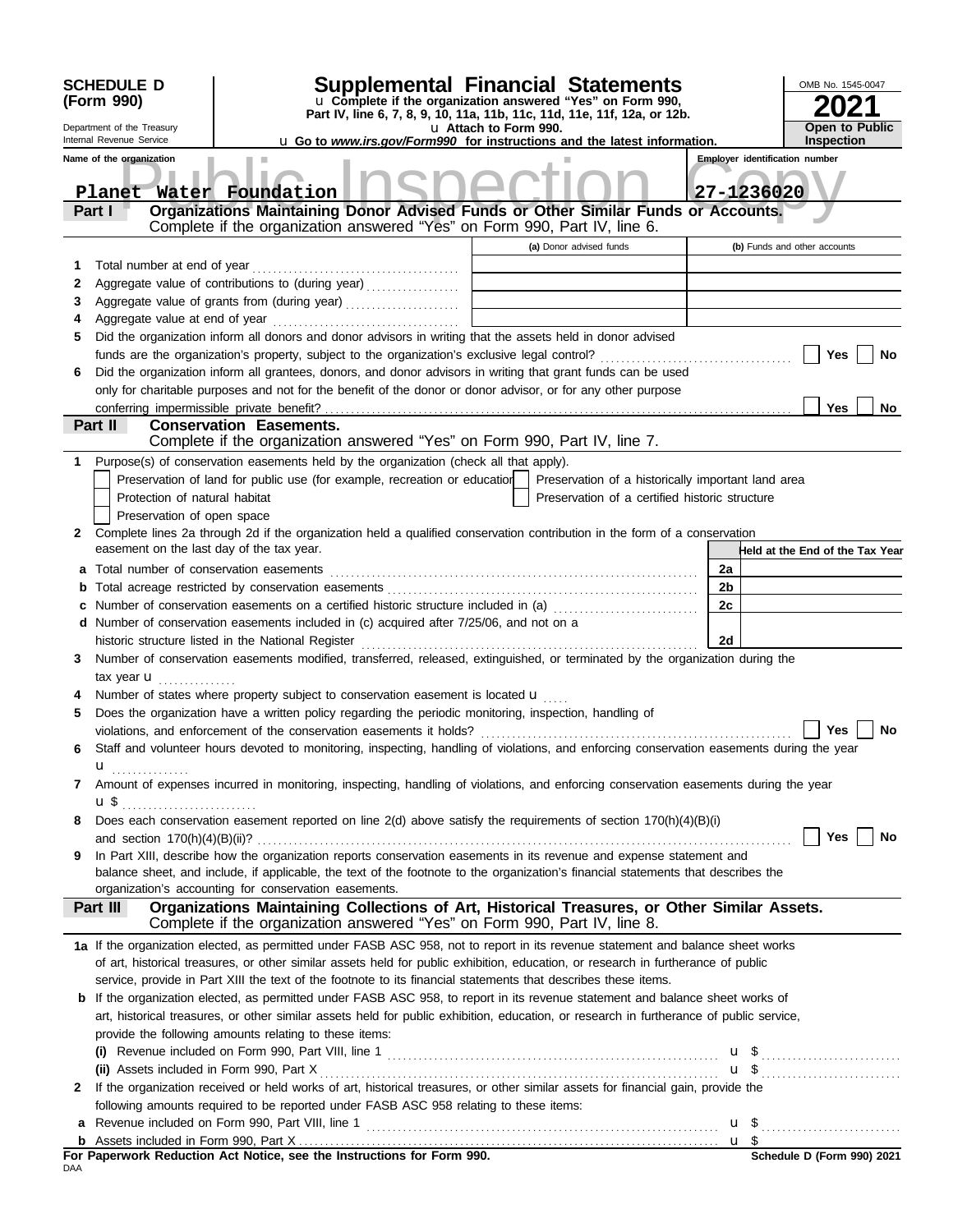|   | Schedule D (Form 990) 2021 Planet Water Foundation                                                                                                                                                                             |                         |                          |                         | 27-1236020      |                      |                | Page 2              |           |
|---|--------------------------------------------------------------------------------------------------------------------------------------------------------------------------------------------------------------------------------|-------------------------|--------------------------|-------------------------|-----------------|----------------------|----------------|---------------------|-----------|
|   | Organizations Maintaining Collections of Art, Historical Treasures, or Other Similar Assets (continued)<br><b>Part III</b>                                                                                                     |                         |                          |                         |                 |                      |                |                     |           |
| 3 | Using the organization's acquisition, accession, and other records, check any of the following that make significant use of its<br>collection items (check all that apply):                                                    |                         |                          |                         |                 |                      |                |                     |           |
| a | Public exhibition                                                                                                                                                                                                              | d                       | Loan or exchange program |                         |                 |                      |                |                     |           |
| b | Scholarly research                                                                                                                                                                                                             | e                       | Other                    | <b>Mala</b>             |                 |                      |                |                     |           |
| c | Preservation for future generations<br>Provide a description of the organization's collections and explain how they further the organization's exempt purpose in Part                                                          |                         |                          |                         |                 |                      |                |                     |           |
|   |                                                                                                                                                                                                                                |                         |                          |                         |                 |                      |                |                     |           |
|   | XIII.                                                                                                                                                                                                                          |                         |                          |                         |                 |                      |                |                     |           |
| 5 | During the year, did the organization solicit or receive donations of art, historical treasures, or other similar                                                                                                              |                         |                          |                         |                 |                      | <b>Yes</b>     |                     | <b>No</b> |
|   | <b>Escrow and Custodial Arrangements.</b><br><b>Part IV</b>                                                                                                                                                                    |                         |                          |                         |                 |                      |                |                     |           |
|   | Complete if the organization answered "Yes" on Form 990, Part IV, line 9, or reported an amount on Form                                                                                                                        |                         |                          |                         |                 |                      |                |                     |           |
|   | 990, Part X, line 21.                                                                                                                                                                                                          |                         |                          |                         |                 |                      |                |                     |           |
|   | 1a Is the organization an agent, trustee, custodian or other intermediary for contributions or other assets not                                                                                                                |                         |                          |                         |                 |                      |                |                     |           |
|   | included on Form 990, Part X?<br><b>b</b> If "Yes," explain the arrangement in Part XIII and complete the following table:                                                                                                     |                         |                          |                         |                 |                      | <b>Yes</b>     |                     | No        |
|   |                                                                                                                                                                                                                                |                         |                          |                         |                 |                      | Amount         |                     |           |
| c | Beginning balance                                                                                                                                                                                                              |                         |                          |                         |                 | 1с                   |                |                     |           |
|   |                                                                                                                                                                                                                                |                         |                          |                         |                 | 1 <sub>d</sub>       |                |                     |           |
|   | Distributions during the year manufactured contains and the year manufactured with the year manufactured with the set of the set of the set of the set of the set of the set of the set of the set of the set of the set of th |                         |                          |                         |                 | 1e                   |                |                     |           |
|   |                                                                                                                                                                                                                                |                         |                          |                         |                 | 1f                   |                |                     |           |
|   | 2a Did the organization include an amount on Form 990, Part X, line 21, for escrow or custodial account liability?                                                                                                             |                         |                          |                         |                 |                      | Yes            |                     | <b>No</b> |
|   |                                                                                                                                                                                                                                |                         |                          |                         |                 |                      |                |                     |           |
|   | Part V<br><b>Endowment Funds.</b>                                                                                                                                                                                              |                         |                          |                         |                 |                      |                |                     |           |
|   | Complete if the organization answered "Yes" on Form 990, Part IV, line 10.                                                                                                                                                     |                         |                          |                         |                 |                      |                |                     |           |
|   |                                                                                                                                                                                                                                | (a) Current year        | (b) Prior year           | (c) Two years back      |                 | (d) Three years back |                | (e) Four years back |           |
|   | 1a Beginning of year balance                                                                                                                                                                                                   |                         |                          |                         |                 |                      |                |                     |           |
|   | <b>b</b> Contributions <b>contributions</b><br>c Net investment earnings, gains, and                                                                                                                                           |                         |                          |                         |                 |                      |                |                     |           |
|   | losses                                                                                                                                                                                                                         |                         |                          |                         |                 |                      |                |                     |           |
|   | Grants or scholarships                                                                                                                                                                                                         |                         |                          |                         |                 |                      |                |                     |           |
|   | e Other expenditures for facilities and                                                                                                                                                                                        |                         |                          |                         |                 |                      |                |                     |           |
|   |                                                                                                                                                                                                                                |                         |                          |                         |                 |                      |                |                     |           |
|   | f Administrative expenses                                                                                                                                                                                                      |                         |                          |                         |                 |                      |                |                     |           |
|   |                                                                                                                                                                                                                                |                         |                          |                         |                 |                      |                |                     |           |
| 2 | Provide the estimated percentage of the current year end balance (line 1g, column (a)) held as:                                                                                                                                |                         |                          |                         |                 |                      |                |                     |           |
|   | Board designated or quasi-endowment <b>u</b> %                                                                                                                                                                                 |                         |                          |                         |                 |                      |                |                     |           |
|   | Permanent endowment <b>u</b> %<br>Term endowment <b>u</b>                                                                                                                                                                      |                         |                          |                         |                 |                      |                |                     |           |
|   | .<br>The percentages on lines 2a, 2b, and 2c should equal 100%.                                                                                                                                                                |                         |                          |                         |                 |                      |                |                     |           |
|   | 3a Are there endowment funds not in the possession of the organization that are held and administered for the                                                                                                                  |                         |                          |                         |                 |                      |                |                     |           |
|   | organization by:                                                                                                                                                                                                               |                         |                          |                         |                 |                      |                | <b>Yes</b>          | No        |
|   | (i) Unrelated organizations                                                                                                                                                                                                    |                         |                          |                         |                 |                      | 3a(i)          |                     |           |
|   | (ii) Related organizations                                                                                                                                                                                                     |                         |                          |                         |                 |                      | 3a(ii)         |                     |           |
|   | <b>b</b> If "Yes" on line 3a(ii), are the related organizations listed as required on Schedule R? [[[[[[[[[[[[[[[[[[[[[[[[]]]]]]]]]]                                                                                           |                         |                          |                         |                 |                      | 3b             |                     |           |
|   | Describe in Part XIII the intended uses of the organization's endowment funds.                                                                                                                                                 |                         |                          |                         |                 |                      |                |                     |           |
|   | Land, Buildings, and Equipment.<br><b>Part VI</b>                                                                                                                                                                              |                         |                          |                         |                 |                      |                |                     |           |
|   | Complete if the organization answered "Yes" on Form 990, Part IV, line 11a. See Form 990, Part X, line 10.<br>Description of property                                                                                          | (a) Cost or other basis |                          | (b) Cost or other basis | (c) Accumulated |                      | (d) Book value |                     |           |
|   |                                                                                                                                                                                                                                | (investment)            | (other)                  |                         | depreciation    |                      |                |                     |           |
|   |                                                                                                                                                                                                                                |                         |                          |                         |                 |                      |                |                     |           |
|   | <b>b</b> Buildings                                                                                                                                                                                                             |                         |                          |                         |                 |                      |                |                     |           |
|   | c Leasehold improvements                                                                                                                                                                                                       |                         |                          | 6,296                   |                 | 3,253                |                | <u>3,043</u>        |           |
|   | d Equipment                                                                                                                                                                                                                    |                         |                          | 35,719                  |                 | <u>18,199</u>        |                | 17,520              |           |
|   | e Other                                                                                                                                                                                                                        |                         |                          | 4,616                   |                 | 3,349                |                | 1,267               |           |
|   |                                                                                                                                                                                                                                |                         |                          |                         |                 | u                    |                | 21,830              |           |

**Schedule D (Form 990) 2021**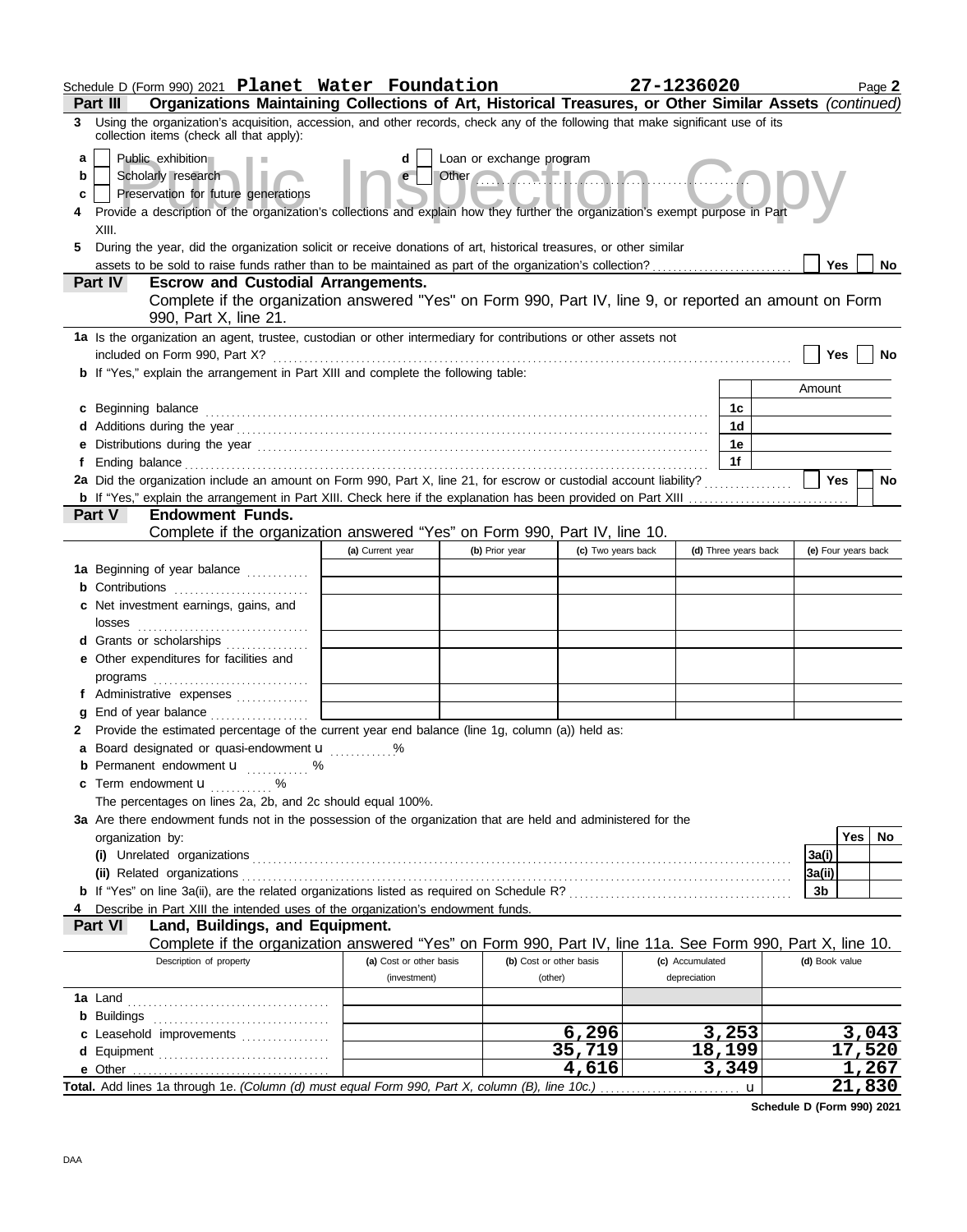# Schedule D (Form 990) 2021 **Planet Water Foundation 27-1236020**

**Part VII Investments – Other Securities.**

Complete if the organization answered "Yes" on Form 990, Part IV, line 11b. See Form 990, Part X, line 12.

| bompiolo in the organization anowered a research only boo, I are ry, line this. Occur only boo, I are $\lambda$ , line i.e.                          |                |                                  |
|------------------------------------------------------------------------------------------------------------------------------------------------------|----------------|----------------------------------|
| (a) Description of security or category                                                                                                              | (b) Book value | (c) Method of valuation:         |
| (including name of security)                                                                                                                         |                | Cost or end-of-year market value |
| (1) Financial derivatives                                                                                                                            |                |                                  |
| (2) Closely held equity interests<br>$\sqrt{2}$ .                                                                                                    |                |                                  |
| (3) Other                                                                                                                                            |                |                                  |
| (A)                                                                                                                                                  |                |                                  |
| (B)                                                                                                                                                  |                |                                  |
| (C)                                                                                                                                                  |                |                                  |
| (D)                                                                                                                                                  |                |                                  |
| (E)                                                                                                                                                  |                |                                  |
| (F)                                                                                                                                                  |                |                                  |
| (G)                                                                                                                                                  |                |                                  |
| (H)                                                                                                                                                  |                |                                  |
| Total. (Column (b) must equal Form 990, Part X, col. (B) line 12.)                                                                                   | u              |                                  |
| Investments - Program Related.<br>Part VIII                                                                                                          |                |                                  |
| Complete if the organization answered "Yes" on Form 990, Part IV, line 11c. See Form 990, Part X, line 13.                                           |                |                                  |
| (a) Description of investment                                                                                                                        | (b) Book value | (c) Method of valuation:         |
|                                                                                                                                                      |                | Cost or end-of-year market value |
| (1)                                                                                                                                                  |                |                                  |
| (2)                                                                                                                                                  |                |                                  |
| (3)                                                                                                                                                  |                |                                  |
|                                                                                                                                                      |                |                                  |
| (4)                                                                                                                                                  |                |                                  |
| (5)                                                                                                                                                  |                |                                  |
| (6)                                                                                                                                                  |                |                                  |
| (7)                                                                                                                                                  |                |                                  |
| (8)                                                                                                                                                  |                |                                  |
| (9)                                                                                                                                                  |                |                                  |
| Total. (Column (b) must equal Form 990, Part X, col. (B) line 13.)                                                                                   | u              |                                  |
| Other Assets.<br>Part IX                                                                                                                             |                |                                  |
| Complete if the organization answered "Yes" on Form 990, Part IV, line 11d. See Form 990, Part X, line 15.                                           |                |                                  |
| (a) Description                                                                                                                                      |                | (b) Book value                   |
| (1)                                                                                                                                                  |                |                                  |
| (2)                                                                                                                                                  |                |                                  |
| (3)                                                                                                                                                  |                |                                  |
| (4)                                                                                                                                                  |                |                                  |
| (5)                                                                                                                                                  |                |                                  |
| (6)                                                                                                                                                  |                |                                  |
| (7)                                                                                                                                                  |                |                                  |
| (8)                                                                                                                                                  |                |                                  |
| (9)                                                                                                                                                  |                |                                  |
| Total. (Column (b) must equal Form 990, Part X, col. (B) line 15.)                                                                                   |                | u                                |
| Other Liabilities.<br>Part X                                                                                                                         |                |                                  |
| Complete if the organization answered "Yes" on Form 990, Part IV, line 11e or 11f. See Form 990, Part X,                                             |                |                                  |
| line 25.                                                                                                                                             |                |                                  |
| 1.<br>(a) Description of liability                                                                                                                   |                | (b) Book value                   |
| (1)<br>Federal income taxes                                                                                                                          |                |                                  |
| (2)                                                                                                                                                  |                |                                  |
| (3)                                                                                                                                                  |                |                                  |
| (4)                                                                                                                                                  |                |                                  |
| (5)                                                                                                                                                  |                |                                  |
| (6)                                                                                                                                                  |                |                                  |
| (7)                                                                                                                                                  |                |                                  |
| (8)                                                                                                                                                  |                |                                  |
| (9)                                                                                                                                                  |                |                                  |
| Total. (Column (b) must equal Form 990, Part X, col. (B) line 25.)                                                                                   |                | $\mathbf u$                      |
| 2. Liability for uncertain tax positions. In Part XIII, provide the text of the footnote to the organization's financial statements that reports the |                |                                  |
|                                                                                                                                                      |                |                                  |

organization's liability for uncertain tax positions under FASB ASC 740. Check here if the text of the footnote has been provided in Part XIII ..

**X**

Page **3**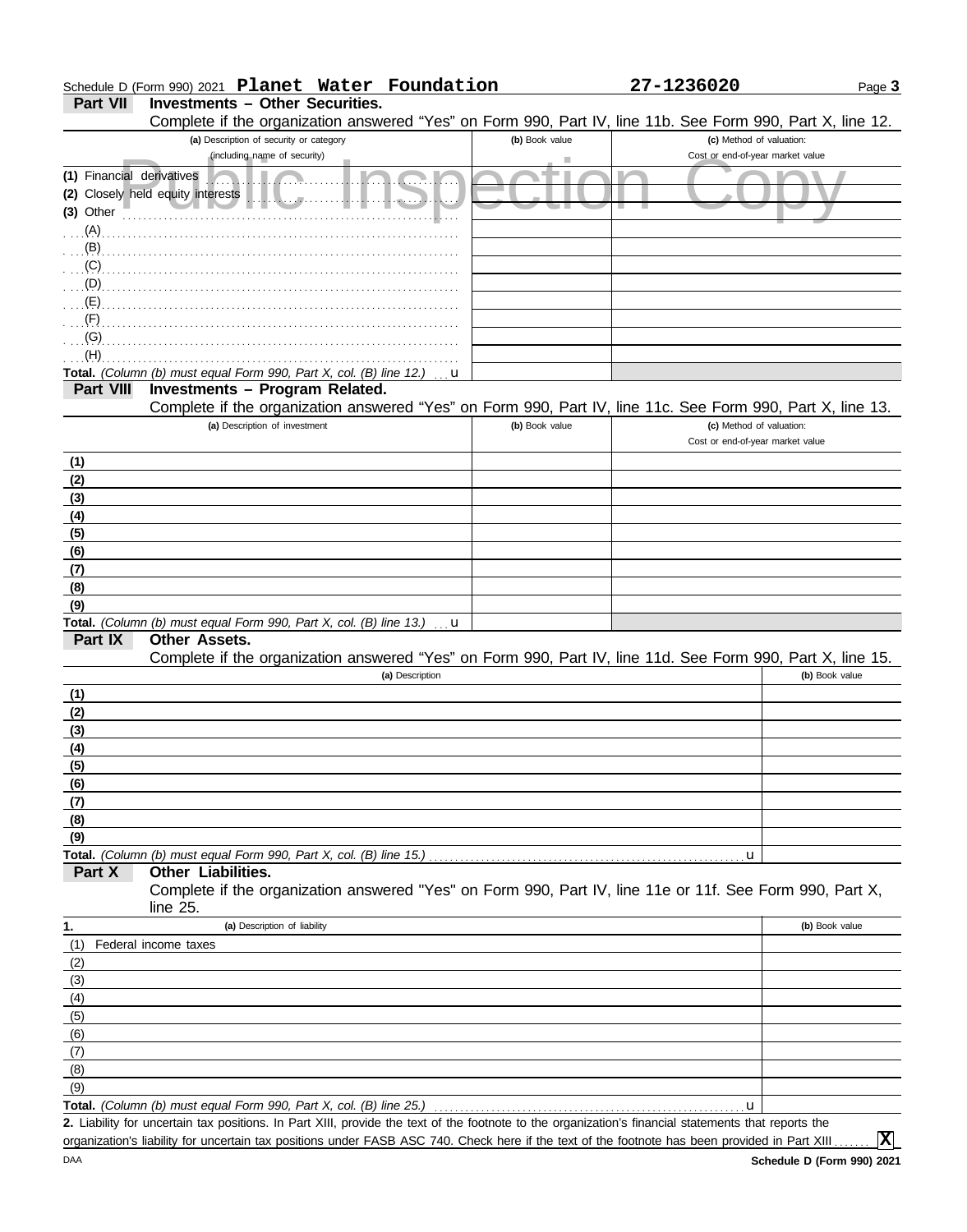|        | Schedule D (Form 990) 2021 Planet Water Foundation                                                                                                                                                                                   | 27-1236020     |                    | Page 4    |
|--------|--------------------------------------------------------------------------------------------------------------------------------------------------------------------------------------------------------------------------------------|----------------|--------------------|-----------|
|        | Reconciliation of Revenue per Audited Financial Statements With Revenue per Return.<br>Part XI                                                                                                                                       |                |                    |           |
|        | Complete if the organization answered "Yes" on Form 990, Part IV, line 12a.                                                                                                                                                          |                |                    |           |
|        |                                                                                                                                                                                                                                      |                | 1                  | 2,651,949 |
|        | 2 Amounts included on line 1 but not on Form 990, Part VIII, line 12:                                                                                                                                                                |                |                    |           |
|        | a Net unrealized gains (losses) on investments <b>and a strategie of the strategie of the strategie of the strategie of the strategie of the strategie of the strategie of the strategie of the strategie of the strategie of th</b> | $-3,533$<br>2a |                    |           |
|        |                                                                                                                                                                                                                                      | 2 <sub>b</sub> |                    |           |
| c      |                                                                                                                                                                                                                                      | 2c             |                    |           |
| d      |                                                                                                                                                                                                                                      | 2d             |                    | $-3,533$  |
| е<br>3 |                                                                                                                                                                                                                                      |                | 2e<br>$\mathbf{3}$ | 2,655,482 |
|        | Amounts included on Form 990, Part VIII, line 12, but not on line 1:                                                                                                                                                                 |                |                    |           |
|        | a Investment expenses not included on Form 990, Part VIII, line 7b                                                                                                                                                                   | 4a             |                    |           |
| b      |                                                                                                                                                                                                                                      | 4b             |                    |           |
|        | c Add lines 4a and 4b                                                                                                                                                                                                                |                | 4с                 |           |
|        |                                                                                                                                                                                                                                      |                | 5                  | 2,655,482 |
|        | Part XII Reconciliation of Expenses per Audited Financial Statements With Expenses per Return.                                                                                                                                       |                |                    |           |
|        | Complete if the organization answered "Yes" on Form 990, Part IV, line 12a.                                                                                                                                                          |                |                    |           |
|        | 1 Total expenses and losses per audited financial statements [11] [11] Total expenses and losses per audited financial statements [11] Total expenses and losses                                                                     |                | $\mathbf{1}$       | 2,230,411 |
|        | 2 Amounts included on line 1 but not on Form 990, Part IX, line 25:                                                                                                                                                                  |                |                    |           |
| a      |                                                                                                                                                                                                                                      | 2a             |                    |           |
|        |                                                                                                                                                                                                                                      | 2 <sub>b</sub> |                    |           |
| с      |                                                                                                                                                                                                                                      | 2c             |                    |           |
| d      |                                                                                                                                                                                                                                      | 2d             |                    |           |
|        |                                                                                                                                                                                                                                      |                | 2e                 |           |
| 3      | Amounts included on Form 990, Part IX, line 25, but not on line 1:                                                                                                                                                                   |                | 3                  | 2,230,411 |
|        | a Investment expenses not included on Form 990, Part VIII, line 7b                                                                                                                                                                   | 4a             |                    |           |
|        | <b>b</b> Other (Describe in Part XIII.) <b>CONSERVING (2018)</b>                                                                                                                                                                     | 4 <sub>b</sub> |                    |           |
|        | c Add lines 4a and 4b                                                                                                                                                                                                                |                | 4c                 |           |
|        |                                                                                                                                                                                                                                      |                | $5\overline{5}$    | 2,230,411 |
|        | Part XIII Supplemental Information.                                                                                                                                                                                                  |                |                    |           |
|        | Provide the descriptions required for Part II, lines 3, 5, and 9; Part III, lines 1a and 4; Part IV, lines 1b and 2b; Part V, line 4; Part X, line                                                                                   |                |                    |           |
|        | 2; Part XI, lines 2d and 4b; and Part XII, lines 2d and 4b. Also complete this part to provide any additional information.                                                                                                           |                |                    |           |
|        | Part X - FIN 48 Footnote                                                                                                                                                                                                             |                |                    |           |
|        |                                                                                                                                                                                                                                      |                |                    |           |
|        | The Foundation is exempt from federal income taxes under Section $501(c)(3)$                                                                                                                                                         |                |                    |           |
|        |                                                                                                                                                                                                                                      |                |                    |           |
|        | of the Internal Revenue Code and is classified by the Internal Revenue Code                                                                                                                                                          |                |                    |           |
|        | as other than a private foundation. The Foundation evaluates uncertain tax                                                                                                                                                           |                |                    |           |
|        |                                                                                                                                                                                                                                      |                |                    |           |
|        | positions whereby the effect of the uncertainty would be recorded if the                                                                                                                                                             |                |                    |           |
|        |                                                                                                                                                                                                                                      |                |                    |           |
|        | outcome was considered probable and reasonably estimable. As of December                                                                                                                                                             |                |                    |           |
|        |                                                                                                                                                                                                                                      |                |                    |           |
|        | 31, 2021, the Foundation had no uncertain tax positions requiring accrual.                                                                                                                                                           |                |                    |           |
|        |                                                                                                                                                                                                                                      |                |                    |           |
|        |                                                                                                                                                                                                                                      |                |                    |           |
|        |                                                                                                                                                                                                                                      |                |                    |           |
|        |                                                                                                                                                                                                                                      |                |                    |           |
|        |                                                                                                                                                                                                                                      |                |                    |           |
|        |                                                                                                                                                                                                                                      |                |                    |           |
|        |                                                                                                                                                                                                                                      |                |                    |           |
|        |                                                                                                                                                                                                                                      |                |                    |           |
|        |                                                                                                                                                                                                                                      |                |                    |           |
|        |                                                                                                                                                                                                                                      |                |                    |           |
|        |                                                                                                                                                                                                                                      |                |                    |           |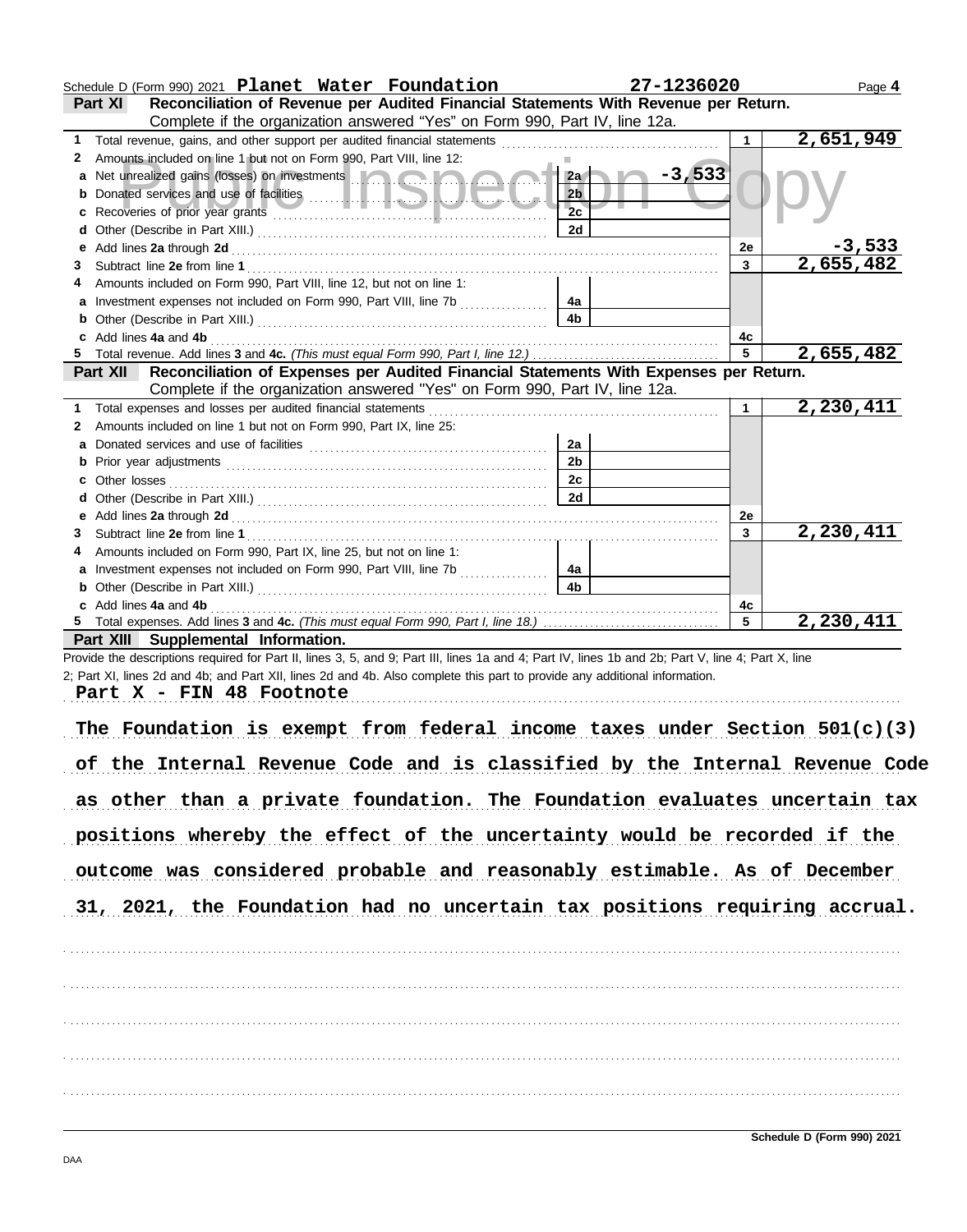Page 5

| <b>Public Inspection Copy</b> |  |  |
|-------------------------------|--|--|
|                               |  |  |
|                               |  |  |
|                               |  |  |
|                               |  |  |
|                               |  |  |
|                               |  |  |
|                               |  |  |
|                               |  |  |
|                               |  |  |
|                               |  |  |
|                               |  |  |
|                               |  |  |
|                               |  |  |
|                               |  |  |
|                               |  |  |
|                               |  |  |
|                               |  |  |
|                               |  |  |
|                               |  |  |
|                               |  |  |
|                               |  |  |
|                               |  |  |
|                               |  |  |
|                               |  |  |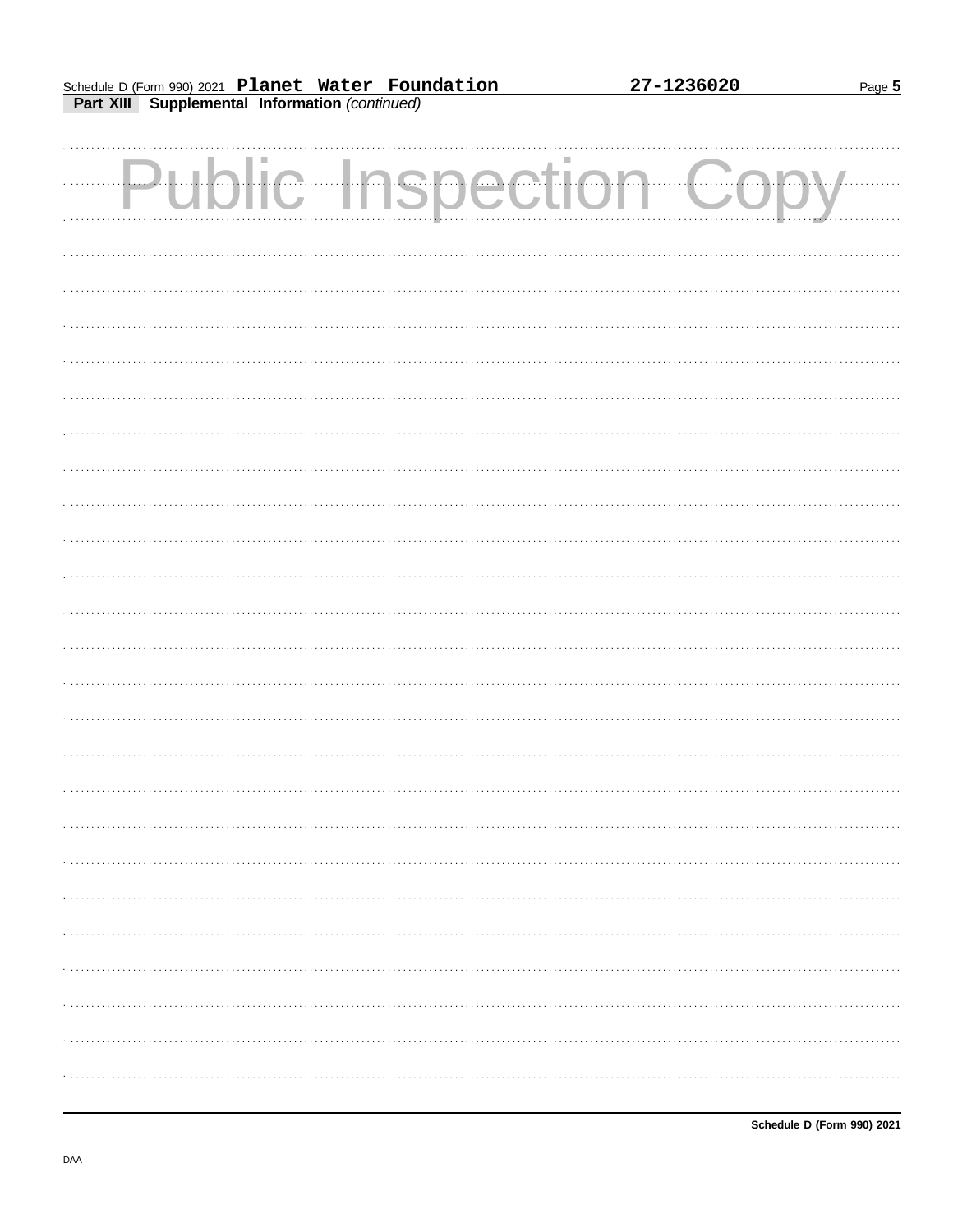| <b>SCHEDULE F</b><br>(Form 990)                           |                                           |                                                                                           |    | <b>Statement of Activities Outside the United States</b><br>u Complete if the organization answered "Yes" on Form 990, Part IV, line 14b, 15, or 16. |                                                                                                                                                                                                                      | OMB No. 1545-0047                                                                                               |                                              |                                                                                                             |  |
|-----------------------------------------------------------|-------------------------------------------|-------------------------------------------------------------------------------------------|----|------------------------------------------------------------------------------------------------------------------------------------------------------|----------------------------------------------------------------------------------------------------------------------------------------------------------------------------------------------------------------------|-----------------------------------------------------------------------------------------------------------------|----------------------------------------------|-------------------------------------------------------------------------------------------------------------|--|
| Department of the Treasury<br>Internal Revenue Service    |                                           |                                                                                           |    |                                                                                                                                                      | u Attach to Form 990.<br>u Go to www.irs.gov/Form990 for instructions and the latest information.                                                                                                                    |                                                                                                                 |                                              | <b>Open to Public</b><br><b>Inspection</b>                                                                  |  |
| Name of the organization                                  |                                           |                                                                                           |    | Planet Water Foundation                                                                                                                              |                                                                                                                                                                                                                      |                                                                                                                 | Employer identification number<br>27-1236020 |                                                                                                             |  |
| Part I                                                    |                                           |                                                                                           |    |                                                                                                                                                      |                                                                                                                                                                                                                      |                                                                                                                 |                                              | General Information on Activities Outside the United States. Complete if the organization answered "Yes" on |  |
|                                                           | Form 990, Part IV, line 14b.              |                                                                                           |    |                                                                                                                                                      |                                                                                                                                                                                                                      |                                                                                                                 |                                              |                                                                                                             |  |
|                                                           |                                           |                                                                                           |    |                                                                                                                                                      | For grantmakers. Does the organization maintain records to substantiate the amount of its grants and<br>other assistance, the grantees' eligibility for the grants or assistance, and the selection criteria used to |                                                                                                                 |                                              | X Yes<br>No                                                                                                 |  |
| $\mathbf{2}$<br>outside the United States.                |                                           |                                                                                           |    |                                                                                                                                                      | For grantmakers. Describe in Part V the organization's procedures for monitoring the use of its grants and other assistance                                                                                          |                                                                                                                 |                                              |                                                                                                             |  |
|                                                           |                                           |                                                                                           |    |                                                                                                                                                      | 3 Activities per Region. (The following Part I, line 3 table can be duplicated if additional space is needed.)                                                                                                       |                                                                                                                 |                                              |                                                                                                             |  |
| (a) Region                                                | (b) Number<br>of offices in<br>the region | (c) Number of<br>employees,<br>agents, and<br>independent<br>contractors<br>in the region |    |                                                                                                                                                      | (d) Activities conducted in the<br>region (by type) (such as,<br>fundraising, program services,<br>investments, grants to recipients<br>located in the region)                                                       | (e) If activity listed in (d) is<br>a program service,<br>describe specific type of<br>service(s) in the region |                                              | (f) Total<br>expenditures for<br>and investments<br>in the region                                           |  |
| East Asia and the Pacific                                 |                                           |                                                                                           |    |                                                                                                                                                      |                                                                                                                                                                                                                      |                                                                                                                 |                                              |                                                                                                             |  |
| (1)                                                       | 4                                         |                                                                                           |    | 8 Program Service                                                                                                                                    |                                                                                                                                                                                                                      |                                                                                                                 | Water System Project                         | 661,174                                                                                                     |  |
| North America                                             | 1                                         |                                                                                           |    | 3 Program Service                                                                                                                                    |                                                                                                                                                                                                                      |                                                                                                                 |                                              |                                                                                                             |  |
| (2)<br>South Asia                                         |                                           |                                                                                           |    |                                                                                                                                                      |                                                                                                                                                                                                                      |                                                                                                                 | Water System Project                         | 219,097                                                                                                     |  |
| (3)                                                       |                                           |                                                                                           |    | 1 Program Service                                                                                                                                    |                                                                                                                                                                                                                      |                                                                                                                 | Water System Project                         | 256,734                                                                                                     |  |
| Europe                                                    |                                           |                                                                                           |    |                                                                                                                                                      |                                                                                                                                                                                                                      |                                                                                                                 |                                              |                                                                                                             |  |
| (4)                                                       |                                           |                                                                                           |    |                                                                                                                                                      | Program Service                                                                                                                                                                                                      |                                                                                                                 | Water System Project                         | 21,959                                                                                                      |  |
| South America                                             |                                           |                                                                                           |    |                                                                                                                                                      |                                                                                                                                                                                                                      |                                                                                                                 |                                              |                                                                                                             |  |
| (5)                                                       |                                           |                                                                                           |    |                                                                                                                                                      | Program Service                                                                                                                                                                                                      |                                                                                                                 | Water System Project                         | 4,526                                                                                                       |  |
| (6)                                                       |                                           |                                                                                           |    |                                                                                                                                                      |                                                                                                                                                                                                                      |                                                                                                                 |                                              |                                                                                                             |  |
| (7)                                                       |                                           |                                                                                           |    |                                                                                                                                                      |                                                                                                                                                                                                                      |                                                                                                                 |                                              |                                                                                                             |  |
| (8)                                                       |                                           |                                                                                           |    |                                                                                                                                                      |                                                                                                                                                                                                                      |                                                                                                                 |                                              |                                                                                                             |  |
| (9)                                                       |                                           |                                                                                           |    |                                                                                                                                                      |                                                                                                                                                                                                                      |                                                                                                                 |                                              |                                                                                                             |  |
| (10)                                                      |                                           |                                                                                           |    |                                                                                                                                                      |                                                                                                                                                                                                                      |                                                                                                                 |                                              |                                                                                                             |  |
| (11)                                                      |                                           |                                                                                           |    |                                                                                                                                                      |                                                                                                                                                                                                                      |                                                                                                                 |                                              |                                                                                                             |  |
| (12)                                                      |                                           |                                                                                           |    |                                                                                                                                                      |                                                                                                                                                                                                                      |                                                                                                                 |                                              |                                                                                                             |  |
| (13)                                                      |                                           |                                                                                           |    |                                                                                                                                                      |                                                                                                                                                                                                                      |                                                                                                                 |                                              |                                                                                                             |  |
| (14)                                                      |                                           |                                                                                           |    |                                                                                                                                                      |                                                                                                                                                                                                                      |                                                                                                                 |                                              |                                                                                                             |  |
| (15)                                                      |                                           |                                                                                           |    |                                                                                                                                                      |                                                                                                                                                                                                                      |                                                                                                                 |                                              |                                                                                                             |  |
| (16)                                                      |                                           |                                                                                           |    |                                                                                                                                                      |                                                                                                                                                                                                                      |                                                                                                                 |                                              |                                                                                                             |  |
|                                                           |                                           |                                                                                           |    |                                                                                                                                                      |                                                                                                                                                                                                                      |                                                                                                                 |                                              |                                                                                                             |  |
| (17)<br>3a Subtotal                                       | 5                                         |                                                                                           | 12 |                                                                                                                                                      |                                                                                                                                                                                                                      |                                                                                                                 |                                              | 1,163,490                                                                                                   |  |
| .<br><b>b</b> Total from continuation<br>sheets to Part I |                                           |                                                                                           |    |                                                                                                                                                      |                                                                                                                                                                                                                      |                                                                                                                 |                                              |                                                                                                             |  |
| c Totals (add<br>lines 3a and 3b)                         | 5                                         |                                                                                           | 12 |                                                                                                                                                      |                                                                                                                                                                                                                      |                                                                                                                 |                                              | 1,163,490                                                                                                   |  |

**For Paperwork Reduction Act Notice, see the Instructions for Form 990. Schedule F (Form 990) 2021** DAA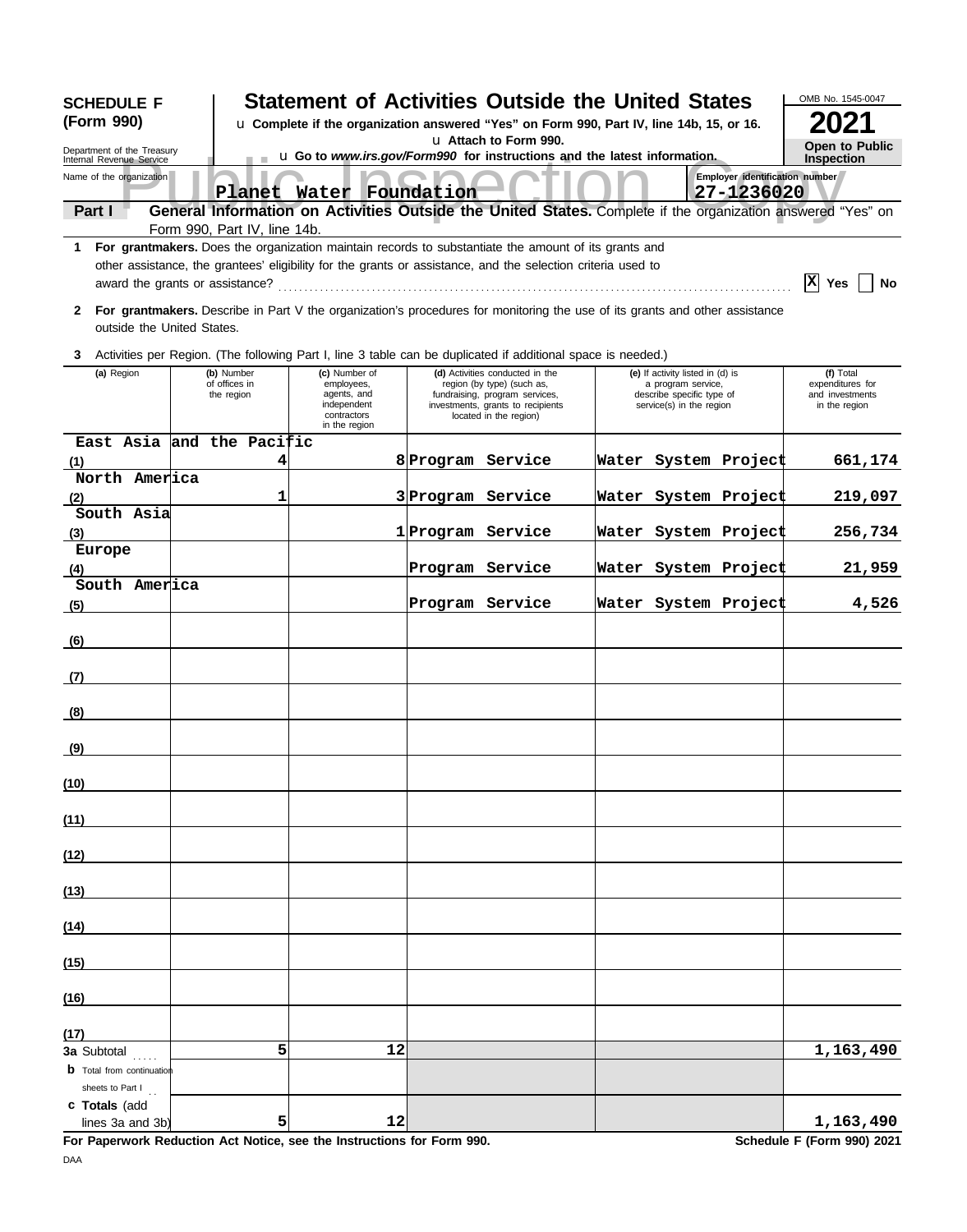|              | Schedule F (Form 990) 2021 Planet Water Foundation |                                                    |            |                | 27-1236020                                                                                                                                   |                                       |                                        |                                                | Page 2                                                         |
|--------------|----------------------------------------------------|----------------------------------------------------|------------|----------------|----------------------------------------------------------------------------------------------------------------------------------------------|---------------------------------------|----------------------------------------|------------------------------------------------|----------------------------------------------------------------|
| Part II      |                                                    |                                                    |            |                | Grants and Other Assistance to Organizations or Entities Outside the United States. Complete if the organization answered "Yes" on Form 990, |                                       |                                        |                                                |                                                                |
|              |                                                    |                                                    |            |                | Part IV, line 15, for any recipient who received more than \$5,000. Part II can be duplicated if additional space is needed.                 |                                       |                                        |                                                |                                                                |
| $\mathbf{1}$ | (a) Name of<br>organization                        | (b) IRS code<br>section and EIN<br>(if applicable) | (c) Region | (d) Purpose of | (e) Amount of<br>cash grant                                                                                                                  | (f) Manner of<br>cash<br>disbursement | (g) Amount of<br>noncash<br>assistance | (h) Description<br>of noncash assistance       | (i) Method of<br>valuation<br>(book, FMV,<br>appraisal, other) |
| (1)          |                                                    |                                                    |            |                |                                                                                                                                              |                                       |                                        |                                                |                                                                |
| (2)          |                                                    |                                                    |            |                |                                                                                                                                              |                                       |                                        |                                                |                                                                |
| (3)          |                                                    |                                                    |            |                |                                                                                                                                              |                                       |                                        |                                                |                                                                |
| (4)          |                                                    |                                                    |            |                |                                                                                                                                              |                                       |                                        |                                                |                                                                |
| (5)          |                                                    |                                                    |            |                |                                                                                                                                              |                                       |                                        |                                                |                                                                |
| (6)          |                                                    |                                                    |            |                |                                                                                                                                              |                                       |                                        |                                                |                                                                |
| (7)          |                                                    |                                                    |            |                |                                                                                                                                              |                                       |                                        |                                                |                                                                |
| (8)          |                                                    |                                                    |            |                |                                                                                                                                              |                                       |                                        |                                                |                                                                |
| (9)          |                                                    |                                                    |            |                |                                                                                                                                              |                                       |                                        |                                                |                                                                |
| (10)         |                                                    |                                                    |            |                |                                                                                                                                              |                                       |                                        |                                                |                                                                |
| (11)         |                                                    |                                                    |            |                |                                                                                                                                              |                                       |                                        |                                                |                                                                |
| (12)         |                                                    |                                                    |            |                |                                                                                                                                              |                                       |                                        |                                                |                                                                |
| (13)         |                                                    |                                                    |            |                |                                                                                                                                              |                                       |                                        |                                                |                                                                |
| (14)         |                                                    |                                                    |            |                |                                                                                                                                              |                                       |                                        |                                                |                                                                |
| (15)         |                                                    |                                                    |            |                |                                                                                                                                              |                                       |                                        |                                                |                                                                |
| (16)         |                                                    |                                                    |            |                | 2 Enter total number of recipient organizations listed above that are recognized as charities by the foreign country, recognized as a tax    |                                       |                                        |                                                |                                                                |
|              |                                                    |                                                    |            |                |                                                                                                                                              |                                       |                                        | $\mathbf{u}$ and $\mathbf{u}$ and $\mathbf{u}$ |                                                                |
| - 3          |                                                    |                                                    |            |                |                                                                                                                                              |                                       |                                        | u                                              | Schedule F (Form 990) 2021                                     |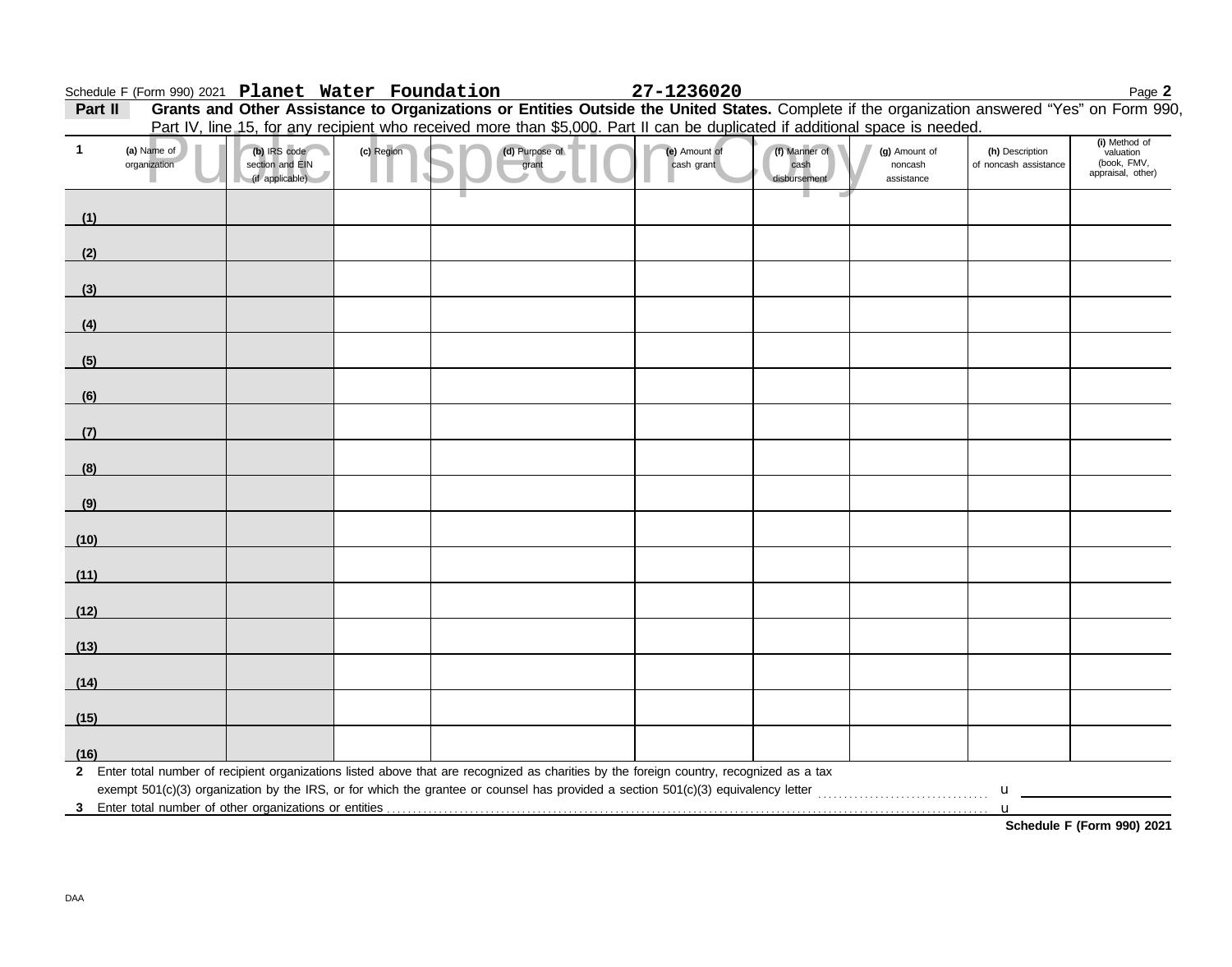### **Schedule F (Form 990) 2021 Planet Water Foundation 27-1236020** Page 3

Part III Grants and Other Assistance to Individuals Outside the United States. Complete if the organization answered "Yes" on Form 990, Part IV, line 16. Part III can be duplicated if additional space is needed.

|      | Part in can be duplicated if additional space is needed.                                                             |            |                             |                             |                                       |                                        |                                          |                                                                |
|------|----------------------------------------------------------------------------------------------------------------------|------------|-----------------------------|-----------------------------|---------------------------------------|----------------------------------------|------------------------------------------|----------------------------------------------------------------|
|      | (a) Type of grant or assistance                                                                                      | (b) Region | (c) Number of<br>recipients | (d) Amount of<br>cash grant | (e) Manner of<br>cash<br>disbursement | (f) Amount of<br>noncash<br>assistance | (g) Description<br>of noncash assistance | (h) Method of<br>valuation<br>(book, FMV,<br>appraisal, other) |
| (1)  |                                                                                                                      |            |                             |                             |                                       |                                        |                                          |                                                                |
| (2)  | <u> 1980 - Andrea Station Barbara, amerikan personal (h. 1980).</u>                                                  |            |                             |                             |                                       |                                        |                                          |                                                                |
| (3)  |                                                                                                                      |            |                             |                             |                                       |                                        |                                          |                                                                |
| (4)  |                                                                                                                      |            |                             |                             |                                       |                                        |                                          |                                                                |
| (5)  |                                                                                                                      |            |                             |                             |                                       |                                        |                                          |                                                                |
| (6)  |                                                                                                                      |            |                             |                             |                                       |                                        |                                          |                                                                |
| (7)  | <u> 1990 - Jan Barbara Barbara, manazarta da kasas da kasas da kasas da kasas da kasas da kasas da kasas da kasa</u> |            |                             |                             |                                       |                                        |                                          |                                                                |
| (8)  | and the control of the control of the                                                                                |            |                             |                             |                                       |                                        |                                          |                                                                |
| (9)  |                                                                                                                      |            |                             |                             |                                       |                                        |                                          |                                                                |
| (10) | <u> 1989 - John Harry Harry Harry Harry Harry Harry Harry Harry Harry Harry Harry Harry Harry Harry Harry Harry</u>  |            |                             |                             |                                       |                                        |                                          |                                                                |
| (11) |                                                                                                                      |            |                             |                             |                                       |                                        |                                          |                                                                |
|      | (12)                                                                                                                 |            |                             |                             |                                       |                                        |                                          |                                                                |
|      | (13)                                                                                                                 |            |                             |                             |                                       |                                        |                                          |                                                                |
| (14) | <u> 1980 - Jan Barbara Barbara, prima popular popular popular popular popular popular popular popular popular po</u> |            |                             |                             |                                       |                                        |                                          |                                                                |
| (15) |                                                                                                                      |            |                             |                             |                                       |                                        |                                          |                                                                |
| (16) |                                                                                                                      |            |                             |                             |                                       |                                        |                                          |                                                                |
| (17) |                                                                                                                      |            |                             |                             |                                       |                                        |                                          |                                                                |
| (18) |                                                                                                                      |            |                             |                             |                                       |                                        |                                          |                                                                |

**Schedule F (Form 990) 2021**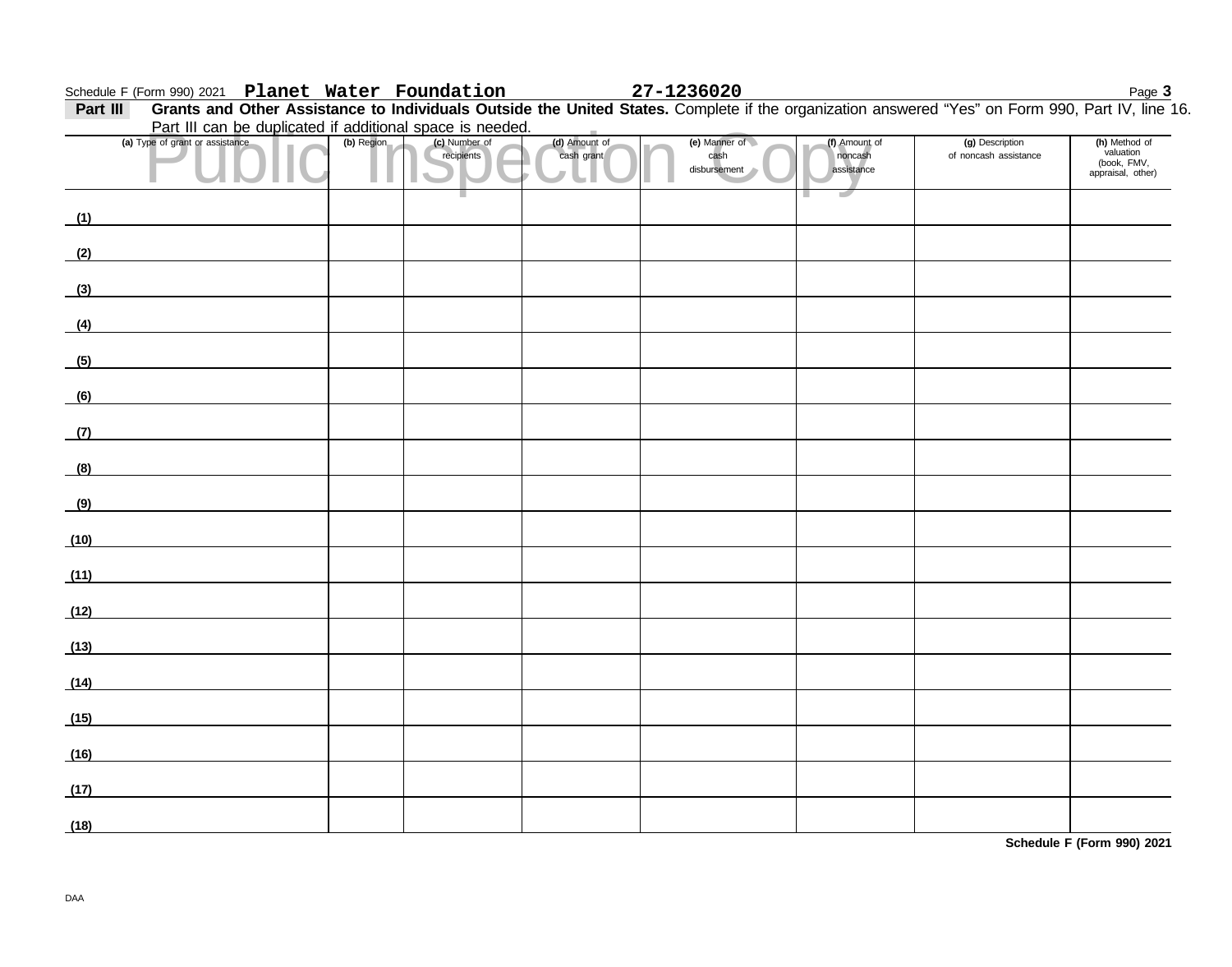| 2 | Was the organization a U.S. transferor of property to a foreign corporation during the tax year? If "Yes,"<br>the organization may be required to file Form 926, Return by a U.S. Transferor of Property to a Foreign<br>Corporation (see Instructions for Form 926) <b>Alternative Corporation Control of Corporation</b><br>Did the organization have an interest in a foreign trust during the tax year? If "Yes," the organization may<br>be required to separately file Form 3520, Annual Return To Report Transactions With Foreign Trusts and | <b>Yes</b> | $ X $ No  |
|---|------------------------------------------------------------------------------------------------------------------------------------------------------------------------------------------------------------------------------------------------------------------------------------------------------------------------------------------------------------------------------------------------------------------------------------------------------------------------------------------------------------------------------------------------------|------------|-----------|
|   | Receipt of Certain Foreign Gifts, and/or Form 3520-A, Annual Information Return of Foreign Trust With a                                                                                                                                                                                                                                                                                                                                                                                                                                              | Yes        | ΙXΙ<br>No |
| 3 | Did the organization have an ownership interest in a foreign corporation during the tax year? If "Yes,"<br>the organization may be required to file Form 5471, Information Return of U.S. Persons With Respect to                                                                                                                                                                                                                                                                                                                                    | Yes        | No        |
|   | Was the organization a direct or indirect shareholder of a passive foreign investment company or a<br>qualified electing fund during the tax year? If "Yes," the organization may be required to file Form 8621,<br>Information Return by a Shareholder of a Passive Foreign Investment Company or Qualified Electing<br>Fund (see Instructions for Form 8621)                                                                                                                                                                                       | Yes        | ΙXΙ<br>No |
| 5 | Did the organization have an ownership interest in a foreign partnership during the tax year? If "Yes,"<br>the organization may be required to file Form 8865, Return of U.S. Persons With Respect to Certain<br>Foreign Partnerships (see Instructions for Form 8865) [[20] Case Conservation Conservation Conservation Conservation Conservation Conservation Conservation Conservation Conservation Conservation Conservation Conservation C                                                                                                      | Yes        | No        |
| 6 | Did the organization have any operations in or related to any boycotting countries during the tax year? If<br>"Yes," the organization may be required to separately file Form 5713, International Boycott Report (see<br>Instructions for Form 5713; don't file with Form 990) <i>[[[[[[[[[[[[[[[[[[[[[[[[[]]]]]</i> ]]                                                                                                                                                                                                                              | Yes        | No        |

**Schedule F (Form 990) 2021**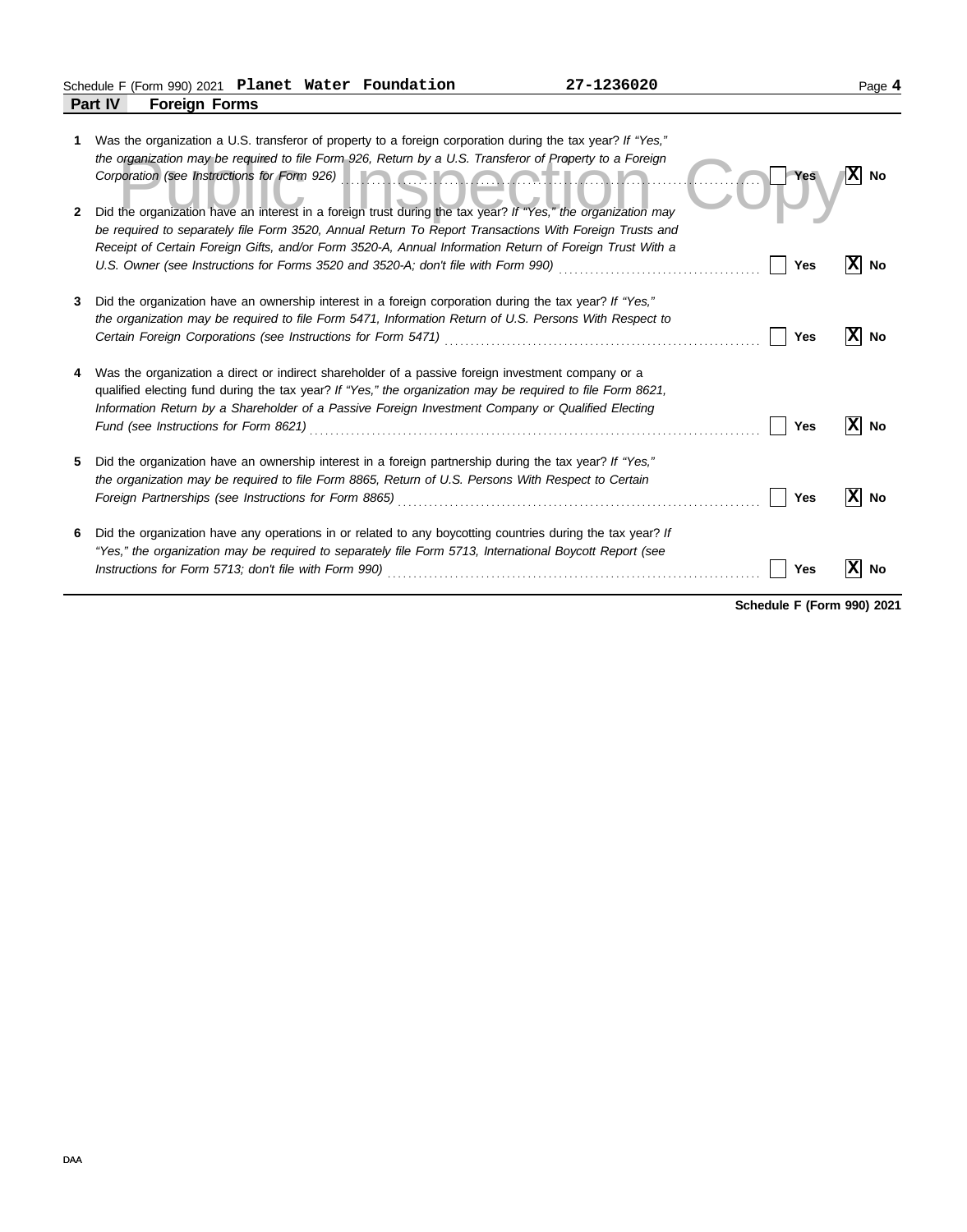| Schedule F (Form 990) 2021 Planet Water Foundation                                                                                                                                                                                                                                                                                                                                                                                                         | 27-1236020         | Page 5      |
|------------------------------------------------------------------------------------------------------------------------------------------------------------------------------------------------------------------------------------------------------------------------------------------------------------------------------------------------------------------------------------------------------------------------------------------------------------|--------------------|-------------|
| Part V<br>Supplemental Information<br>Provide the information required by Part I, line 2 (monitoring of funds); Part I, line 3, column (f) (accounting method;<br>amounts of investments vs. expenditures per region); Part II, line 1 (accounting method); Part III (accounting method); and<br>Part III, column (c) (estimated number of recipients), as applicable. Also complete this part to provide any additional<br>information. See instructions. |                    |             |
| Part I, Line 2 - Procedures for Monitoring the Use of Grant Funds                                                                                                                                                                                                                                                                                                                                                                                          |                    |             |
| The Foundation monitors the use of grant funds by requiring each country                                                                                                                                                                                                                                                                                                                                                                                   |                    |             |
| to submit a monthly budget request and comparing to the actual expense                                                                                                                                                                                                                                                                                                                                                                                     |                    |             |
| report each month. Receipts are provided with an explanation for any                                                                                                                                                                                                                                                                                                                                                                                       |                    |             |
| significant variance spending from the budget. These reports are reviewed                                                                                                                                                                                                                                                                                                                                                                                  |                    |             |
| by the finance team and approve by the CEO. The Foundation also requires                                                                                                                                                                                                                                                                                                                                                                                   |                    |             |
| donor reporting once the project is completed. Requests for financial                                                                                                                                                                                                                                                                                                                                                                                      |                    |             |
| assistance are approved by the Foundation board prior to disbursement.                                                                                                                                                                                                                                                                                                                                                                                     |                    |             |
|                                                                                                                                                                                                                                                                                                                                                                                                                                                            |                    |             |
| Part I, Line 3 - Activities per Region                                                                                                                                                                                                                                                                                                                                                                                                                     |                    |             |
| Region                                                                                                                                                                                                                                                                                                                                                                                                                                                     | Expenditures       | Investments |
| East Asia and the Pacific                                                                                                                                                                                                                                                                                                                                                                                                                                  | \$<br>$661,174$ \$ | $\mathbf 0$ |
| North America                                                                                                                                                                                                                                                                                                                                                                                                                                              | \$<br>$219,097$ \$ | $\mathbf 0$ |
| South Asia                                                                                                                                                                                                                                                                                                                                                                                                                                                 | \$<br>$256,734$ \$ | $\mathbf 0$ |
| Europe                                                                                                                                                                                                                                                                                                                                                                                                                                                     | \$<br>$21,959$ \$  | 0           |
| South America                                                                                                                                                                                                                                                                                                                                                                                                                                              | $4,526$ \$         | 0           |
|                                                                                                                                                                                                                                                                                                                                                                                                                                                            |                    |             |
|                                                                                                                                                                                                                                                                                                                                                                                                                                                            |                    |             |
|                                                                                                                                                                                                                                                                                                                                                                                                                                                            |                    |             |
|                                                                                                                                                                                                                                                                                                                                                                                                                                                            |                    |             |
|                                                                                                                                                                                                                                                                                                                                                                                                                                                            |                    |             |
|                                                                                                                                                                                                                                                                                                                                                                                                                                                            |                    |             |
|                                                                                                                                                                                                                                                                                                                                                                                                                                                            |                    |             |
|                                                                                                                                                                                                                                                                                                                                                                                                                                                            |                    |             |
|                                                                                                                                                                                                                                                                                                                                                                                                                                                            |                    |             |
|                                                                                                                                                                                                                                                                                                                                                                                                                                                            |                    |             |
|                                                                                                                                                                                                                                                                                                                                                                                                                                                            |                    |             |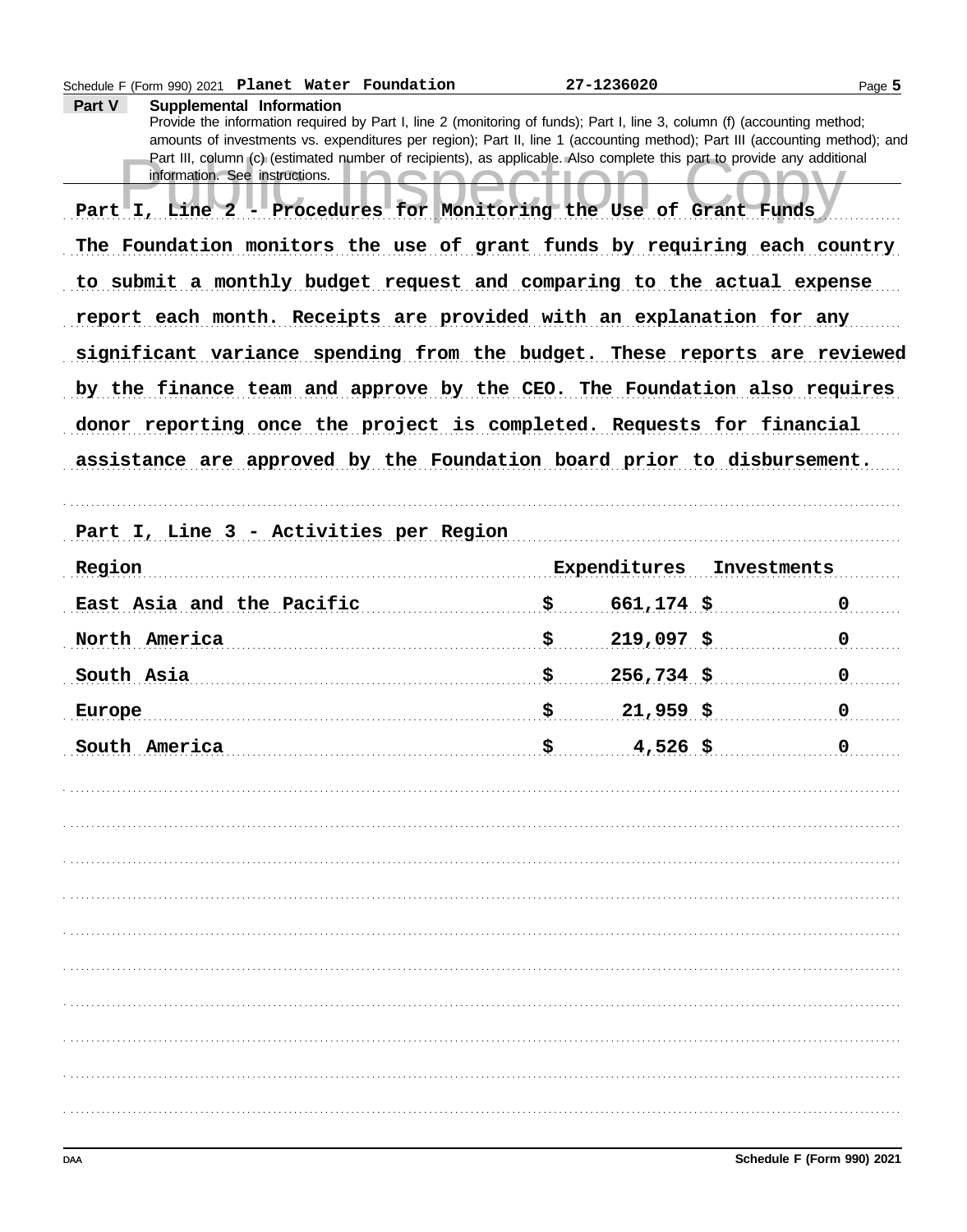# **SCHEDULE L Transactions With Interested Persons**

**(Form 990) a 28a, 28b, or 28c, or Form 990-EZ, Part V, line 25a, 25b, 26, 27, <b>2021**<br>28a, 28b, or 28c, or Form 990-EZ, Part V, line 38a or 40b. **2021** 

u **Attach to Form 990 or Form 990-EZ.**

| Department of the Treasury<br>Internal Revenue Service |                                                                            | La Attach to Form 990 or Form 990-EZ.<br><b>u</b> Go to <i>www.irs.gov/Form990</i> for instructions and the latest information.                                                                                                               |                                       |                                                  |                          |                                  |                 |                        |                                |            | Open To Public<br>Inspection   |                                             |             |                |                           |  |
|--------------------------------------------------------|----------------------------------------------------------------------------|-----------------------------------------------------------------------------------------------------------------------------------------------------------------------------------------------------------------------------------------------|---------------------------------------|--------------------------------------------------|--------------------------|----------------------------------|-----------------|------------------------|--------------------------------|------------|--------------------------------|---------------------------------------------|-------------|----------------|---------------------------|--|
| Name of the organization                               |                                                                            |                                                                                                                                                                                                                                               |                                       |                                                  |                          |                                  |                 |                        |                                |            | Employer identification number |                                             |             |                |                           |  |
|                                                        |                                                                            | Planet Water Foundation                                                                                                                                                                                                                       |                                       |                                                  |                          |                                  |                 |                        |                                | 27-1236020 |                                |                                             |             |                |                           |  |
| Part I                                                 |                                                                            | <b>Excess Benefit Transactions</b> (section 501(c)(3), section 501(c)(4), and section 501(c)(29) organizations only).<br>Complete if the organization answered "Yes" on Form 990, Part IV, line 25a or 25b, or Form 990-EZ, Part V, line 40b. |                                       |                                                  |                          |                                  |                 |                        |                                |            |                                |                                             |             |                |                           |  |
| 1                                                      |                                                                            | (a) Name of disqualified person                                                                                                                                                                                                               |                                       | (b) Relationship between disqualified person and |                          |                                  |                 |                        | (c) Description of transaction |            |                                |                                             |             | (d) Corrected? |                           |  |
|                                                        |                                                                            |                                                                                                                                                                                                                                               |                                       | organization                                     |                          |                                  |                 |                        |                                |            |                                |                                             | Yes         |                | No                        |  |
| (1)                                                    |                                                                            |                                                                                                                                                                                                                                               |                                       |                                                  |                          |                                  |                 |                        |                                |            |                                |                                             |             |                |                           |  |
| (2)<br>(3)                                             |                                                                            |                                                                                                                                                                                                                                               |                                       |                                                  |                          |                                  |                 |                        |                                |            |                                |                                             |             |                |                           |  |
| (4)                                                    |                                                                            |                                                                                                                                                                                                                                               |                                       |                                                  |                          |                                  |                 |                        |                                |            |                                |                                             |             |                |                           |  |
| (5)                                                    |                                                                            |                                                                                                                                                                                                                                               |                                       |                                                  |                          |                                  |                 |                        |                                |            |                                |                                             |             |                |                           |  |
| (6)                                                    |                                                                            |                                                                                                                                                                                                                                               |                                       |                                                  |                          |                                  |                 |                        |                                |            |                                |                                             |             |                |                           |  |
| $\mathbf{2}$                                           |                                                                            | Enter the amount of tax incurred by the organization managers or disqualified persons during the year                                                                                                                                         |                                       |                                                  |                          |                                  |                 |                        |                                |            |                                |                                             |             |                |                           |  |
| 3                                                      |                                                                            |                                                                                                                                                                                                                                               |                                       |                                                  |                          |                                  |                 |                        |                                |            |                                | $\mathbf{u} \mathbf{\$}$<br>$\mathbf{u}$ \$ |             |                |                           |  |
|                                                        |                                                                            |                                                                                                                                                                                                                                               |                                       |                                                  |                          |                                  |                 |                        |                                |            |                                |                                             |             |                |                           |  |
| Part II                                                |                                                                            | Loans to and/or From Interested Persons.                                                                                                                                                                                                      |                                       |                                                  |                          |                                  |                 |                        |                                |            |                                |                                             |             |                |                           |  |
|                                                        |                                                                            | Complete if the organization answered "Yes" on Form 990-EZ, Part V, line 38a or Form 990, Part IV, line 26; or if the                                                                                                                         |                                       |                                                  |                          |                                  |                 |                        |                                |            |                                |                                             |             |                |                           |  |
|                                                        |                                                                            | organization reported an amount on Form 990, Part X, line 5, 6, or 22.                                                                                                                                                                        |                                       |                                                  |                          |                                  |                 |                        |                                |            |                                |                                             |             |                |                           |  |
|                                                        | (a) Name of interested person                                              |                                                                                                                                                                                                                                               | (b) Relationship<br>with organization | (c) Purpose of<br>loan                           | $(d)$ Loan<br>to or from | (e) Original<br>principal amount |                 |                        | (f) Balance due                |            |                                | (g) In default? (h) Approved                | by board or |                | (i) Written<br>agreement? |  |
|                                                        |                                                                            |                                                                                                                                                                                                                                               |                                       |                                                  | the org.?                |                                  |                 |                        |                                |            |                                | Yes                                         | committee?  | Yes            |                           |  |
|                                                        |                                                                            |                                                                                                                                                                                                                                               |                                       |                                                  | To From                  |                                  |                 |                        |                                | Yes        | No                             |                                             | No          |                | No                        |  |
| (1)                                                    |                                                                            |                                                                                                                                                                                                                                               |                                       |                                                  |                          |                                  |                 |                        |                                |            |                                |                                             |             |                |                           |  |
|                                                        |                                                                            |                                                                                                                                                                                                                                               |                                       |                                                  |                          |                                  |                 |                        |                                |            |                                |                                             |             |                |                           |  |
| (2)                                                    |                                                                            | <u> 1980 - Jan James James Barbara, politik eta politik eta politik eta politik eta politik eta politik eta poli</u>                                                                                                                          |                                       |                                                  |                          |                                  |                 |                        |                                |            |                                |                                             |             |                |                           |  |
|                                                        |                                                                            |                                                                                                                                                                                                                                               |                                       |                                                  |                          |                                  |                 |                        |                                |            |                                |                                             |             |                |                           |  |
| (3)                                                    |                                                                            | <u> 1989 - Jan Stein Stein, fransk politik (f. 1918)</u>                                                                                                                                                                                      |                                       |                                                  |                          |                                  |                 |                        |                                |            |                                |                                             |             |                |                           |  |
|                                                        |                                                                            |                                                                                                                                                                                                                                               |                                       |                                                  |                          |                                  |                 |                        |                                |            |                                |                                             |             |                |                           |  |
| (4)                                                    |                                                                            | <u> 1989 - Jan Sterling Sterling van die Sterling van die Sterling van die Sterling van die Sterling van die Ste</u>                                                                                                                          |                                       |                                                  |                          |                                  |                 |                        |                                |            |                                |                                             |             |                |                           |  |
| (5)                                                    | <u> 1989 - Johann Harry Barn, mars ar breist fan de Fryske kommunent (</u> |                                                                                                                                                                                                                                               |                                       |                                                  |                          |                                  |                 |                        |                                |            |                                |                                             |             |                |                           |  |
|                                                        |                                                                            |                                                                                                                                                                                                                                               |                                       |                                                  |                          |                                  |                 |                        |                                |            |                                |                                             |             |                |                           |  |
| (6)                                                    |                                                                            |                                                                                                                                                                                                                                               |                                       |                                                  |                          |                                  |                 |                        |                                |            |                                |                                             |             |                |                           |  |
|                                                        |                                                                            |                                                                                                                                                                                                                                               |                                       |                                                  |                          |                                  |                 |                        |                                |            |                                |                                             |             |                |                           |  |
| (7)                                                    |                                                                            |                                                                                                                                                                                                                                               |                                       |                                                  |                          |                                  |                 |                        |                                |            |                                |                                             |             |                |                           |  |
| (8)                                                    |                                                                            |                                                                                                                                                                                                                                               |                                       |                                                  |                          |                                  |                 |                        |                                |            |                                |                                             |             |                |                           |  |
|                                                        |                                                                            |                                                                                                                                                                                                                                               |                                       |                                                  |                          |                                  |                 |                        |                                |            |                                |                                             |             |                |                           |  |
| (9)                                                    |                                                                            |                                                                                                                                                                                                                                               |                                       |                                                  |                          |                                  |                 |                        |                                |            |                                |                                             |             |                |                           |  |
|                                                        |                                                                            |                                                                                                                                                                                                                                               |                                       |                                                  |                          |                                  |                 |                        |                                |            |                                |                                             |             |                |                           |  |
| (10)                                                   |                                                                            |                                                                                                                                                                                                                                               |                                       |                                                  |                          |                                  |                 |                        |                                |            |                                |                                             |             |                |                           |  |
| Total<br>Part III                                      |                                                                            | <b>Grants or Assistance Benefiting Interested Persons.</b>                                                                                                                                                                                    |                                       |                                                  |                          |                                  | $\mathbf{u}$ \$ |                        |                                |            |                                |                                             |             |                |                           |  |
|                                                        |                                                                            | Complete if the organization answered "Yes" on Form 990, Part IV, line 27.                                                                                                                                                                    |                                       |                                                  |                          |                                  |                 |                        |                                |            |                                |                                             |             |                |                           |  |
|                                                        |                                                                            | (a) Name of interested person                                                                                                                                                                                                                 |                                       | (b) Relationship between interested              |                          | (c) Amount of assistance         |                 | (d) Type of assistance |                                |            |                                | (e) Purpose of assistance                   |             |                |                           |  |
|                                                        |                                                                            |                                                                                                                                                                                                                                               |                                       | person and the organization                      |                          |                                  |                 |                        |                                |            |                                |                                             |             |                |                           |  |
| (1)                                                    |                                                                            |                                                                                                                                                                                                                                               |                                       |                                                  |                          |                                  |                 |                        |                                |            |                                |                                             |             |                |                           |  |
| (2)                                                    |                                                                            |                                                                                                                                                                                                                                               |                                       |                                                  |                          |                                  |                 |                        |                                |            |                                |                                             |             |                |                           |  |
| (3)                                                    |                                                                            |                                                                                                                                                                                                                                               |                                       |                                                  |                          |                                  |                 |                        |                                |            |                                |                                             |             |                |                           |  |
| (4)<br>(5)                                             |                                                                            |                                                                                                                                                                                                                                               |                                       |                                                  |                          |                                  |                 |                        |                                |            |                                |                                             |             |                |                           |  |
| (6)                                                    |                                                                            |                                                                                                                                                                                                                                               |                                       |                                                  |                          |                                  |                 |                        |                                |            |                                |                                             |             |                |                           |  |
| (7)                                                    |                                                                            |                                                                                                                                                                                                                                               |                                       |                                                  |                          |                                  |                 |                        |                                |            |                                |                                             |             |                |                           |  |
| (8)                                                    |                                                                            |                                                                                                                                                                                                                                               |                                       |                                                  |                          |                                  |                 |                        |                                |            |                                |                                             |             |                |                           |  |
| (9)                                                    |                                                                            |                                                                                                                                                                                                                                               |                                       |                                                  |                          |                                  |                 |                        |                                |            |                                |                                             |             |                |                           |  |
| (10)                                                   |                                                                            |                                                                                                                                                                                                                                               |                                       |                                                  |                          |                                  |                 |                        |                                |            |                                |                                             |             |                |                           |  |

OMB No. 1545-0047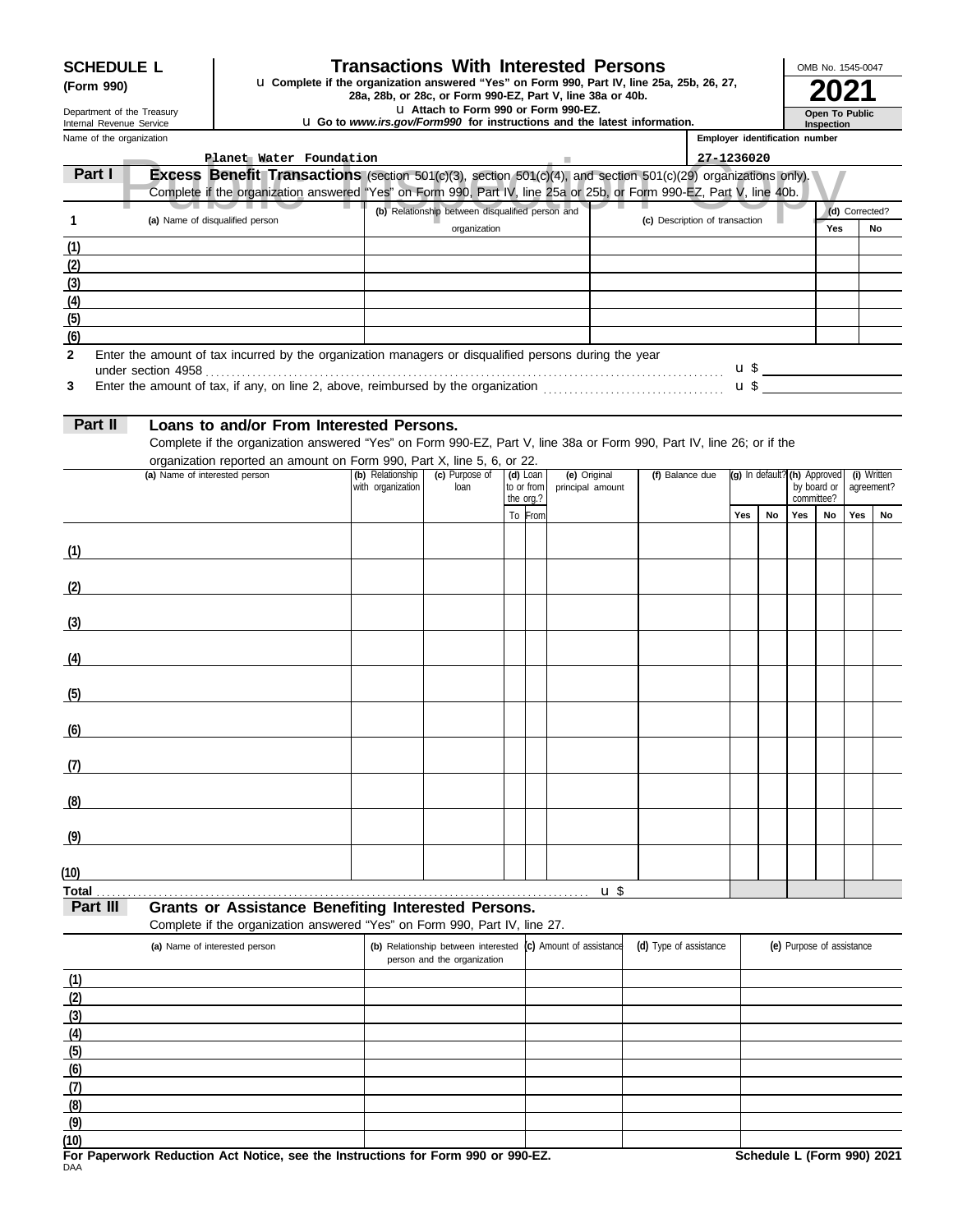| Schedule L (Form 990) 2021                                                                  | Planet Water Foundation                               |                              | 27-1236020                     | Page 2               |
|---------------------------------------------------------------------------------------------|-------------------------------------------------------|------------------------------|--------------------------------|----------------------|
| <b>Business Transactions Involving Interested Persons.</b><br>Part IV                       |                                                       |                              |                                |                      |
| Complete if the organization answered "Yes" on Form 990, Part IV, line 28a, 28b, or 28c.    |                                                       |                              |                                |                      |
|                                                                                             |                                                       |                              |                                | (e) Sharing          |
| (a) Name of interested person                                                               | (b) Relationship between<br>interested person and the | (c) Amount of<br>transaction | (d) Description of transaction | of org.<br>revenues? |
|                                                                                             | organization                                          |                              |                                | Yes<br>No            |
|                                                                                             |                                                       |                              |                                |                      |
| (1) Planet Water LLC                                                                        | 35% controlled                                        | 947,944                      | Supplier                       | $\mathbf x$          |
| (2) Planet Water Thailand Co, Ltd                                                           | 35% controlled                                        | 476,439                      | Mgmt Srvs/Supplier             | X                    |
| (3) Mark Steele                                                                             | Family member                                         | 122, 160                     | Employment                     | X                    |
| $(4)$ Kristen Steele                                                                        | Family member                                         | 84,567                       | Employment                     | x                    |
| (5)                                                                                         |                                                       |                              |                                |                      |
| (6)                                                                                         |                                                       |                              |                                |                      |
| (7)                                                                                         |                                                       |                              |                                |                      |
| (8)                                                                                         |                                                       |                              |                                |                      |
| (9)                                                                                         |                                                       |                              |                                |                      |
| (10)                                                                                        |                                                       |                              |                                |                      |
| Part V                                                                                      |                                                       |                              |                                |                      |
| Supplemental Information.                                                                   |                                                       |                              |                                |                      |
| Provide additional information for responses to questions on Schedule L (see instructions). |                                                       |                              |                                |                      |
|                                                                                             |                                                       |                              |                                |                      |
| Schedule L, Part V - Additional Information                                                 |                                                       |                              |                                |                      |
|                                                                                             |                                                       |                              |                                |                      |
| Planet Water LLC (PWLLC) is an entity more than 35% owned by (1) Mark                       |                                                       |                              |                                |                      |
|                                                                                             |                                                       |                              |                                |                      |
| Steele, Chair and CEO (2) Kristen Steele, Secretary/Treasurer and                           |                                                       |                              |                                |                      |
|                                                                                             |                                                       |                              |                                |                      |
|                                                                                             |                                                       |                              |                                |                      |
| (3) Nick Hill, President.                                                                   |                                                       |                              |                                |                      |
|                                                                                             |                                                       |                              |                                |                      |
|                                                                                             |                                                       |                              |                                |                      |
|                                                                                             |                                                       |                              |                                |                      |
| Planet Water Thailand Co., Ltd. (PWT) is an entity more than 35% owned                      |                                                       |                              |                                |                      |
|                                                                                             |                                                       |                              |                                |                      |
| by (1) Mark Steele, Chair and CEO and (2) Kristen Steele,                                   |                                                       |                              |                                |                      |
|                                                                                             |                                                       |                              |                                |                      |
| Secretary/Treasurer.                                                                        |                                                       |                              |                                |                      |
|                                                                                             |                                                       |                              |                                |                      |
|                                                                                             |                                                       |                              |                                |                      |
|                                                                                             |                                                       |                              |                                |                      |
|                                                                                             |                                                       |                              |                                |                      |
|                                                                                             |                                                       |                              |                                |                      |
|                                                                                             |                                                       |                              |                                |                      |
|                                                                                             |                                                       |                              |                                |                      |
|                                                                                             |                                                       |                              |                                |                      |
|                                                                                             |                                                       |                              |                                |                      |
|                                                                                             |                                                       |                              |                                |                      |
|                                                                                             |                                                       |                              |                                |                      |
|                                                                                             |                                                       |                              |                                |                      |
|                                                                                             |                                                       |                              |                                |                      |
|                                                                                             |                                                       |                              |                                |                      |
|                                                                                             |                                                       |                              |                                |                      |
|                                                                                             |                                                       |                              |                                |                      |
|                                                                                             |                                                       |                              |                                |                      |
|                                                                                             |                                                       |                              |                                |                      |
|                                                                                             |                                                       |                              |                                |                      |
|                                                                                             |                                                       |                              |                                |                      |
|                                                                                             |                                                       |                              |                                |                      |
|                                                                                             |                                                       |                              |                                |                      |
|                                                                                             |                                                       |                              |                                |                      |
|                                                                                             |                                                       |                              |                                |                      |
|                                                                                             |                                                       |                              |                                |                      |
|                                                                                             |                                                       |                              |                                |                      |
|                                                                                             |                                                       |                              |                                |                      |
|                                                                                             |                                                       |                              | Schedule L (Form 990) 2021     |                      |
|                                                                                             |                                                       |                              |                                |                      |
|                                                                                             |                                                       |                              |                                |                      |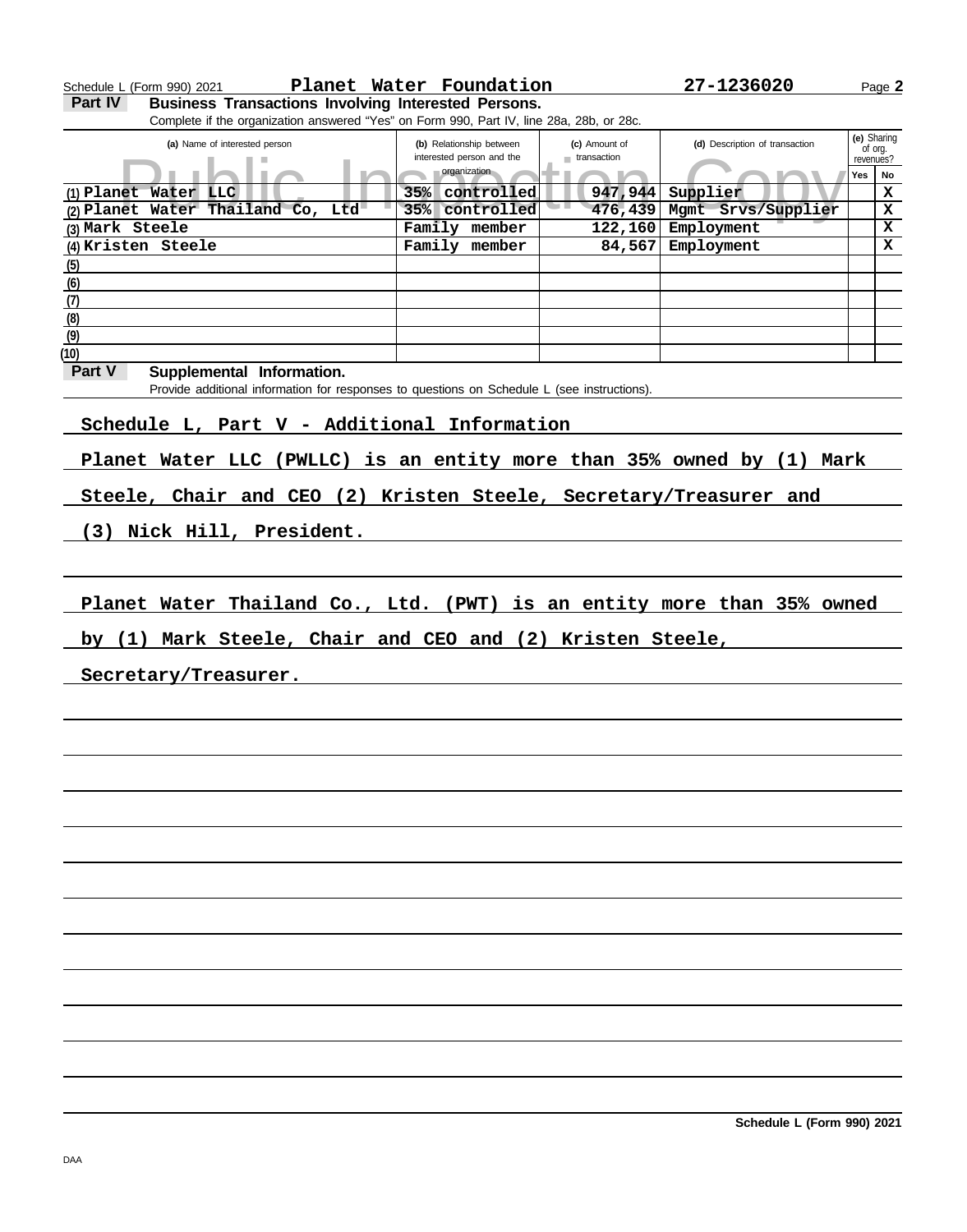| <b>SCHEDULE M</b><br><b>Noncash Contributions</b> |                    |                                                      |  |                                                                                                                                                                                                                                        |  |                                                |                                                                                                                    | OMB No. 1545-0074                           |         |            |             |  |                                |  |            |                       |   |
|---------------------------------------------------|--------------------|------------------------------------------------------|--|----------------------------------------------------------------------------------------------------------------------------------------------------------------------------------------------------------------------------------------|--|------------------------------------------------|--------------------------------------------------------------------------------------------------------------------|---------------------------------------------|---------|------------|-------------|--|--------------------------------|--|------------|-----------------------|---|
|                                                   | (Form 990)         |                                                      |  |                                                                                                                                                                                                                                        |  |                                                |                                                                                                                    |                                             |         | 2021       |             |  |                                |  |            |                       |   |
|                                                   |                    |                                                      |  |                                                                                                                                                                                                                                        |  |                                                | La Complete if the organizations answered "Yes" on Form 990, Part IV, lines 29 or 30.                              |                                             |         |            |             |  |                                |  |            |                       |   |
|                                                   |                    | Department of the Treasury                           |  |                                                                                                                                                                                                                                        |  | <b>u</b> Attach to Form 990.                   | <b>LI Go to</b> www.irs.gov/Form990 for instructions and the latest information.                                   |                                             |         |            |             |  |                                |  |            | <b>Open To Public</b> |   |
|                                                   |                    | Internal Revenue Service<br>Name of the organization |  |                                                                                                                                                                                                                                        |  |                                                |                                                                                                                    |                                             |         |            |             |  | Employer identification number |  |            | Inspection            |   |
|                                                   |                    |                                                      |  |                                                                                                                                                                                                                                        |  |                                                | Planet Water Foundation                                                                                            |                                             |         |            |             |  | 27-1236020                     |  |            |                       |   |
|                                                   | Part I             |                                                      |  | <b>Types of Property</b>                                                                                                                                                                                                               |  |                                                |                                                                                                                    |                                             |         |            |             |  |                                |  |            |                       |   |
|                                                   |                    |                                                      |  |                                                                                                                                                                                                                                        |  | (a)                                            | (b)                                                                                                                | (c)                                         |         |            |             |  | (d)                            |  |            |                       |   |
|                                                   |                    |                                                      |  |                                                                                                                                                                                                                                        |  | Check if                                       | Number of contributions or                                                                                         | Noncash contribution<br>amounts reported on |         |            |             |  | Method of determining          |  |            |                       |   |
|                                                   |                    |                                                      |  |                                                                                                                                                                                                                                        |  | applicable                                     | items contributed                                                                                                  | Form 990, Part VIII, line 1g                |         |            |             |  | noncash contribution amounts   |  |            |                       |   |
| 1                                                 |                    |                                                      |  | Art - Works of art                                                                                                                                                                                                                     |  |                                                |                                                                                                                    |                                             |         |            |             |  |                                |  |            |                       |   |
| $\mathbf{2}$                                      |                    |                                                      |  | Art - Historical treasures                                                                                                                                                                                                             |  |                                                |                                                                                                                    |                                             |         |            |             |  |                                |  |            |                       |   |
| 3                                                 |                    |                                                      |  | Art - Fractional interests                                                                                                                                                                                                             |  |                                                |                                                                                                                    |                                             |         |            |             |  |                                |  |            |                       |   |
| 4                                                 |                    |                                                      |  | Books and publications                                                                                                                                                                                                                 |  |                                                |                                                                                                                    |                                             |         |            |             |  |                                |  |            |                       |   |
| 5                                                 |                    | Clothing and household                               |  |                                                                                                                                                                                                                                        |  |                                                |                                                                                                                    |                                             |         |            |             |  |                                |  |            |                       |   |
|                                                   |                    |                                                      |  | goods<br><i>compare in the set of the set of the set of the set of the set of the set of the set of the set of the set of the set of the set of the set of the set of the set of the set of the set of the set of the set of the s</i> |  |                                                |                                                                                                                    |                                             |         |            |             |  |                                |  |            |                       |   |
| 6<br>7                                            |                    |                                                      |  | Cars and other vehicles                                                                                                                                                                                                                |  |                                                |                                                                                                                    |                                             |         |            |             |  |                                |  |            |                       |   |
| 8                                                 |                    |                                                      |  | Boats and planes<br>Intellectual property                                                                                                                                                                                              |  |                                                |                                                                                                                    |                                             |         |            |             |  |                                |  |            |                       |   |
| 9                                                 |                    |                                                      |  | Securities $-$ Publicly traded $\ldots$                                                                                                                                                                                                |  | $\mathbf X$                                    | 1                                                                                                                  |                                             | 101,498 | <b>FMV</b> |             |  |                                |  |            |                       |   |
| 10                                                |                    |                                                      |  | Securities - Closely held stock                                                                                                                                                                                                        |  |                                                |                                                                                                                    |                                             |         |            |             |  |                                |  |            |                       |   |
| 11                                                |                    |                                                      |  | Securities - Partnership, LLC,                                                                                                                                                                                                         |  |                                                |                                                                                                                    |                                             |         |            |             |  |                                |  |            |                       |   |
|                                                   |                    |                                                      |  | or trust interests                                                                                                                                                                                                                     |  |                                                |                                                                                                                    |                                             |         |            |             |  |                                |  |            |                       |   |
| 12                                                |                    |                                                      |  | Securities - Miscellaneous                                                                                                                                                                                                             |  |                                                |                                                                                                                    |                                             |         |            |             |  |                                |  |            |                       |   |
| 13                                                |                    | Qualified conservation                               |  |                                                                                                                                                                                                                                        |  |                                                |                                                                                                                    |                                             |         |            |             |  |                                |  |            |                       |   |
|                                                   |                    | contribution - Historic                              |  |                                                                                                                                                                                                                                        |  |                                                |                                                                                                                    |                                             |         |            |             |  |                                |  |            |                       |   |
|                                                   |                    |                                                      |  |                                                                                                                                                                                                                                        |  |                                                |                                                                                                                    |                                             |         |            |             |  |                                |  |            |                       |   |
| 14                                                |                    | Qualified conservation                               |  |                                                                                                                                                                                                                                        |  |                                                |                                                                                                                    |                                             |         |            |             |  |                                |  |            |                       |   |
|                                                   |                    |                                                      |  | contribution - Other                                                                                                                                                                                                                   |  |                                                |                                                                                                                    |                                             |         |            |             |  |                                |  |            |                       |   |
| 15                                                |                    |                                                      |  | Real estate - Residential                                                                                                                                                                                                              |  |                                                |                                                                                                                    |                                             |         |            |             |  |                                |  |            |                       |   |
| 16                                                |                    |                                                      |  | Real estate - Commercial                                                                                                                                                                                                               |  |                                                |                                                                                                                    |                                             |         |            |             |  |                                |  |            |                       |   |
| 17                                                |                    |                                                      |  | Real estate - Other                                                                                                                                                                                                                    |  |                                                |                                                                                                                    |                                             |         |            |             |  |                                |  |            |                       |   |
| 18                                                |                    |                                                      |  |                                                                                                                                                                                                                                        |  |                                                |                                                                                                                    |                                             |         |            |             |  |                                |  |            |                       |   |
| 19                                                |                    |                                                      |  | Food inventory                                                                                                                                                                                                                         |  |                                                |                                                                                                                    |                                             |         |            |             |  |                                |  |            |                       |   |
| 20                                                |                    |                                                      |  | Drugs and medical supplies                                                                                                                                                                                                             |  |                                                |                                                                                                                    |                                             |         |            |             |  |                                |  |            |                       |   |
| 21                                                |                    |                                                      |  | Taxidermy                                                                                                                                                                                                                              |  |                                                |                                                                                                                    |                                             |         |            |             |  |                                |  |            |                       |   |
| 22<br>23                                          |                    |                                                      |  | Historical artifacts <b>Micropropriate</b>                                                                                                                                                                                             |  |                                                |                                                                                                                    |                                             |         |            |             |  |                                |  |            |                       |   |
| 24                                                |                    |                                                      |  | Scientific specimens<br>Archeological artifacts                                                                                                                                                                                        |  |                                                |                                                                                                                    |                                             |         |            |             |  |                                |  |            |                       |   |
| 25                                                |                    |                                                      |  |                                                                                                                                                                                                                                        |  |                                                |                                                                                                                    |                                             |         |            |             |  |                                |  |            |                       |   |
| 26                                                |                    |                                                      |  | Other $\mathbf{u}(\dots, \dots, \dots, \dots, \dots)$                                                                                                                                                                                  |  |                                                |                                                                                                                    |                                             |         |            |             |  |                                |  |            |                       |   |
| 27                                                |                    |                                                      |  |                                                                                                                                                                                                                                        |  |                                                |                                                                                                                    |                                             |         |            |             |  |                                |  |            |                       |   |
| 28                                                | Other $\mathbf{u}$ |                                                      |  |                                                                                                                                                                                                                                        |  |                                                |                                                                                                                    |                                             |         |            |             |  |                                |  |            |                       |   |
| 29                                                |                    |                                                      |  |                                                                                                                                                                                                                                        |  |                                                | Number of Forms 8283 received by the organization during the tax year for contributions for                        |                                             |         |            |             |  |                                |  |            |                       |   |
|                                                   |                    |                                                      |  |                                                                                                                                                                                                                                        |  |                                                | which the organization completed Form 8283, Part V, Donee Acknowledgement                                          |                                             |         | 29         | $\mathbf 0$ |  |                                |  |            |                       |   |
|                                                   |                    |                                                      |  |                                                                                                                                                                                                                                        |  |                                                |                                                                                                                    |                                             |         |            |             |  |                                |  |            | Yes   No              |   |
| 30a                                               |                    |                                                      |  |                                                                                                                                                                                                                                        |  |                                                | During the year, did the organization receive by contribution any property reported in Part I, lines 1 through     |                                             |         |            |             |  |                                |  |            |                       |   |
|                                                   |                    |                                                      |  |                                                                                                                                                                                                                                        |  |                                                | 28, that it must hold for at least three years from the date of the initial contribution, and which isn't required |                                             |         |            |             |  |                                |  |            |                       |   |
|                                                   |                    |                                                      |  |                                                                                                                                                                                                                                        |  |                                                | to be used for exempt purposes for the entire holding period?                                                      |                                             |         |            |             |  |                                |  | <b>30a</b> |                       | X |
| b                                                 |                    |                                                      |  |                                                                                                                                                                                                                                        |  | If "Yes," describe the arrangement in Part II. |                                                                                                                    |                                             |         |            |             |  |                                |  |            |                       |   |
| 31                                                |                    |                                                      |  |                                                                                                                                                                                                                                        |  |                                                | Does the organization have a gift acceptance policy that requires the review of any nonstandard                    |                                             |         |            |             |  |                                |  |            |                       |   |
|                                                   |                    | contributions?                                       |  |                                                                                                                                                                                                                                        |  |                                                |                                                                                                                    |                                             |         |            |             |  |                                |  | 31         | X                     |   |
| 32a                                               |                    |                                                      |  |                                                                                                                                                                                                                                        |  |                                                | Does the organization hire or use third parties or related organizations to solicit, process, or sell noncash      |                                             |         |            |             |  |                                |  |            |                       |   |
| $\mathbf b$                                       |                    | contributions?<br>If "Yes," describe in Part II.     |  |                                                                                                                                                                                                                                        |  |                                                |                                                                                                                    |                                             |         |            |             |  |                                |  | 32a        |                       | X |
| 33                                                |                    |                                                      |  |                                                                                                                                                                                                                                        |  |                                                | If the organization didn't report an amount in column (c) for a type of property for which column (a) is checked,  |                                             |         |            |             |  |                                |  |            |                       |   |
|                                                   |                    | describe in Part II.                                 |  |                                                                                                                                                                                                                                        |  |                                                |                                                                                                                    |                                             |         |            |             |  |                                |  |            |                       |   |

For Paperwork Reduction Act Notice, see the Instructions for Form 990. Schedule M (Form 990) 2021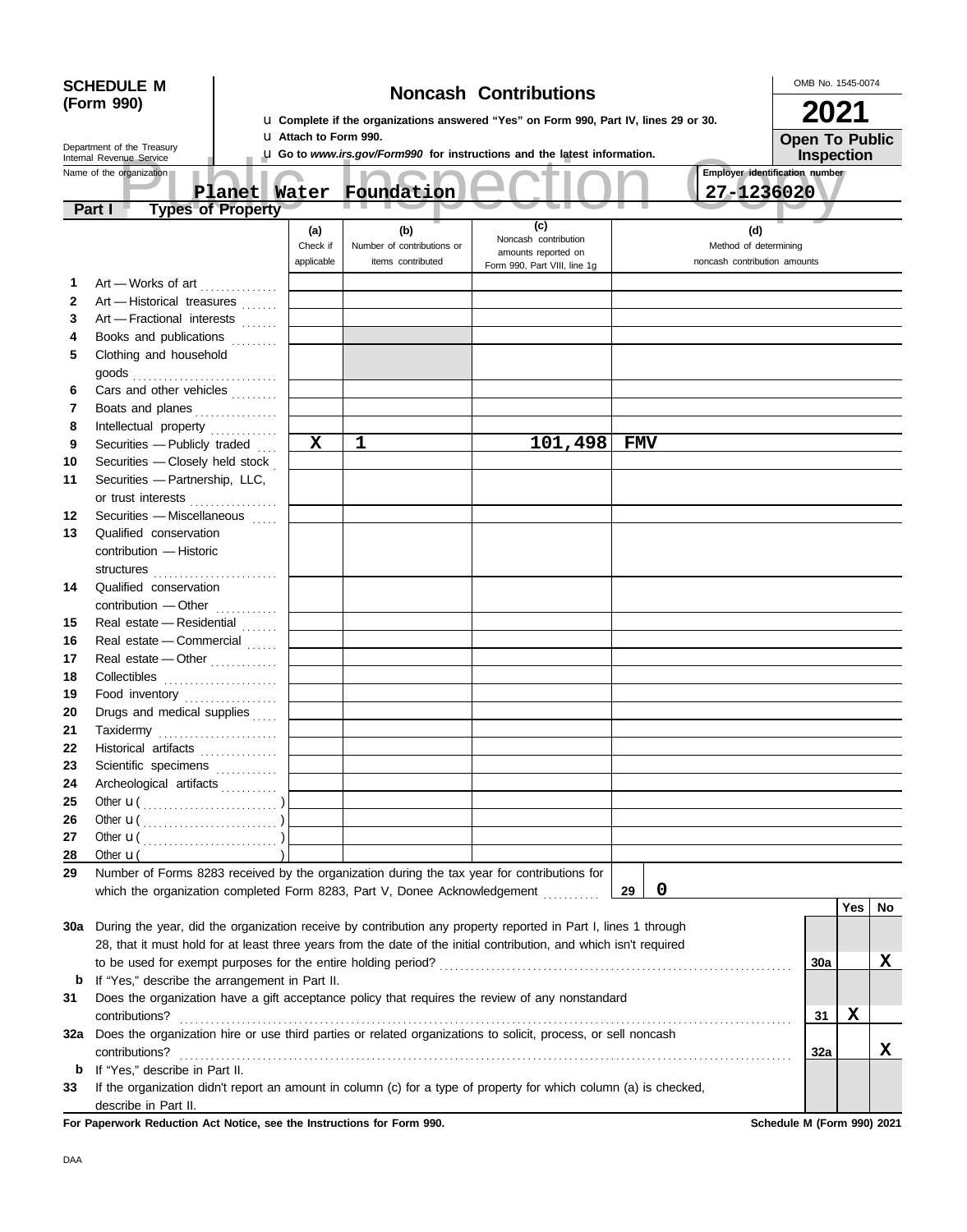|         | Schedule M (Form 990) 2021 Planet Water Foundation |  | 27-1236020                                                                                                       | Page $\mathbb{Z}$ |
|---------|----------------------------------------------------|--|------------------------------------------------------------------------------------------------------------------|-------------------|
| Part II |                                                    |  | <b>Supplemental Information.</b> Provide the information required by Part I, lines 30b, 32b, and 33, and whether |                   |

Page 2

| <u>. a.c. .</u> |  |  |  | the organization is reporting in Part I, column (b), the number of contributions, the number of items received,<br>or a combination of both. Also complete this part for any additional information. |
|-----------------|--|--|--|------------------------------------------------------------------------------------------------------------------------------------------------------------------------------------------------------|
|                 |  |  |  |                                                                                                                                                                                                      |
|                 |  |  |  |                                                                                                                                                                                                      |
|                 |  |  |  |                                                                                                                                                                                                      |
|                 |  |  |  |                                                                                                                                                                                                      |
|                 |  |  |  |                                                                                                                                                                                                      |
|                 |  |  |  |                                                                                                                                                                                                      |
|                 |  |  |  |                                                                                                                                                                                                      |
|                 |  |  |  |                                                                                                                                                                                                      |
|                 |  |  |  |                                                                                                                                                                                                      |
|                 |  |  |  |                                                                                                                                                                                                      |
|                 |  |  |  |                                                                                                                                                                                                      |
|                 |  |  |  |                                                                                                                                                                                                      |
|                 |  |  |  |                                                                                                                                                                                                      |
|                 |  |  |  |                                                                                                                                                                                                      |
|                 |  |  |  |                                                                                                                                                                                                      |
|                 |  |  |  |                                                                                                                                                                                                      |
|                 |  |  |  |                                                                                                                                                                                                      |
|                 |  |  |  |                                                                                                                                                                                                      |
|                 |  |  |  |                                                                                                                                                                                                      |
|                 |  |  |  |                                                                                                                                                                                                      |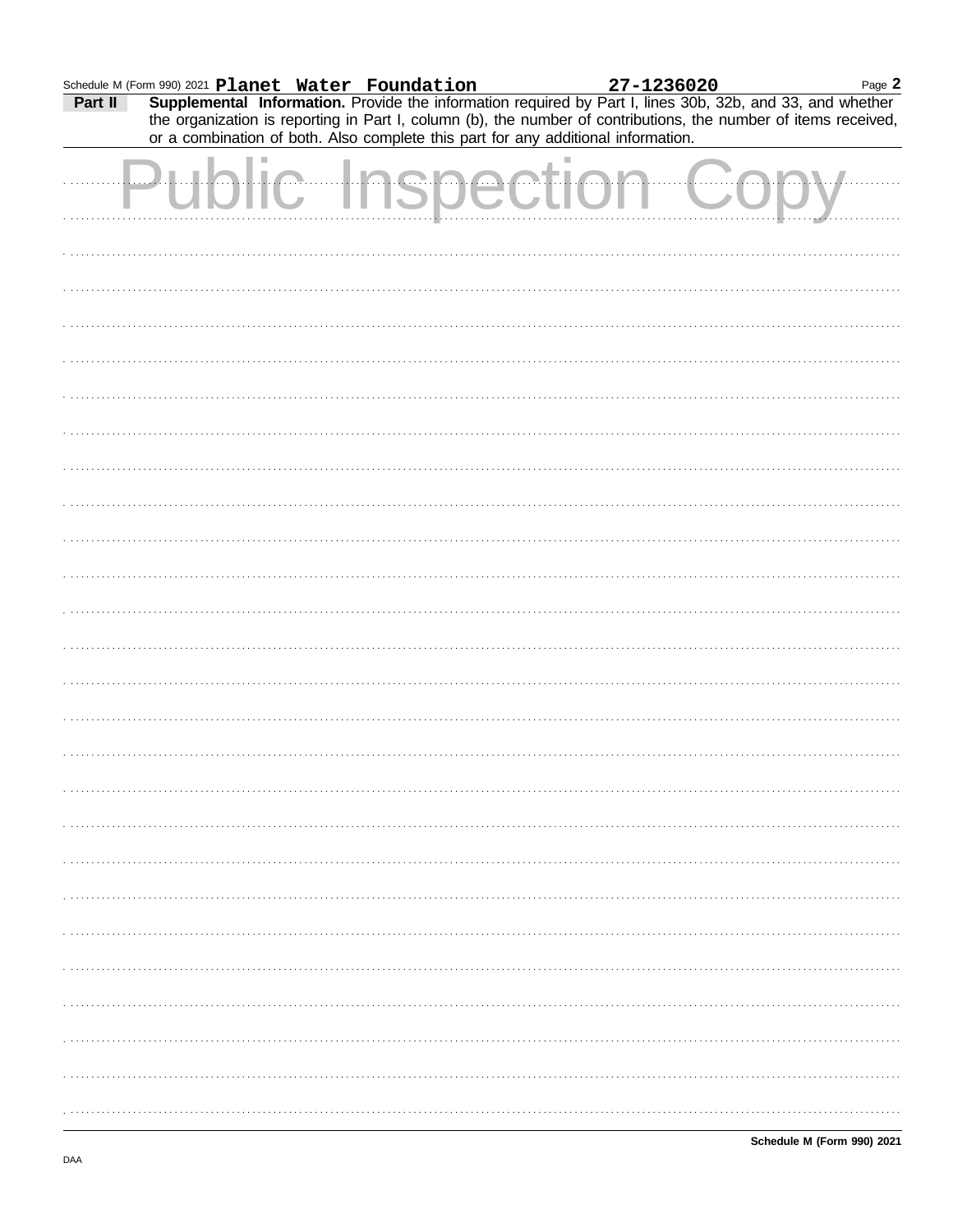| <b>SCHEDULE O</b>                                      | Supplemental Information to Form 990 or 990-EZ                                                                                         | OMB No. 1545-0047                   |
|--------------------------------------------------------|----------------------------------------------------------------------------------------------------------------------------------------|-------------------------------------|
| (Form 990)                                             | Complete to provide information for responses to specific questions on<br>Form 990 or 990-EZ or to provide any additional information. | 2021                                |
| Department of the Treasury<br>Internal Revenue Service | u Attach to Form 990 or Form 990-EZ.<br>u Go to www.irs.gov/Form990 for the latest information.                                        | <b>Open to Public</b><br>Inspection |
| Name of the organization                               | <b>Employer identification number</b><br>Planet Water Foundation<br>27-1236020                                                         |                                     |
|                                                        | Form 990 - Organization's Mission                                                                                                      |                                     |
|                                                        | To help alleviate waterborne disease, illness and death in the world's                                                                 |                                     |
|                                                        | most disadvantaged schools and surrounding communities, primarily                                                                      |                                     |
|                                                        | throughout Asia and Mexico, by providing access to clean water through                                                                 |                                     |
|                                                        | the installation of clean water solutions and the implementation of                                                                    |                                     |
|                                                        | water-health and hygiene education programs.                                                                                           |                                     |
|                                                        | Form 990, Part VI, Line 2 - Related Party Information Among Officers                                                                   |                                     |
| Mark Steele                                            | Kristen Steele                                                                                                                         |                                     |
| Chair/CEO                                              | Sec/Treasure                                                                                                                           |                                     |
| Family relationship                                    |                                                                                                                                        |                                     |
|                                                        | Form 990, Part VI, Line 11b - Organization's Process to Review Form 990                                                                |                                     |
|                                                        | A copy of the 990 is provided to the CEO and the Board who review the                                                                  |                                     |
|                                                        | form, schedules and related attachments. Any comments or questions are                                                                 |                                     |
|                                                        | addressed with the preparer. Once management approves the 990, the CEO                                                                 |                                     |
|                                                        | signs Form 8879-TE authorizing the preparer to efile the return.                                                                       |                                     |
|                                                        | Form 990, Part VI, Line 12c - Enforcement of Conflicts Policy                                                                          |                                     |
|                                                        | All Directors and Officers complete a conflict of interest disclosure form                                                             |                                     |
|                                                        | annually.                                                                                                                              |                                     |
|                                                        | Form 990, Part VI, Line 15a - Compensation Process for Top Official                                                                    |                                     |
|                                                        | Directors shall not receive compensation for their services unless                                                                     |                                     |
|                                                        | otherwise determined by the Board of Directors, in which case they may                                                                 |                                     |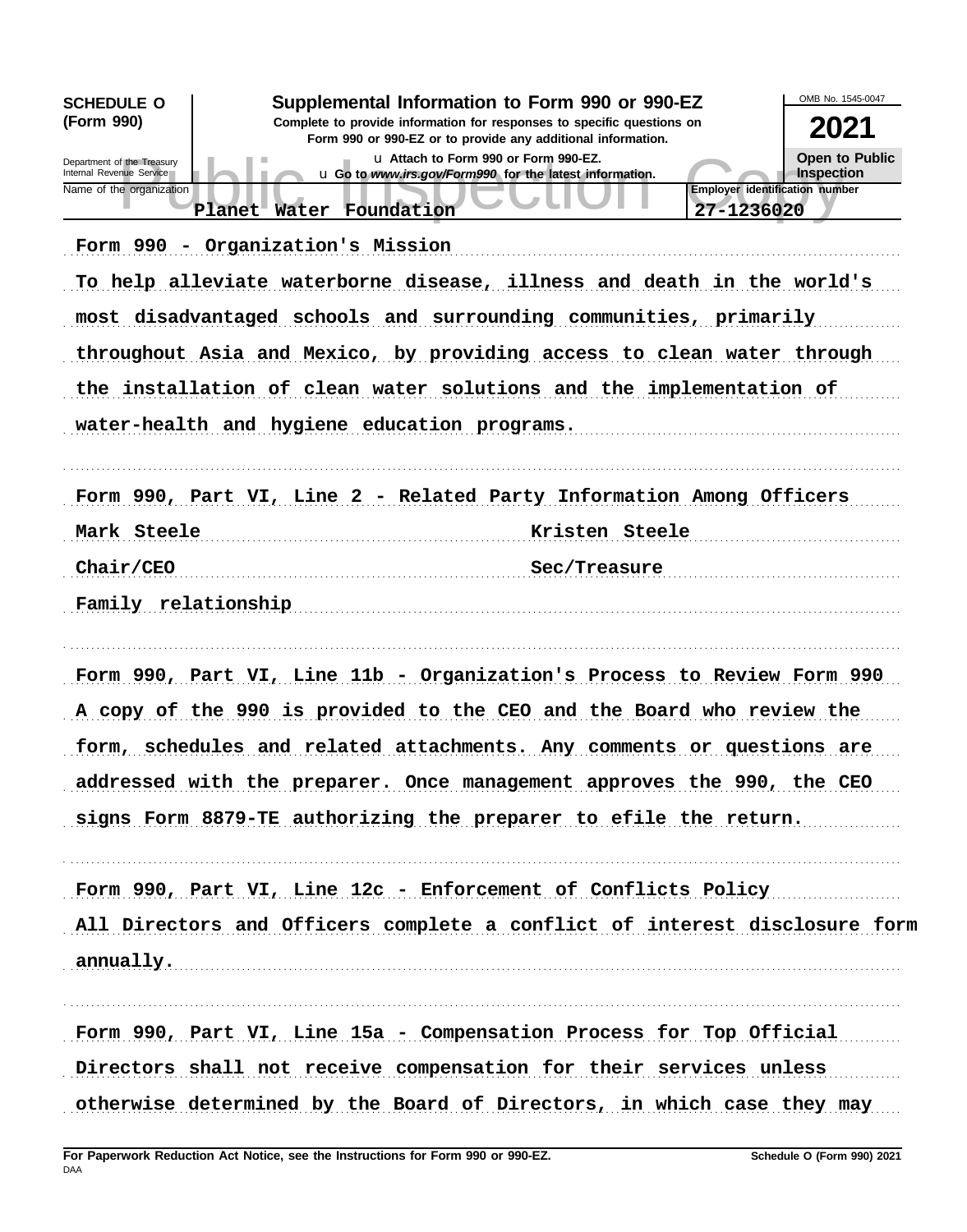| Schedule O (Form 990) 2021<br>Name of the organization |                                            |                                                                                                                                                 | Page 2<br>Employer identification number |
|--------------------------------------------------------|--------------------------------------------|-------------------------------------------------------------------------------------------------------------------------------------------------|------------------------------------------|
|                                                        | Planet Water Foundation                    |                                                                                                                                                 | 27-1236020                               |
|                                                        |                                            | receive no more than reasonable compensation for services rendered to and<br>for the Corporation affecting one or more of its purposes based on |                                          |
|                                                        |                                            | independent surveys, actual written offers, or other reliable informant                                                                         |                                          |
|                                                        |                                            | about compensation paid by similarly situated organizations for similar                                                                         |                                          |
|                                                        |                                            | services. All compensation arrangements must be approved in advance by the                                                                      |                                          |
|                                                        | Directors in writing prior to any payment. |                                                                                                                                                 |                                          |
|                                                        | See 990, Part VI, Line 15A.                | Form 990, Part VI, Line 15b - Compensation Process for Officers                                                                                 |                                          |
|                                                        |                                            | Form 990, Part VI, Line 19 - Governing Documents Disclosure Explanation                                                                         |                                          |
|                                                        |                                            | Governing documents, conflict of interest policy, and financial statements                                                                      |                                          |
|                                                        | are available to the public upon request.  |                                                                                                                                                 |                                          |
|                                                        |                                            |                                                                                                                                                 |                                          |
| Description                                            |                                            | Form 990, Part IX, Line 11g - Other Fees for Services                                                                                           |                                          |
|                                                        | Tot/Prog Service                           | Mgt & General                                                                                                                                   | Fundraising                              |
|                                                        | 469,828<br>\$.                             | \$.<br>77,380                                                                                                                                   | \$<br>103,349                            |
|                                                        |                                            |                                                                                                                                                 |                                          |
|                                                        |                                            |                                                                                                                                                 |                                          |
|                                                        |                                            |                                                                                                                                                 |                                          |
|                                                        |                                            |                                                                                                                                                 |                                          |
|                                                        |                                            |                                                                                                                                                 |                                          |

Schedule O (Form 990) 2021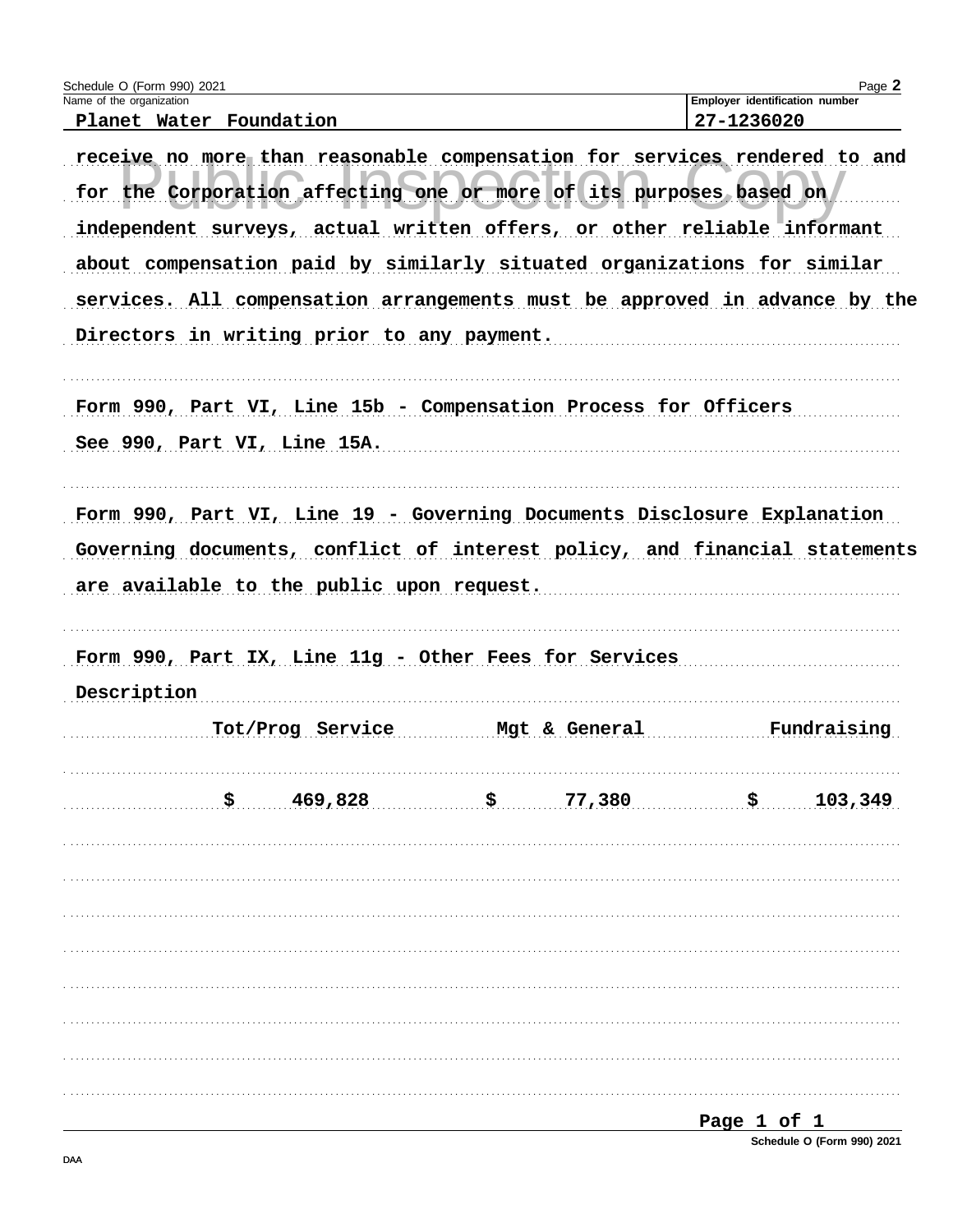| (Form 990) | <b>SCHEDULE R</b><br><b>Related Organizations and Unrelated Partnerships</b><br>u Complete if the organization answered "Yes" on Form 990, Part IV, line 33, 34, 35b, 36, or 37.<br>u Attach to Form 990.<br>Department of the Treasury<br>u Go to www.irs.gov/Form990 for instructions and the latest information.<br>Internal Revenue Service<br>Employer identification number<br>Name of the organization |                         |                                                     |                            |              |                                                        |                                     |                                                          |    |  |
|------------|---------------------------------------------------------------------------------------------------------------------------------------------------------------------------------------------------------------------------------------------------------------------------------------------------------------------------------------------------------------------------------------------------------------|-------------------------|-----------------------------------------------------|----------------------------|--------------|--------------------------------------------------------|-------------------------------------|----------------------------------------------------------|----|--|
|            | Planet Water Foundation                                                                                                                                                                                                                                                                                                                                                                                       |                         |                                                     |                            |              |                                                        | 27-1236020                          |                                                          |    |  |
| Part I     | Identification of Disregarded Entities. Complete if the organization answered "Yes" on Form 990, Part IV, line 33.<br>(a)                                                                                                                                                                                                                                                                                     | (b)                     | (c)                                                 |                            | (d)          |                                                        | (e)                                 | (f)                                                      |    |  |
|            | Name, address, and EIN (if applicable) of disregarded entity                                                                                                                                                                                                                                                                                                                                                  | Primary activity        | Legal domicile (state<br>or foreign country)        |                            | Total income |                                                        | End-of-year assets                  | Direct controlling<br>entity                             |    |  |
| (1)        |                                                                                                                                                                                                                                                                                                                                                                                                               |                         |                                                     |                            |              |                                                        |                                     |                                                          |    |  |
|            |                                                                                                                                                                                                                                                                                                                                                                                                               |                         |                                                     |                            |              |                                                        |                                     |                                                          |    |  |
| (2)        |                                                                                                                                                                                                                                                                                                                                                                                                               |                         |                                                     |                            |              |                                                        |                                     |                                                          |    |  |
| (3)        |                                                                                                                                                                                                                                                                                                                                                                                                               |                         |                                                     |                            |              |                                                        |                                     |                                                          |    |  |
|            |                                                                                                                                                                                                                                                                                                                                                                                                               |                         |                                                     |                            |              |                                                        |                                     |                                                          |    |  |
| (4)        |                                                                                                                                                                                                                                                                                                                                                                                                               |                         |                                                     |                            |              |                                                        |                                     |                                                          |    |  |
|            |                                                                                                                                                                                                                                                                                                                                                                                                               |                         |                                                     |                            |              |                                                        |                                     |                                                          |    |  |
| (5)        |                                                                                                                                                                                                                                                                                                                                                                                                               |                         |                                                     |                            |              |                                                        |                                     |                                                          |    |  |
| Part II    | Identification of Related Tax-Exempt Organizations. Complete if the organization answered "Yes" on Form 990, Part IV, line 34, because it had<br>one or more related tax-exempt organizations during the tax year.                                                                                                                                                                                            |                         |                                                     |                            |              |                                                        |                                     |                                                          |    |  |
|            | (a)<br>Name, address, and EIN of related organization                                                                                                                                                                                                                                                                                                                                                         | (b)<br>Primary activity | (c)<br>Legal domicile (state<br>or foreign country) | (d)<br>Exempt Code section |              | (e)<br>Public charity status<br>(if section 501(c)(3)) | (f)<br>Direct controlling<br>entity | $(g)$<br>Section 512(b)(13)<br>controlled entity?<br>Yes | No |  |
| (1)        |                                                                                                                                                                                                                                                                                                                                                                                                               |                         |                                                     |                            |              |                                                        |                                     |                                                          |    |  |
|            |                                                                                                                                                                                                                                                                                                                                                                                                               |                         |                                                     |                            |              |                                                        |                                     |                                                          |    |  |
| (2)        |                                                                                                                                                                                                                                                                                                                                                                                                               |                         |                                                     |                            |              |                                                        |                                     |                                                          |    |  |
| (3)        |                                                                                                                                                                                                                                                                                                                                                                                                               |                         |                                                     |                            |              |                                                        |                                     |                                                          |    |  |
|            |                                                                                                                                                                                                                                                                                                                                                                                                               |                         |                                                     |                            |              |                                                        |                                     |                                                          |    |  |
| (4)        |                                                                                                                                                                                                                                                                                                                                                                                                               |                         |                                                     |                            |              |                                                        |                                     |                                                          |    |  |
|            |                                                                                                                                                                                                                                                                                                                                                                                                               |                         |                                                     |                            |              |                                                        |                                     |                                                          |    |  |
| (5)        |                                                                                                                                                                                                                                                                                                                                                                                                               |                         |                                                     |                            |              |                                                        |                                     |                                                          |    |  |
|            |                                                                                                                                                                                                                                                                                                                                                                                                               |                         |                                                     |                            |              |                                                        |                                     |                                                          |    |  |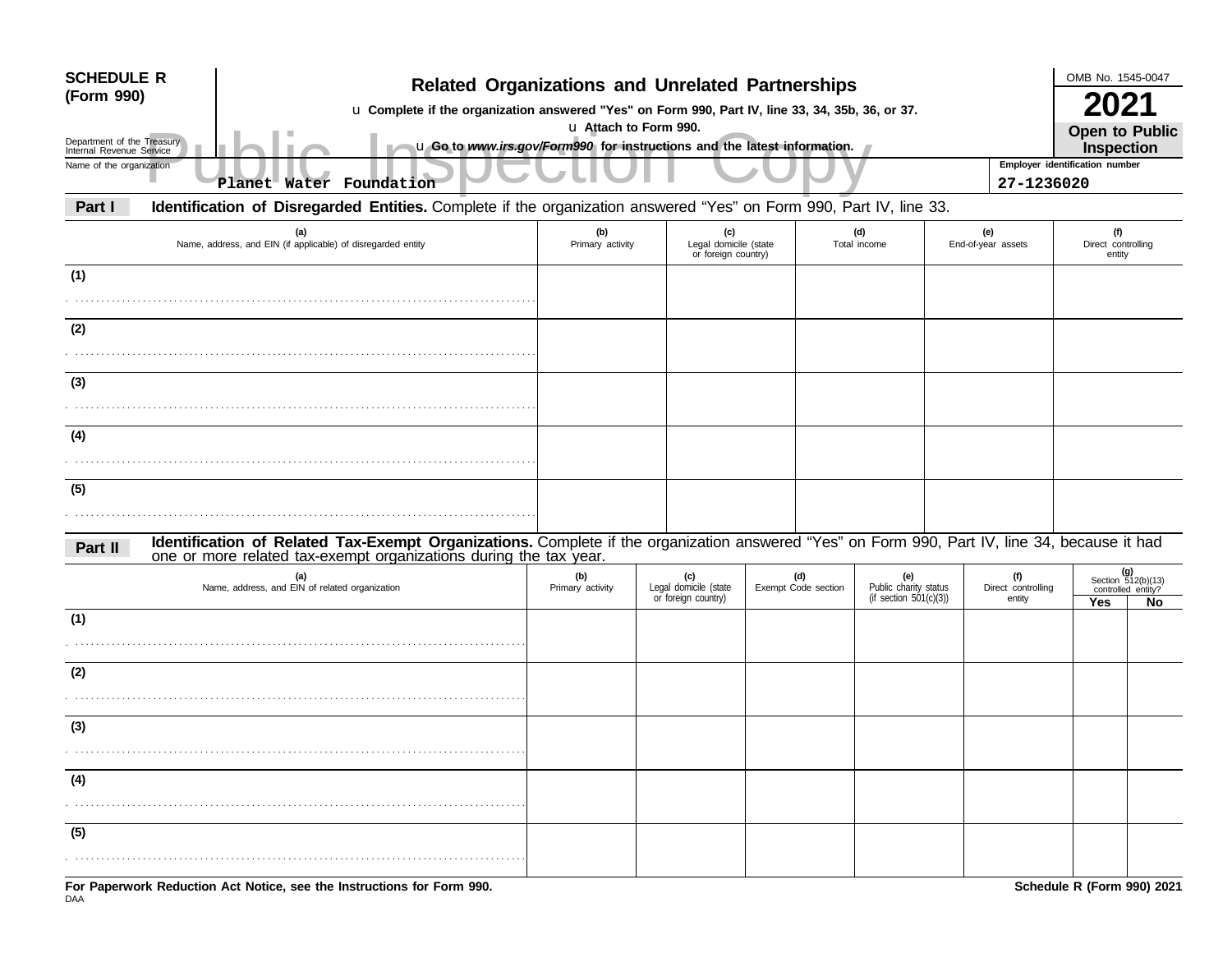Schedule R (Form 990) 2021 Page **2 Planet Water Foundation 27-1236020**

Part III Identification of Related Organizations Taxable as a Partnership. Complete if the organization answered "Yes" on Form 990, Part IV, line 34, Part IV, line 34, Part IV, line 34,

| (a)<br>٠<br>Name, address, and EIN of<br>related organization                                                                                | (b)<br>Primary activity   | (c)<br>Legal<br>domicile<br>(state or<br>foreign<br>country) | (d)<br>ш<br>Direct controlling<br>entity               | (e)<br>Predominant<br>income (related,<br>unrelated,<br>excluded from<br>tax under<br>sections 512-514) | (f)<br>Share of total<br>income                        |     | (g)<br>Share of end-of-<br>year assets | (h)<br>Dispro-<br>portionate<br>alloc.? | (i)<br>Code V-UBI<br>amount in box 20<br>of Schedule K-1<br>(Form 1065) |                                | General of<br>managing<br>partner? | (j) | (k)<br>Percentage<br>ownership                        |  |
|----------------------------------------------------------------------------------------------------------------------------------------------|---------------------------|--------------------------------------------------------------|--------------------------------------------------------|---------------------------------------------------------------------------------------------------------|--------------------------------------------------------|-----|----------------------------------------|-----------------------------------------|-------------------------------------------------------------------------|--------------------------------|------------------------------------|-----|-------------------------------------------------------|--|
|                                                                                                                                              |                           |                                                              |                                                        |                                                                                                         |                                                        |     |                                        | Yes   No                                |                                                                         |                                | Yes No                             |     |                                                       |  |
| (1) Planet Water LLC<br>PO Box 71298<br>Phoenix<br>AZ 85050<br>46-4279442                                                                    |                           |                                                              |                                                        |                                                                                                         |                                                        | N/A |                                        | N/A N/A                                 |                                                                         | $N/A$ $N/A$                    |                                    |     |                                                       |  |
|                                                                                                                                              | $\beta$ Design/Mfg AZ N/A |                                                              |                                                        | N/A                                                                                                     |                                                        |     |                                        |                                         |                                                                         |                                |                                    |     |                                                       |  |
| (2) Planet Water Thailand Co. Ltd<br>59-61 Sukhumvit Rd Khlong Tan Nuea<br>Bangkok, Thailand<br>TH 10110                                     | Management TH N/A         |                                                              |                                                        | N/A                                                                                                     |                                                        | N/A |                                        | N/A N/A                                 |                                                                         | $N/A$ $N/A$                    |                                    |     |                                                       |  |
|                                                                                                                                              |                           |                                                              |                                                        |                                                                                                         |                                                        |     |                                        |                                         |                                                                         |                                |                                    |     |                                                       |  |
| (3)                                                                                                                                          |                           |                                                              |                                                        |                                                                                                         |                                                        |     |                                        |                                         |                                                                         |                                |                                    |     |                                                       |  |
| (4)                                                                                                                                          |                           |                                                              |                                                        |                                                                                                         |                                                        |     |                                        |                                         |                                                                         |                                |                                    |     |                                                       |  |
|                                                                                                                                              |                           |                                                              |                                                        |                                                                                                         |                                                        |     |                                        |                                         |                                                                         |                                |                                    |     |                                                       |  |
| Identification of Related Organizations Taxable as a Corporation or Trust. Complete if the organization answered "Yes" on Form 990, Part IV, |                           |                                                              |                                                        |                                                                                                         |                                                        |     |                                        |                                         |                                                                         |                                |                                    |     |                                                       |  |
| Part IV<br>line 34, because it had one or more related organizations treated as a corporation or trust during the tax year.                  |                           |                                                              |                                                        |                                                                                                         |                                                        |     |                                        |                                         |                                                                         |                                |                                    |     |                                                       |  |
| (a)<br>Name, address, and EIN of related organization                                                                                        | (b)<br>Primary activity   |                                                              | (c)<br>Legal domicile<br>(state or<br>foreign country) | (d)<br>Direct controlling<br>entity                                                                     | (e)<br>Type of entity<br>(C corp, S corp,<br>or trust) |     | (f)<br>Share of total<br>income        | (g)<br>Share of<br>end-of-year assets   |                                                                         | (h)<br>Percentage<br>ownership |                                    |     | (i)<br>Section<br>512(b)(13)<br>controlled<br>entity? |  |
|                                                                                                                                              |                           |                                                              |                                                        |                                                                                                         |                                                        |     |                                        |                                         |                                                                         |                                |                                    |     | Yes   No                                              |  |
| (1)                                                                                                                                          |                           |                                                              |                                                        |                                                                                                         |                                                        |     |                                        |                                         |                                                                         |                                |                                    |     |                                                       |  |
| (2)                                                                                                                                          |                           |                                                              |                                                        |                                                                                                         |                                                        |     |                                        |                                         |                                                                         |                                |                                    |     |                                                       |  |
|                                                                                                                                              |                           |                                                              |                                                        |                                                                                                         |                                                        |     |                                        |                                         |                                                                         |                                |                                    |     |                                                       |  |
| (3)                                                                                                                                          |                           |                                                              |                                                        |                                                                                                         |                                                        |     |                                        |                                         |                                                                         |                                |                                    |     |                                                       |  |
|                                                                                                                                              |                           |                                                              |                                                        |                                                                                                         |                                                        |     |                                        |                                         |                                                                         |                                |                                    |     |                                                       |  |
| (4)                                                                                                                                          |                           |                                                              |                                                        |                                                                                                         |                                                        |     |                                        |                                         |                                                                         |                                |                                    |     |                                                       |  |
|                                                                                                                                              |                           |                                                              |                                                        |                                                                                                         |                                                        |     |                                        |                                         |                                                                         |                                |                                    |     |                                                       |  |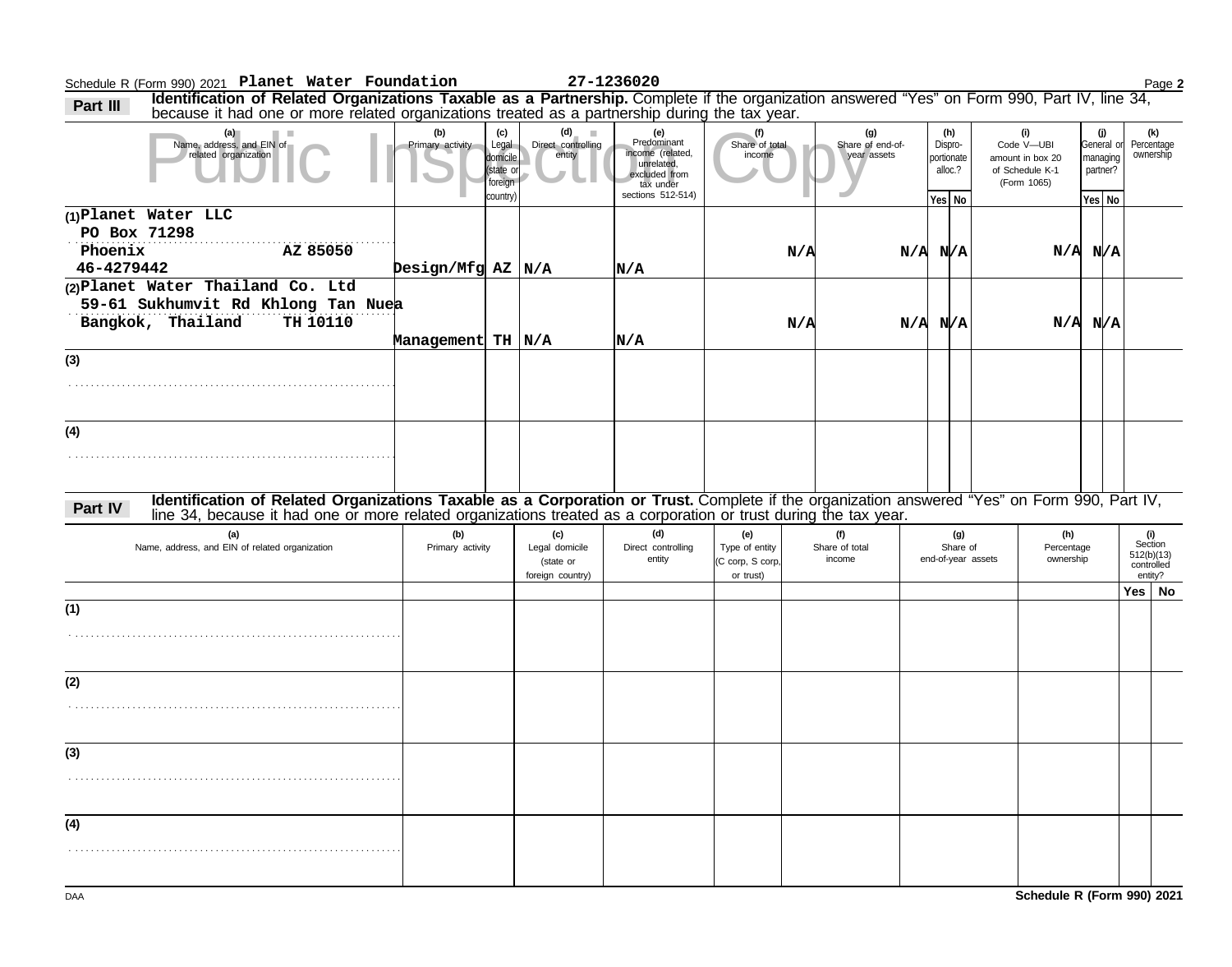# **Part V Transactions With Related Organizations.** Complete if the organization answered "Yes" on Form 990, Part IV, line 34, 35b, or 36.

|     | Note: Complete line 1 if any entity is listed in Parts II, III, or IV of this schedule.                                                                                                                                             |              |                 |                                       |                | Yes⊺         | No           |  |  |  |  |
|-----|-------------------------------------------------------------------------------------------------------------------------------------------------------------------------------------------------------------------------------------|--------------|-----------------|---------------------------------------|----------------|--------------|--------------|--|--|--|--|
|     | 1 During the tax year, did the organization engage in any of the following transactions with one or more related organizations listed in Parts II-IV?                                                                               |              |                 |                                       |                |              |              |  |  |  |  |
|     | a Receipt of (i) interest, (ii) annuities, (iii) royalties, or (iv) rent from a controlled entity <b>controlled entity</b>                                                                                                          |              |                 |                                       | 1a             |              | X            |  |  |  |  |
|     | b Gift, grant, or capital contribution to related organization(s) entertainment contains and container and contribution to related organization(s)                                                                                  |              |                 |                                       | 1 <sub>b</sub> |              | $\mathbf x$  |  |  |  |  |
|     |                                                                                                                                                                                                                                     |              |                 |                                       | 1 <sub>c</sub> |              | x            |  |  |  |  |
|     |                                                                                                                                                                                                                                     |              |                 |                                       | 1 <sub>d</sub> |              | $\mathbf{x}$ |  |  |  |  |
|     | e Loans or loan guarantees by related organization(s) encourance control and control and control or loan guarantees by related organization(s) encourance control and control and control and control and control and control       |              |                 |                                       | 1e             |              | $\mathbf{x}$ |  |  |  |  |
|     |                                                                                                                                                                                                                                     |              |                 |                                       |                |              | x            |  |  |  |  |
|     |                                                                                                                                                                                                                                     |              |                 |                                       |                |              |              |  |  |  |  |
|     | g Sale of assets to related organization(s) encourance contains a series and contained a series of assets to related organization(s)                                                                                                |              |                 |                                       | 1 <sub>g</sub> | $\mathbf{x}$ |              |  |  |  |  |
|     |                                                                                                                                                                                                                                     |              |                 |                                       | 1 <sub>h</sub> | x            |              |  |  |  |  |
|     |                                                                                                                                                                                                                                     |              |                 |                                       | 11             |              | X            |  |  |  |  |
|     |                                                                                                                                                                                                                                     |              |                 |                                       | 1j             |              | $\mathbf{x}$ |  |  |  |  |
|     |                                                                                                                                                                                                                                     |              |                 |                                       |                |              |              |  |  |  |  |
|     |                                                                                                                                                                                                                                     |              |                 |                                       |                |              |              |  |  |  |  |
|     |                                                                                                                                                                                                                                     |              |                 |                                       |                |              | $\mathbf x$  |  |  |  |  |
|     |                                                                                                                                                                                                                                     |              |                 |                                       |                |              |              |  |  |  |  |
|     |                                                                                                                                                                                                                                     |              |                 |                                       | 1n             |              | x            |  |  |  |  |
|     | <b>o</b> Sharing of paid employees with related organization(s)                                                                                                                                                                     |              |                 |                                       | 1 <sub>o</sub> | x            |              |  |  |  |  |
|     |                                                                                                                                                                                                                                     |              |                 |                                       |                |              |              |  |  |  |  |
|     |                                                                                                                                                                                                                                     |              |                 |                                       | 1 <sub>p</sub> |              | x            |  |  |  |  |
|     | q Reimbursement paid by related organization(s) for expenses <b>constructs</b> and construct the construction of the construction of the construction of the construction of the construction of the construction of the constructi |              |                 |                                       | 1 <sub>q</sub> |              | x            |  |  |  |  |
|     |                                                                                                                                                                                                                                     |              |                 |                                       |                |              |              |  |  |  |  |
|     |                                                                                                                                                                                                                                     |              |                 |                                       | 1r             |              | X            |  |  |  |  |
|     |                                                                                                                                                                                                                                     |              |                 |                                       | 1s             |              | $\mathbf{x}$ |  |  |  |  |
|     | 2 If the answer to any of the above is "Yes," see the instructions for information on who must complete this line, including covered relationships and transaction thresholds.                                                      |              |                 |                                       |                |              |              |  |  |  |  |
|     | (a)                                                                                                                                                                                                                                 | (b)          | (c)             | (d)                                   |                |              |              |  |  |  |  |
|     | Name of related organization                                                                                                                                                                                                        | Transaction  | Amount involved | Method of determining amount involved |                |              |              |  |  |  |  |
|     |                                                                                                                                                                                                                                     | type $(a-s)$ |                 |                                       |                |              |              |  |  |  |  |
|     |                                                                                                                                                                                                                                     |              |                 |                                       |                |              |              |  |  |  |  |
| (1) | Planet Water, LLC                                                                                                                                                                                                                   | g            | 136,020         | <b>GAAP</b>                           |                |              |              |  |  |  |  |
|     |                                                                                                                                                                                                                                     |              |                 |                                       |                |              |              |  |  |  |  |
| (2) | Planet Water, LLC                                                                                                                                                                                                                   | h            | 717,069         | <b>GAAP</b>                           |                |              |              |  |  |  |  |
|     |                                                                                                                                                                                                                                     |              |                 |                                       |                |              |              |  |  |  |  |

**Planet Water Thailand Co. Ltd h 202,450 GAAP**

**Planet Water Thailand Co. Ltd k 67,467 GAAP**

**Planet Water Thailand Co. Ltd m 206,522 GAAP**

**(3)**

**(4)**

**(5)**

**(6)**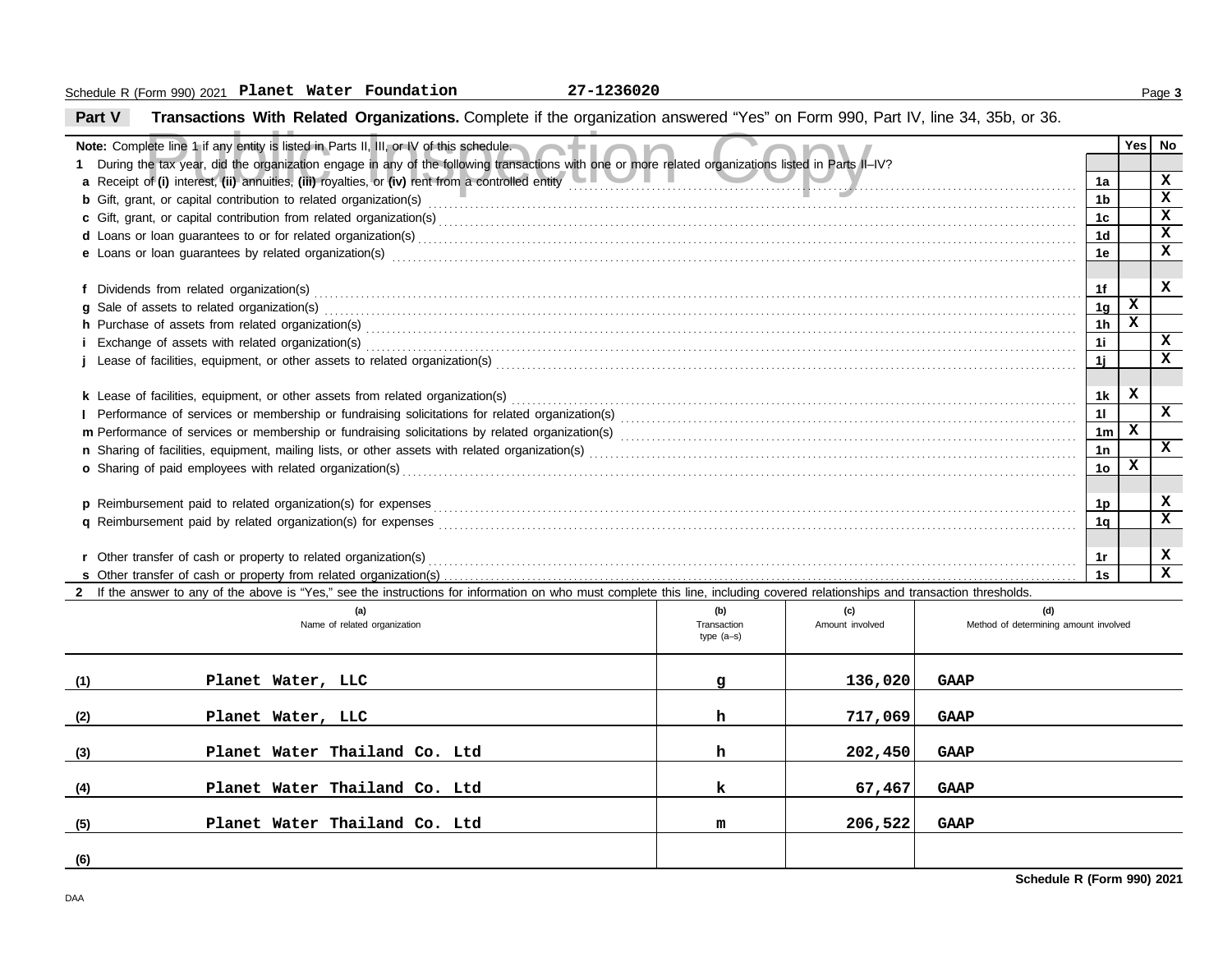### Schedule R (Form 990) 2021 Page **4 Planet Water Foundation 27-1236020**

### **Part VI** Unrelated Organizations Taxable as a Partnership. Complete if the organization answered "Yes" on Form 990, Part IV, line 37.

### Public Inspection Copy Provide the following information for each entity taxed as a partnership through which the organization conducted more than five percent of its activities (measured by total assets or gross revenue) that was not a related organization. See instructions regarding exclusion for certain investment partnerships. Name, address, and EIN of entity **Primary activity | Legal** domicile (state or Are all partners section 501(c)(3) organizations? Share of end-of-year assets Disproportionate allocations? Code V—UBI amount in box 20 of Schedule K-1 General or managing partner? **(a) (b) (c) (e) (g) (h) (i) (j)** . . . . . . . . . . . . . . . . . . . . . . . . . . . . . . . . . . . . . . . . . . . . . . . . . . . . . . . . . . . . . . . . . . . . . . **Yes No Yes No Yes No** . . . . . . . . . . . . . . . . . . . . . . . . . . . . . . . . . . . . . . . . . . . . . . . . . . . . . . . . . . . . . . . . . . . . . . . . . . . . . . . . . . . . . . . . . . . . . . . . . . . . . . . . . . . . . . . . . . . . . . . . . . . . . . . . . . . . . . . . . . . . . . . . . . . . . . . . . . . . . . . . . . . . . . . . . . . . . . . . . . . . . . . . . . . . . . . . . . . . . . . . . . . . . . . . . . . . . . . . . . . . . . . . . . . . . . . . . . . . . . . . . . . . . . . . . . . . . . . . . . . . . . . . . . . . . . . . . . . . . . . . . . . . . . . . . . . . . . . . . . . . . . . . . . . . . . . . . . . . . . . . . . . . . . . . . . . . . . . . . . . . . . . . . . . . . . . . . . . . . . . . . . . . . . . . . . . . . . . . . . . . . . . . . . . . . . . . . . . . . . . . . . . . . . . . . . . . . . . . . . . . . . . . . . . . . . . . . . . . . . . . . . . . . . . . . . . . . . . . . . . . . . . . . . . . . . . . . . . . . . . . . . . . . . . . . . . . . . . . . . . . . . . . . . . . . . . . . . . . . . . . . . . . . . . . . . . . . . . . . . . . . . . . . . . . . . . . . . . . . . . . . . . . . . . . . . . . . . . . . . . . . . . . . . . . . . . . . . . . . . . . . . . . . . . . . . . . . . . . . . . . . . . . . . . . . . (Form 1065) **(1) (2) (3) (4) (5) (6) (7) (8) (9) (10) (11) (d)** unrelated, excluded income (related, Predominant from tax under sections 512-514) foreign country) **(f)** total income Share of **(k)** ownership Percentage

**Schedule R (Form 990) 2021**

DAA